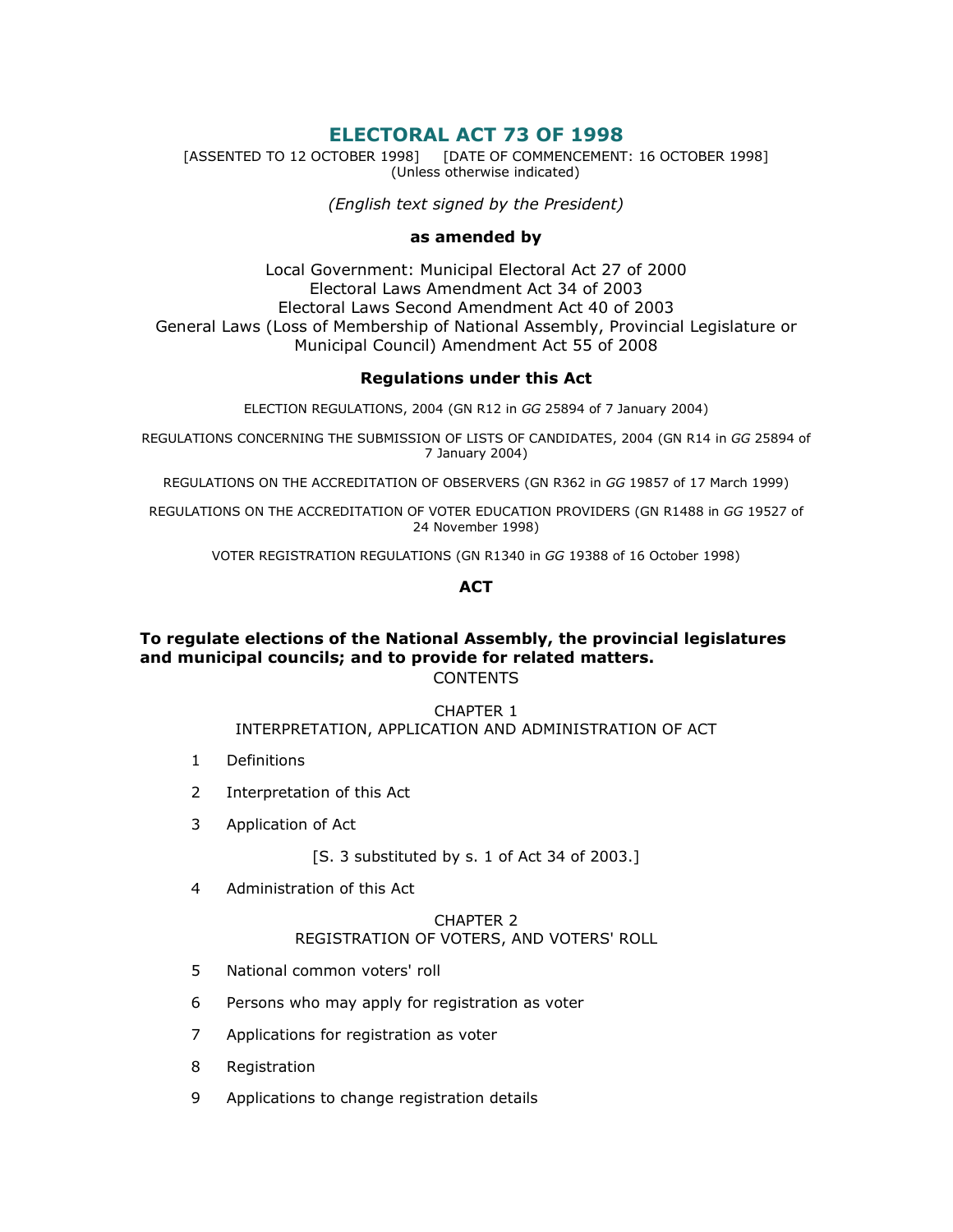- 10 Applications for deregistration as voter
- 11 Amendments to voters' roll by chief electoral officer
- 12 Notification by chief electoral officer
- 13 Appeal against decisions and steps of chief electoral officer
- 14 General registration of voters
- 15 Objections to voters' roll
- 16 Publication and copies of voters' roll

### CHAPTER 3 PROCLAMATION OF AND PREPARATIONS FOR ELECTIONS

#### Part 1 Proclamation of elections

- 17 Proclamation of elections of National Assembly
- 18 Proclamation of elections of provincial legislatures
- 19 ......

[S. 19 repealed by s. 6 of Act 34 of 2003.]

- 20 Election timetables
- 21 General postponement of elections
- 22 Postponement of voting at voting station
- 23 Revote at voting station

#### Part 2 Voters' roll

- 24 Voters' roll for election
- 24A Voting in voting district where not registered

[S. 24A inserted by s. 7 of Act 34 of 2003.]

24B Prisoners

[S. 24B inserted by s. 7 of Act 34 of 2003.]

25 Voters' roll for first election of National Assembly and provincial legislatures

Part 3 Parties contesting election, and lists of candidates

- 26 Requirements for parties to contest election
- 27 Submission of lists of candidates
- 28 Non-compliance concerning submission of lists of candidates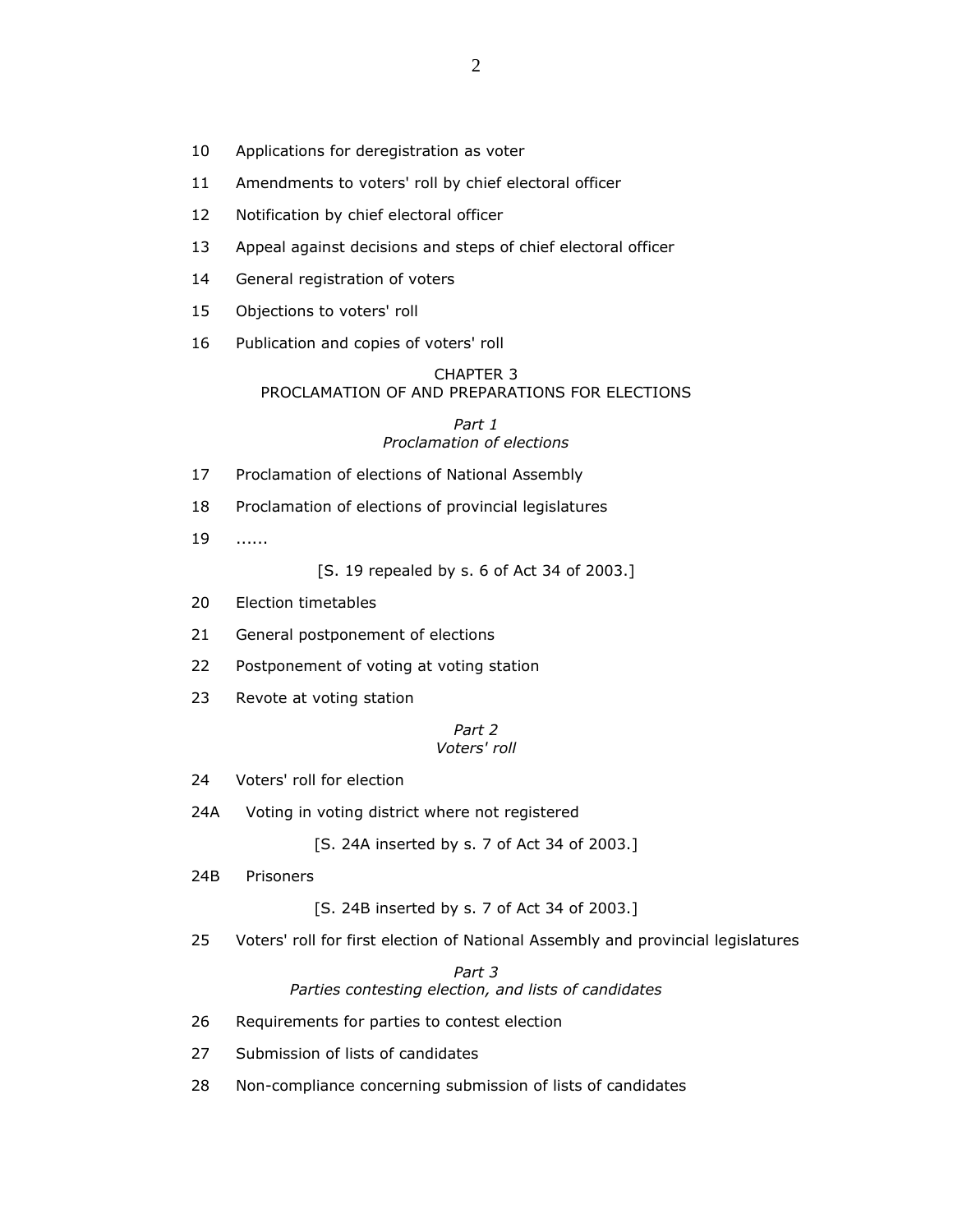- 29 Inspection of copies of lists of candidates and accompanying documents
- 30 Objections to lists of candidates
- 31 List of parties entitled to contest election and final lists of candidates

### Part 4 Municipal councils

32 ......

[S. 32 repealed by s. 8 of Act 34 of 2003.]

Part 5 Special votes and declaration votes

- 33 Special votes
- 34 Declaration votes

### CHAPTER 4 ELECTIONS

#### Part 1 Voting

- 35 Officers at voting stations
- 36 Hours of voting
- 37 Initial procedures
- 38 Voting procedure
- 39 Assistance to certain voters
- 40 Issue of new ballot papers
- 41 Objections concerning voting
- 42 Sealing of full ballot boxes
- 43 Completion of form and sealing of voting materials
- 44 Mobile voting stations
- 45 More than one election on same day

## Part 2 Counting of votes at voting station

- 46 Place and time of counting of votes
- 47 Counting of votes and determination of provisional results
- 48 Objections concerning sorting of ballot papers
- 49 Objections concerning counting of votes and determination of provisional results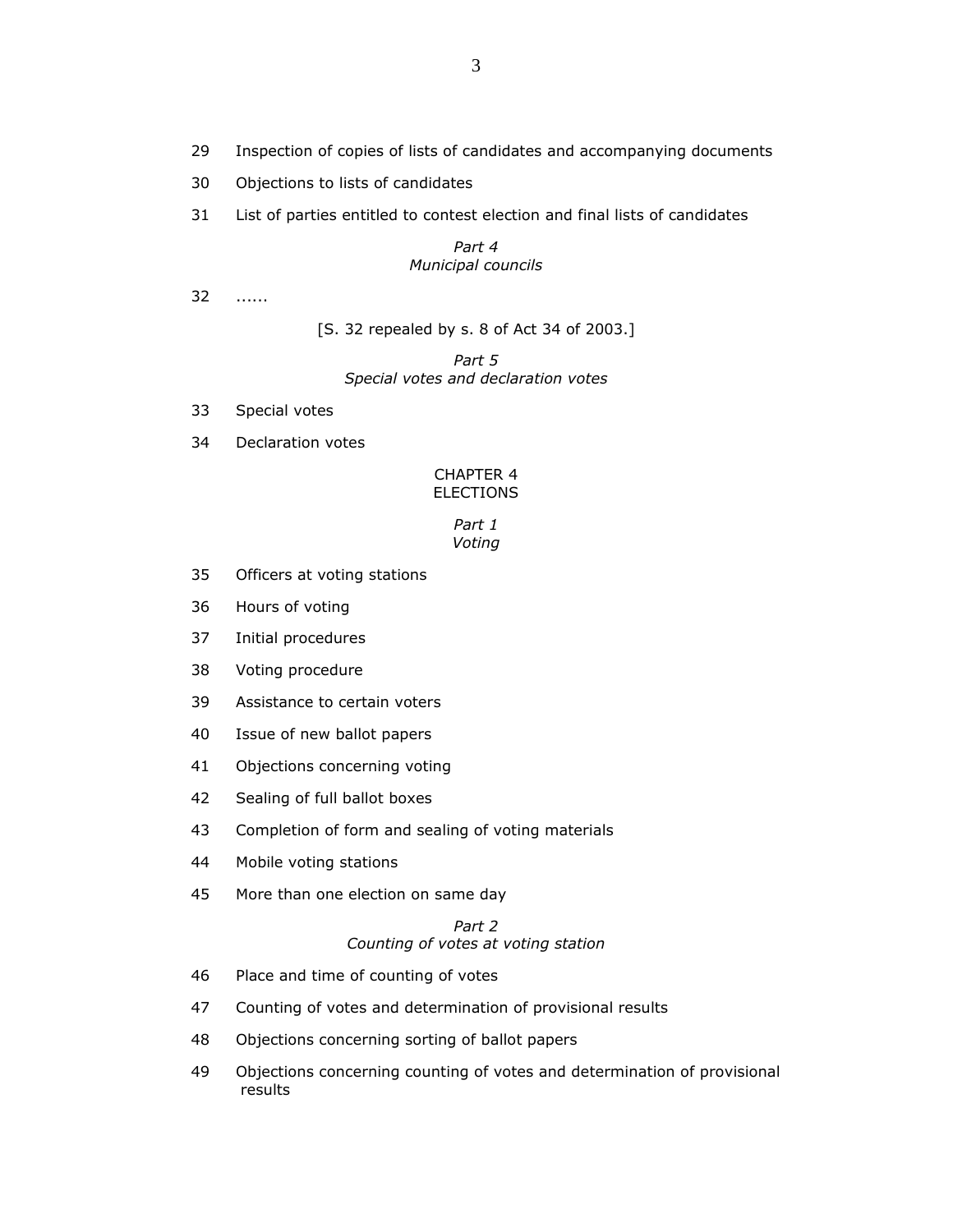50 Procedure concerning provisional results and voting materials

Part 3 Counting of votes at place other than voting station

- 51 Application of Part and procedures
- 52 Verification procedure
- 53 Objections concerning verification procedure
- 54 Application of certain sections in Part 2

Part 4 Objections material to final results of election

- 55 Objections material to final results of election
- 56 Powers of Commission and Electoral Court

### Part 5

Determination and declaration of final result of election

57 Determination and declaration of final result of election

### Part 6 Electoral system

[Part 6 inserted by s. 15 of Act 34 of 2003.]

57A System of representation in National Assembly and provincial legislatures

[S. 57A inserted by s. 15 of Act 34 of 2003.]

#### CHAPTER 5 AGENTS

- 58 Appointment of party agents
- 59 Powers and duties of agents

#### CHAPTER 6 ADMINISTRATION

#### Part 1 Voting districts

- 60 Establishment of voting districts
- 61 Factors for determining voting district boundaries
- 62 Consultation with party liaison committee
- 63 Inspection and copies of maps of voting districts
- 63A Review of voting districts

[S. 63A inserted by s. 17 of Act 34 of 2003.]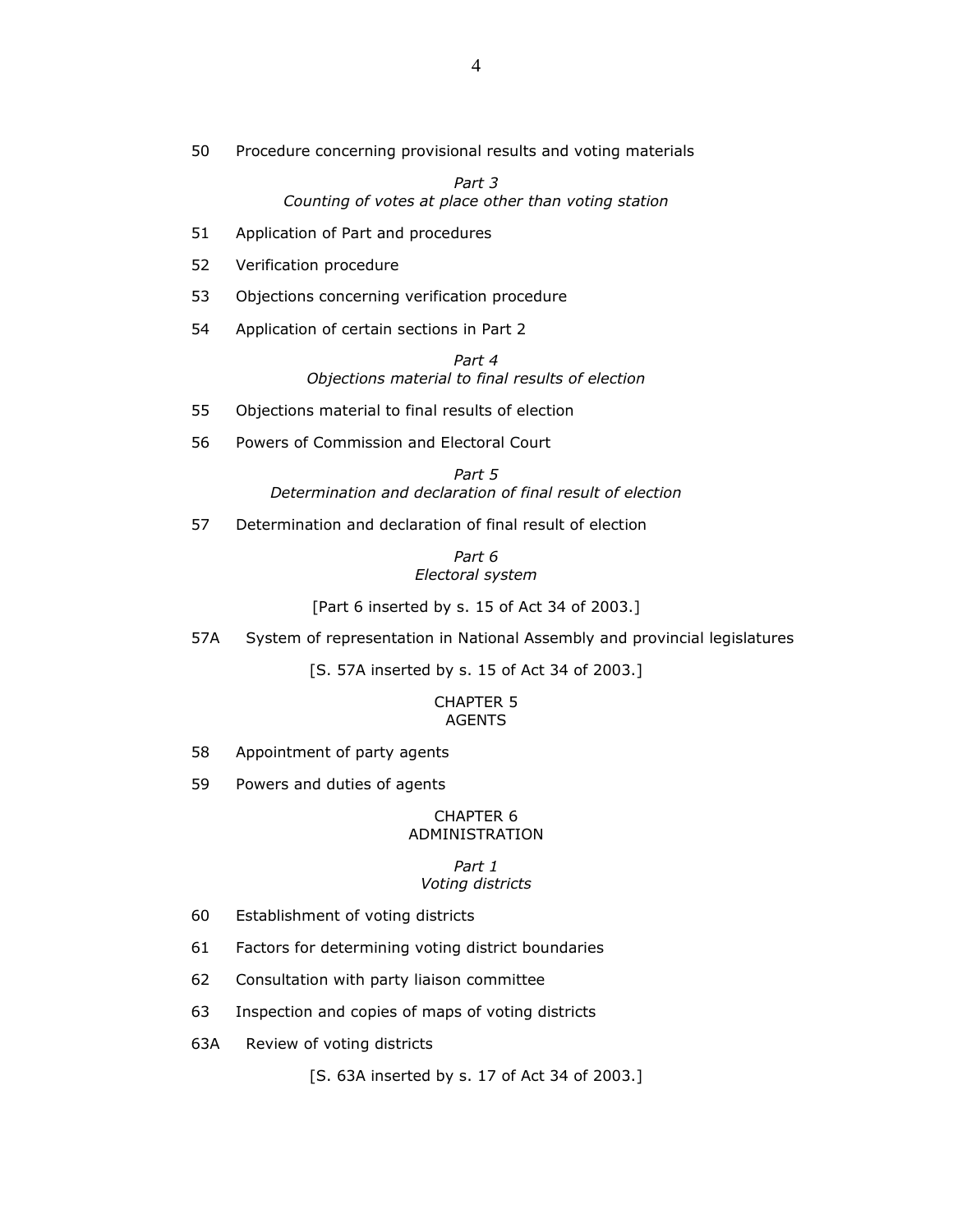#### Part 2 Voting stations

- 64 Establishment of voting stations
- 65 Relocation of voting stations in emergencies
- 66 Boundaries of voting stations

[S. 66 substituted by s. 19 of Act 34 of 2003.]

67 Mobile voting stations

### Part 3 Voting materials

- 68 Ballot papers
- 69 Ballot boxes
- 70 Voting compartments
- 71 Voting materials

### Part 4

Appointment of officers, additional persons and institutions, and their powers and duties

- 72 Appointment of presiding officers
- 73 Powers and duties of presiding officers
- 74 Appointment of voting officers
- 75 Powers and duties of voting officers
- 76 Appointment of counting officers
- 77 Powers and duties of counting officers
- 78 Appointment of counters
- 79 Powers and duties of counters
- 80 Appointment of additional persons
- 81 Powers and duties of additional persons
- 82 General provisions concerning appointment of officers
- 83 General provisions concerning appointment of institutions

## Part 5 Accreditation of observers and persons providing voter education

- 84 Accreditation of observers
- 85 Powers and duties of accredited observers
- 86 Accreditation of persons providing voter education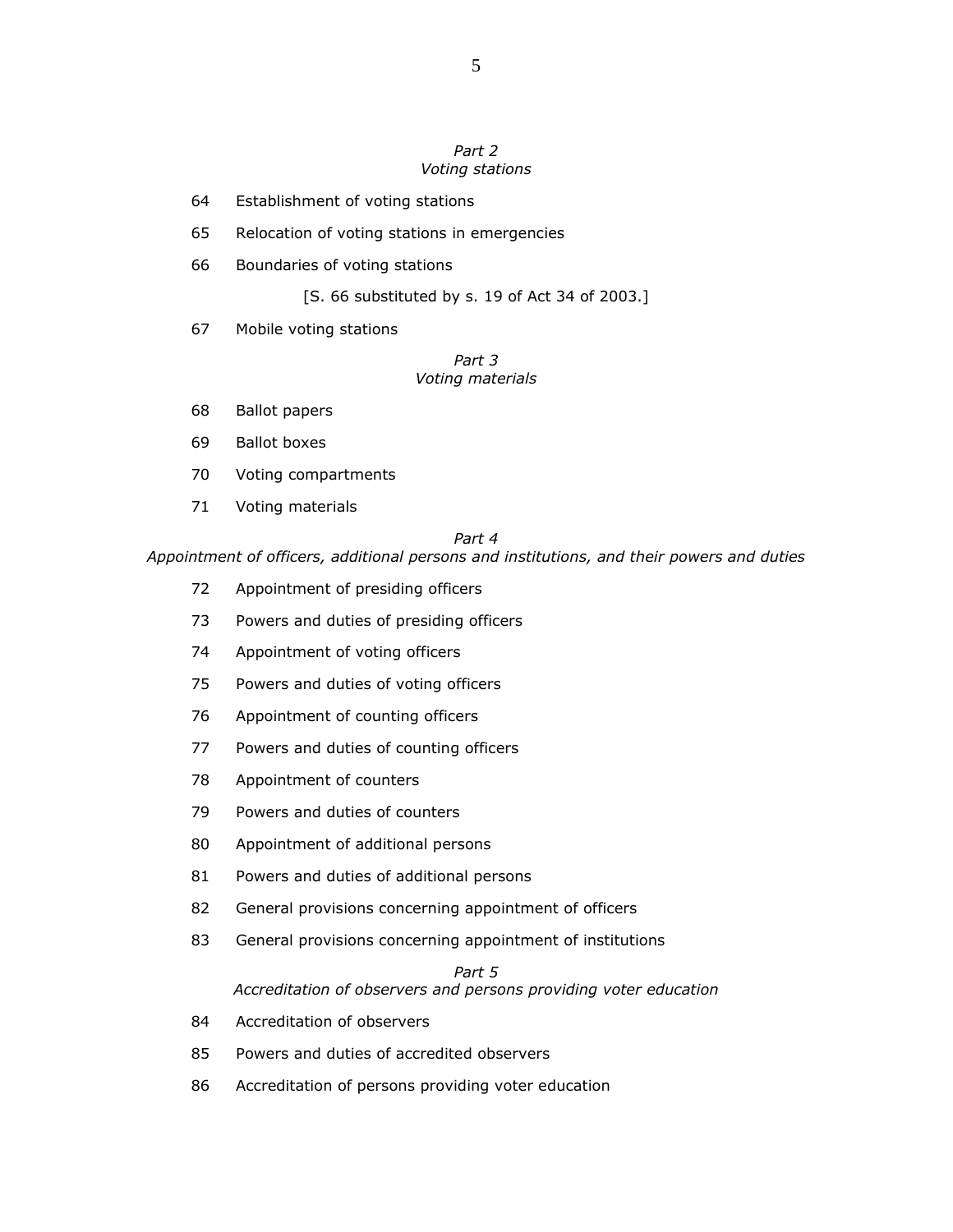### CHAPTER 7 GENERAL PROVISIONS

### Part 1 Prohibited conduct

- 87 Undue influence
- 88 Impersonation
- 89 Intentional false statements
- 90 Infringement of secrecy
- 91 Prohibitions concerning voting and election materials
- 92 Prohibitions concerning placards and billboards during election
- 93 Obstruction of, or non-compliance with, directions of Commission, chief electoral officer and other officers
- 94 Contravention of Code

### Part 2 Enforcement

- 95 Institution of and intervention in civil proceedings by chief electoral officer
- 96 Jurisdiction and powers of Electoral Court

### Part 3 Offences and penalties

- 97 Offences
- 98 Penalties

## Part 4 Additional powers and duties of Commission

- 99 Electoral Code of Conduct and other Codes
- 100 Regulations
- 101 Assignment of powers and duties by Commission
- 102 Assignment of powers and duties by chief electoral officer
- 103 Powers to decide objections and appeals
- 103A Conciliation in disputes and complaints

[S. 103A inserted by s. 22 of Act 34 of 2003.]

- 104 Access to private places
- 105 Ownership of voting and election materials, and disposal
- 106 Return or forfeiture of deposit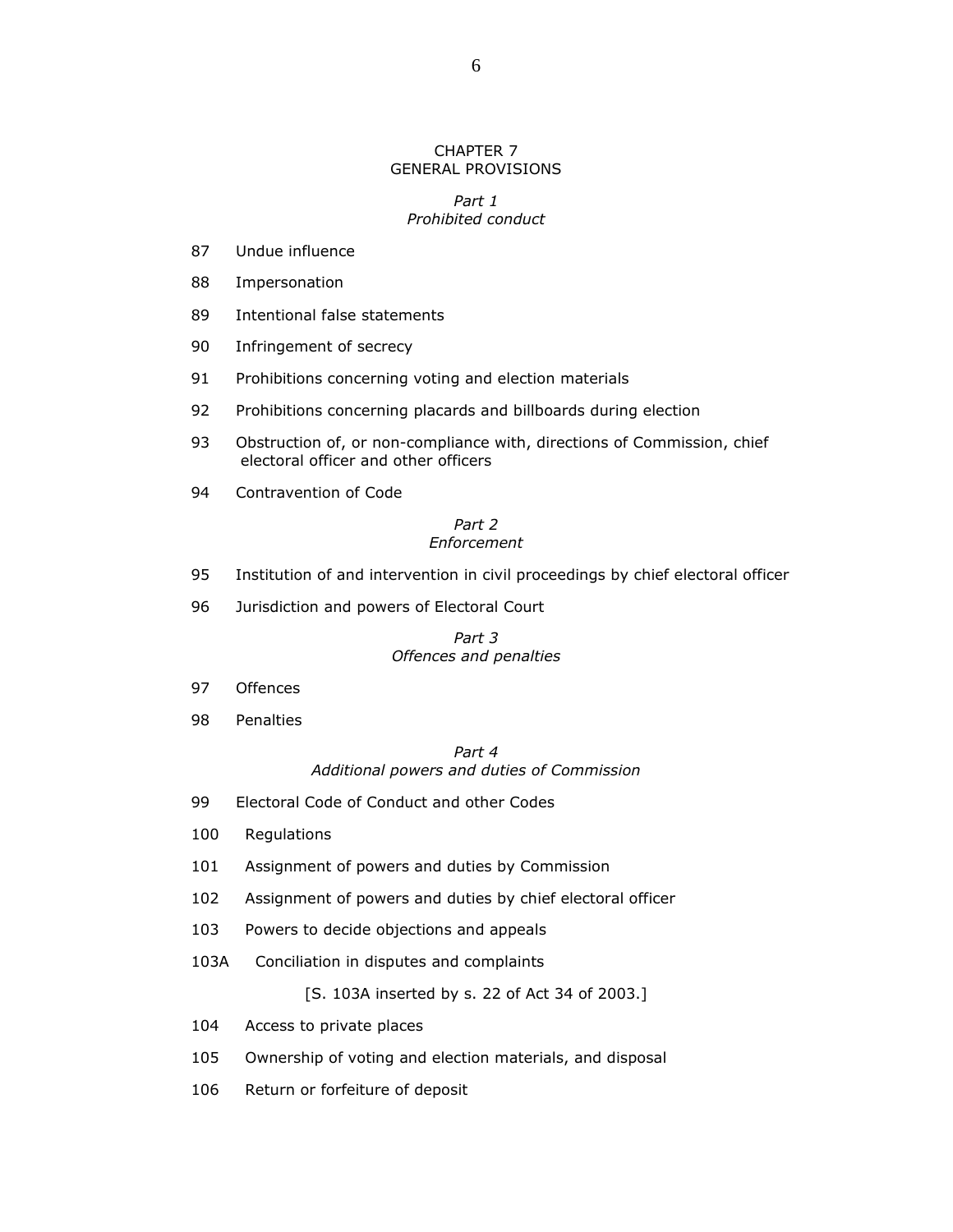### Part 5 Other general provisions

- 107 Temporary obligations
- 108 Prohibition on certain political activities
- 109 Prohibition on publication of exit polls
- 110 Effect of certain irregularities
- 111 Inspection and copying of documents
- 112 Prohibition on certain strikes and lockouts
- 113 Limitation of liability
- 114 Composition of National Assembly and provincial legislatures
- 115 Repeal of laws
- 116 Act binds State
- 117 Application of Act when in conflict with other laws
- 118 Short title and commencement

#### Schedule 1 ELECTION TIMETABLE

- 1 Cut-off time for act to be performed
- 2 Cut-off date for publication of voters' roll
- 3 Notice that list of addresses of voting stations is available for inspection
- 4 Cut-off date for submission of list of candidates
- 5 Notice of non-compliance
- 6 Inspection of lists of candidates and accompanying documents
- 7 Cut-off date for objections
- 8 Decision of objections
- 9 Cut-off date for appeals against decisions
- 10 Deciding appeals
- 11 List of parties and candidates entitled to contest election and final list of candidates
- 12 Issue of certificate to candidates
- 13 Determination of boundaries of voting stations
- 14 Prescribing of voting hours
- 15 Notice of route of mobile voting stations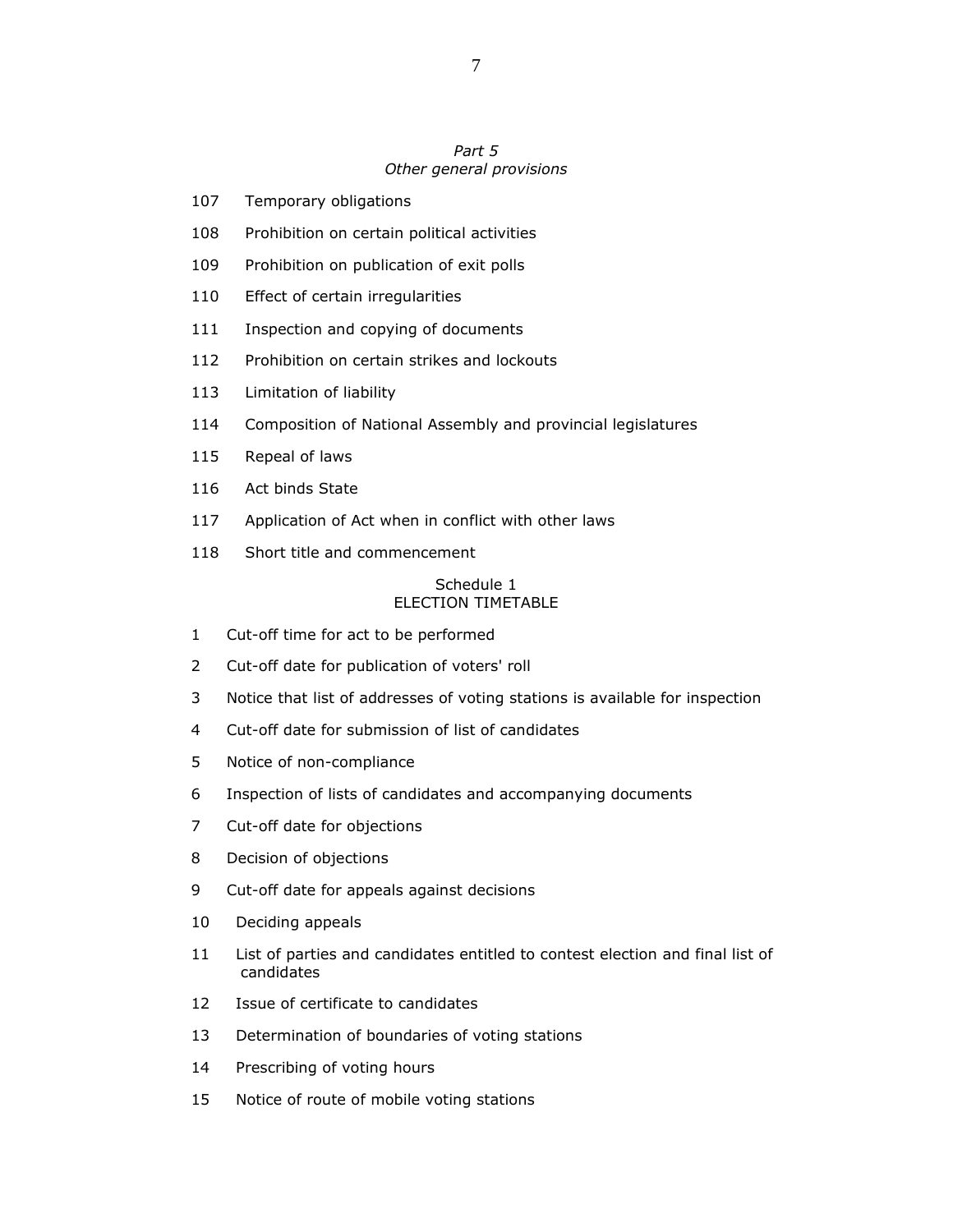## Schedule 1A SYSTEM OF REPRESENTATION IN NATIONAL ASSEMBLY AND PROVINCIAL LEGISLATURES

[Schedule 1A inserted by s. 25 of Act 34 of 2003.]

- 1-9 National Assembly
- 10-14 Provincial legislatures
- 15 Ballot papers
- 16 Designation of representatives

17-20 Supplementation of lists of candidates

- 21 Review of lists of candidates by party
- 22 Publication of supplemental and reviewed lists of candidates
- 23 Vacancies
- 24 Definitions

### Schedule 2 ELECTORAL CODE OF CONDUCT

- 1 Purpose of Code
- 2 Promotion of Code
- 3 Compliance with Code and electoral laws
- 4 Public commitment
- 5 Duty to co-operate
- 6 Role of women
- 7 Role of Commission
- 8 Role of media
- 9 Prohibited conduct
- 10 Additions to Code

## Schedule 3

COMPOSITION OF NATIONAL ASSEMBLY AND PROVINCIAL LEGISLATURES

- 1 Formula for determining number of members of National Assembly
- 2 Formula for determining number of members of provincial legislatures
- 3 Commission responsible for determination of seats
- 4 Determination to be published in Government Gazette

### Schedule 4 REPEAL OF LAWS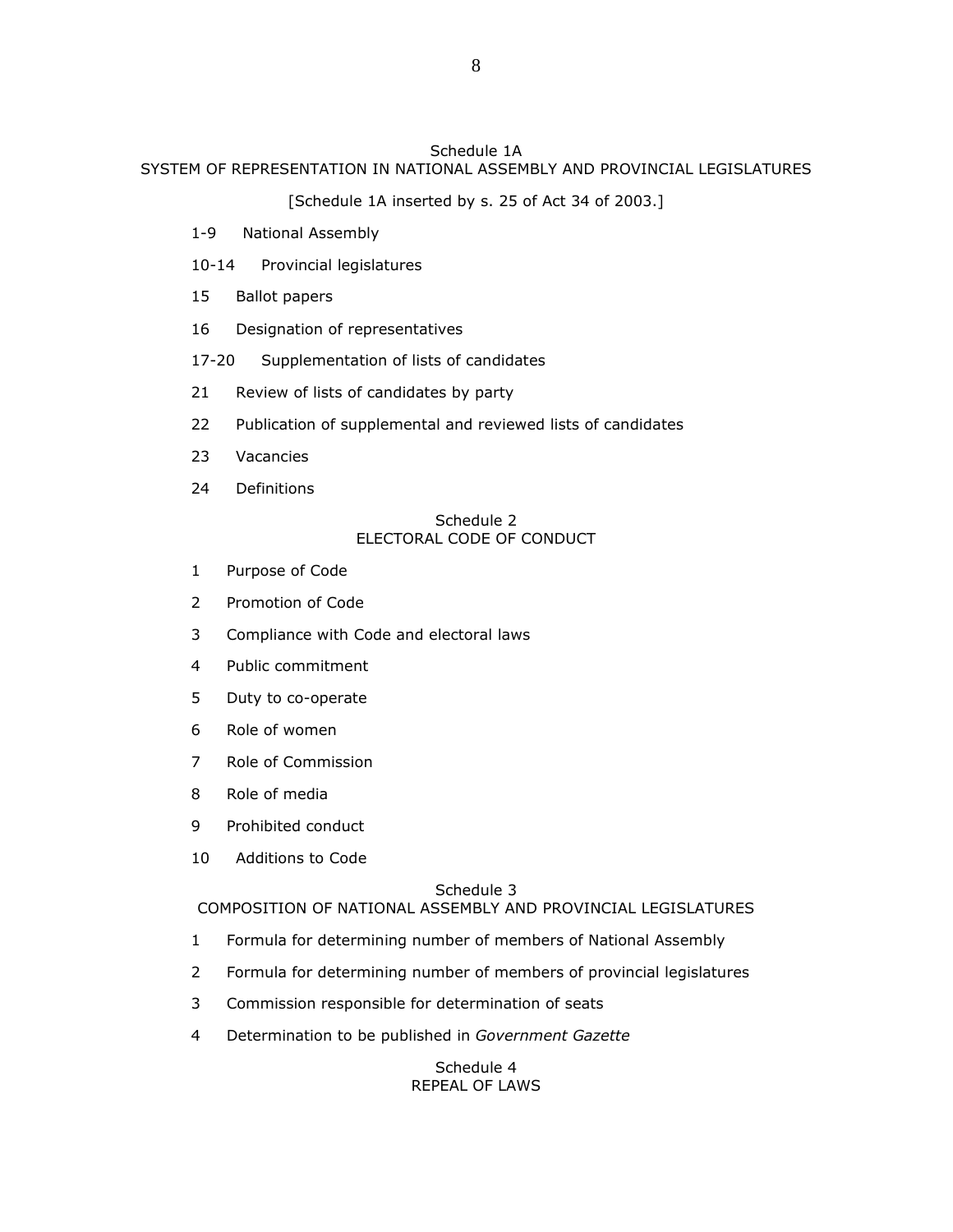# CHAPTER 1 INTERPRETATION, APPLICATION AND ADMINISTRATION OF ACT (ss 1-4)

### 1 Definitions

In this Act, unless the context otherwise indicates-

'agent' means a person appointed in terms of section 58

**'chief electoral officer'** means the person appointed in terms of section 12 (1) of the Electoral Commission Act and includes any person designated to act in that capacity in terms of section 12(3) of that Act

**'Code'** means a Code issued by the Commission under section 99, and includes the Electoral Code of Conduct

 'Commission' means the Electoral Commission, established by section 3 of the Electoral Commission Act

'counter' means a person appointed in terms of section 78

'counting officer' means a person appointed in terms of section 76

### 'election' means-

- (a) an election of the National Assembly;
- (b) an election of a provincial legislature; or
- (c) an election of a municipal council or a by-election for a municipal council;

 'election timetable' means a timetable for an election published by the Commission in terms of section 20;

'Electoral Code of Conduct' means the Code contained in Schedule 2;

'Electoral Commission Act' means the Electoral Commission Act, 1996 (Act 51 of 1996 );

**'Electoral Court'** means the Court established by section 18 of the Electoral Commission Act;

**'identity document'** means an identity document issued after 1 July 1986, in terms of section 8 of the Identification Act, 1986 (Act 72 of 1986), or a temporary identity certificate issued in terms of the Identification Act, 1997 (Act 68 of 1997);

'list of candidates' means the list of candidates referred to in section 27;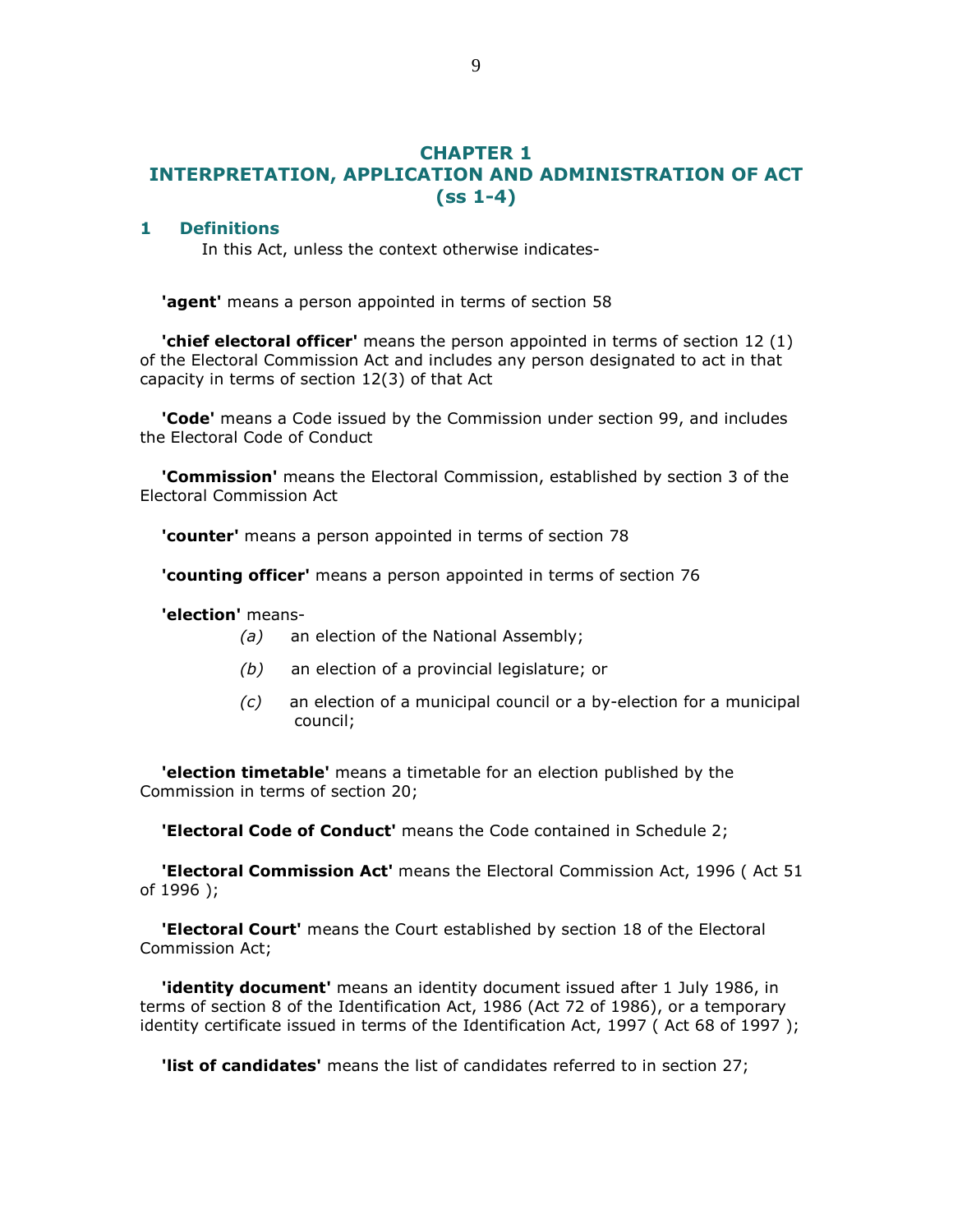'municipal council' means a municipal council referred to in Chapter 7 of the Constitution;

'officer' means-

- (a) a presiding officer;
- (b) a voting officer;
- (c) a counting officer;
- (d) a counter; or

any natural person appointed in terms of section 80;

'party liaison committee' means a committee established in terms of the Regulations on Party Liaison Committees published in terms of the Electoral Commission Act;

'political office', in relation to a registered party, means any office in the party to which a representative of the party is elected or nominated, whether involving remuneration or not, or any other paid office in the party to which a person is appointed;

**'prescribe'** means prescribe by regulation in terms of section 100 and 'prescribed' has a corresponding meaning;

'prescribed manner' includes any prescribed requirement as to time, process or form;

'**presiding officer'** means a person appointed in terms of section 72;

**'registered party'** means a party registered in terms of section 15 of the Electoral Commission Act;

'security services' means the services as defined in section 199 of the Constitution;

'serve' means to send by registered post, telegram, telex or telefax or to deliver by hand;

'this Act' includes any regulations made in terms of section 100;

'voter' means a South African citizen-

- (a) who is 18 years old or older; and
- $(b)$  whose name appears on the voters' roll;

'voters' roll' means the national common voters' roll compiled in terms of section 5;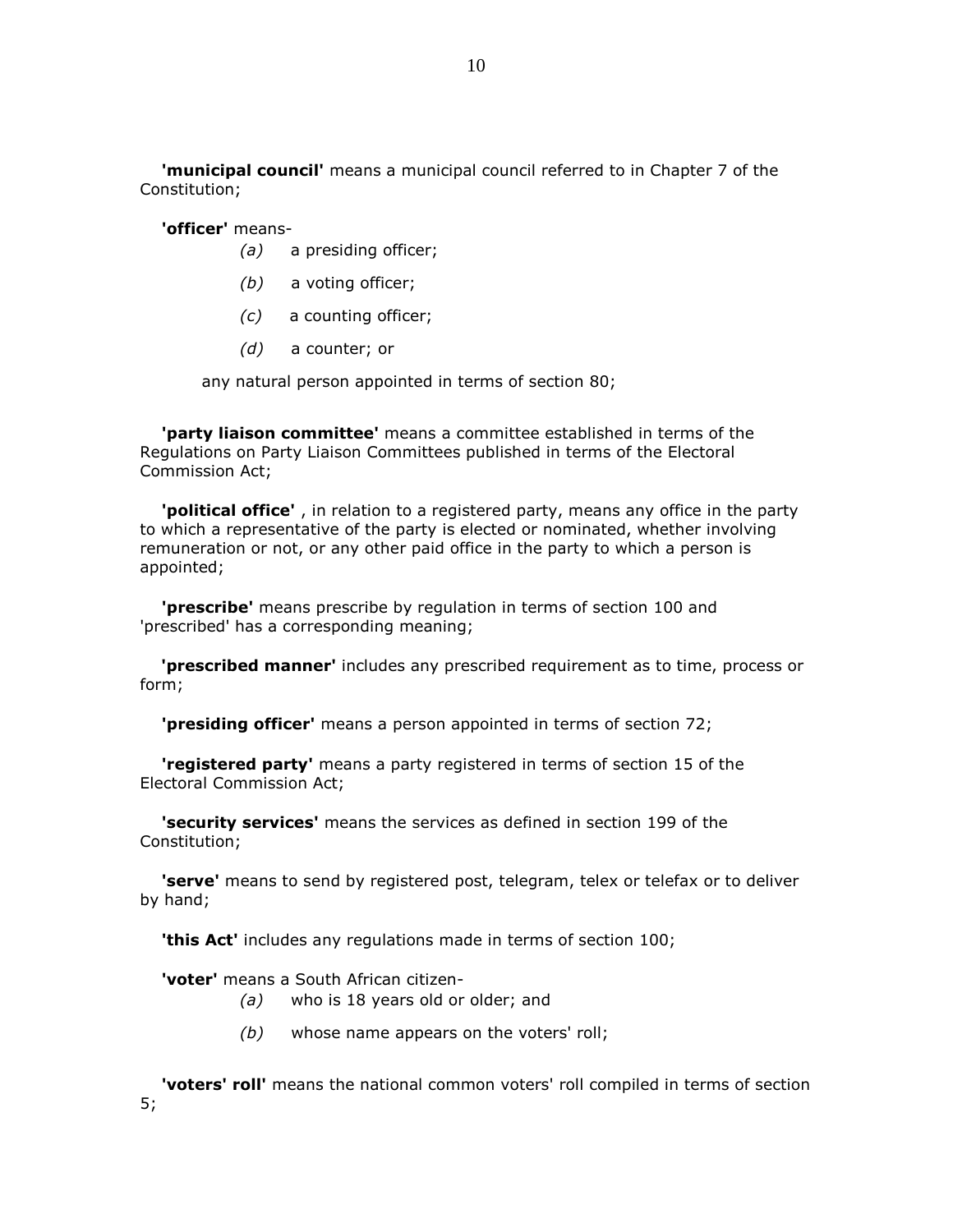'voting district' means a voting district established in terms of section 60;

'voting officer' means a person appointed in terms of section 74;

'voting station' means any voting station established in terms of section 64.

### 2 Interpretation of this Act

Every person interpreting or applying this Act must-

- $(a)$  do so in a manner that gives effect to the constitutional declarations, guarantees and responsibilities contained in the Constitution; and
- $(b)$  take into account any appropriate Code.

## 3 Application of Act

 (1) This Act applies to every election of the National Assembly and of a provincial legislature.

 (2) This Act applies to an election of a municipal council or a by-election for such council only to the extent stated in the Local Government: Municipal Electoral Act, 2000 ( Act 27 of 2000 ).

[S. 3 substituted by s. 1 of Act 34 of 2003.]

## 4 Administration of this Act

The Commission must administer this Act.

# CHAPTER 2 REGISTRATION OF VOTERS, AND VOTERS' ROLL (ss 5-16)

## 5 National common voters' roll

 The chief electoral officer must compile and maintain a national common voters' roll.

## 6 Persons who may apply for registration as voter

 (1) Any South African citizen in possession of an identity document may apply for registration as a voter.

 (1A) A person of 16 years or older may apply for registration but, if the application is successful, the applicant's name may only be placed on the voters' roll once the applicant reaches the age of 18 years.

[Sub-s. (1A) inserted by s. 2 of Act 34 of 2003.]

 (2) For the purposes of the general registration of voters contemplated in section 14, an identity document includes a temporary certificate in a form which corresponds materially with a form prescribed by the Minister of Home Affairs by notice in the Government Gazette and issued by the Director-General of Home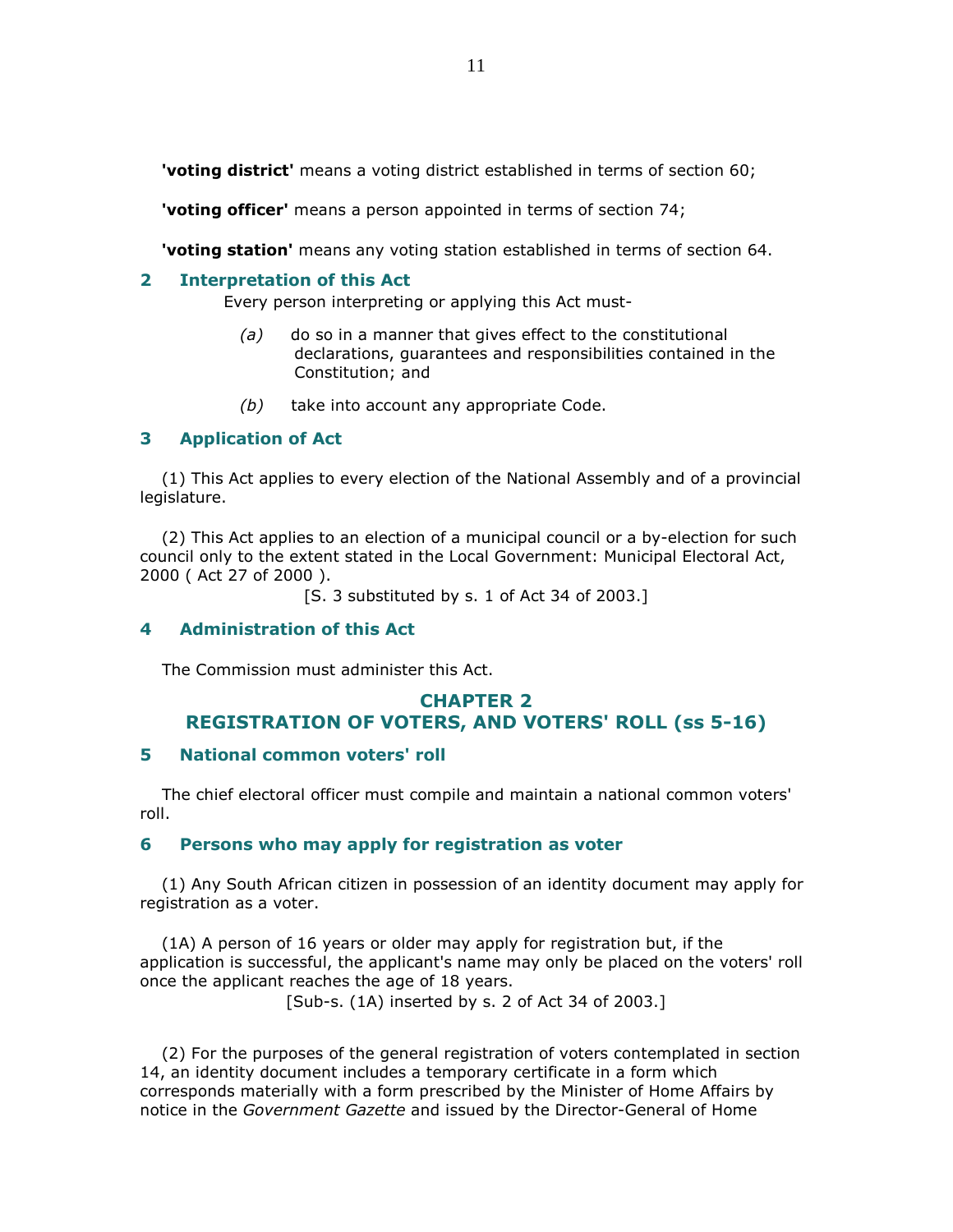Affairs to a South African citizen from particulars contained in the population register and who has applied for an identity document.

### 7 Applications for registration as voter

 (1) A person applying for registration as a voter must do so in the prescribed manner.

[Sub-s. (1) substituted by s. 3 of Act 34 of 2003.]

(2) The head office in the Republic of a person referred to in section 33 (1) (b) is regarded as the ordinary place of residence of that person or a member of that person's household.

[Sub-s. (2) substituted by s. 3 of Act 34 of 2003.]

 $(3)$  (a) A person is regarded to be ordinarily resident at the home or place where that person normally lives and to which that person regularly returns after any period of temporary absence.

 (b) For the purpose of registration on the voters' roll a person is not regarded to be ordinarily resident at a place where that person is lawfully imprisoned or detained, but at the last home or place where that person normally lived when not imprisoned or detained.

[Sub-s. (3) added by s. 93 of Act 27 of 2000.]

### 8 Registration

 (1) If satisfied that a person's application for registration complies with this Act, and that the person is a South African citizen and is at least 18 years of age, the chief electoral officer must register that person as a voter by making the requisite entries in the voters' roll.

(2) The chief electoral officer may not register a person as a voter if that person-

- $(a)$  has applied for registration fraudulently or otherwise than in the prescribed manner;
- $(b)$  ...... (c) has been declared by the High Court to be of unsound mind or mentally disordered;
	- $(d)$  is detained under the Mental Health Act, 1973 (Act 18 of 1973); or
- (e) ......
- $(f)$  is serving a sentence of imprisonment without the option of a fine

 (3) A person's name must be entered in the voters' roll only for the voting district in which that person is ordinarily resident and for no other voting district.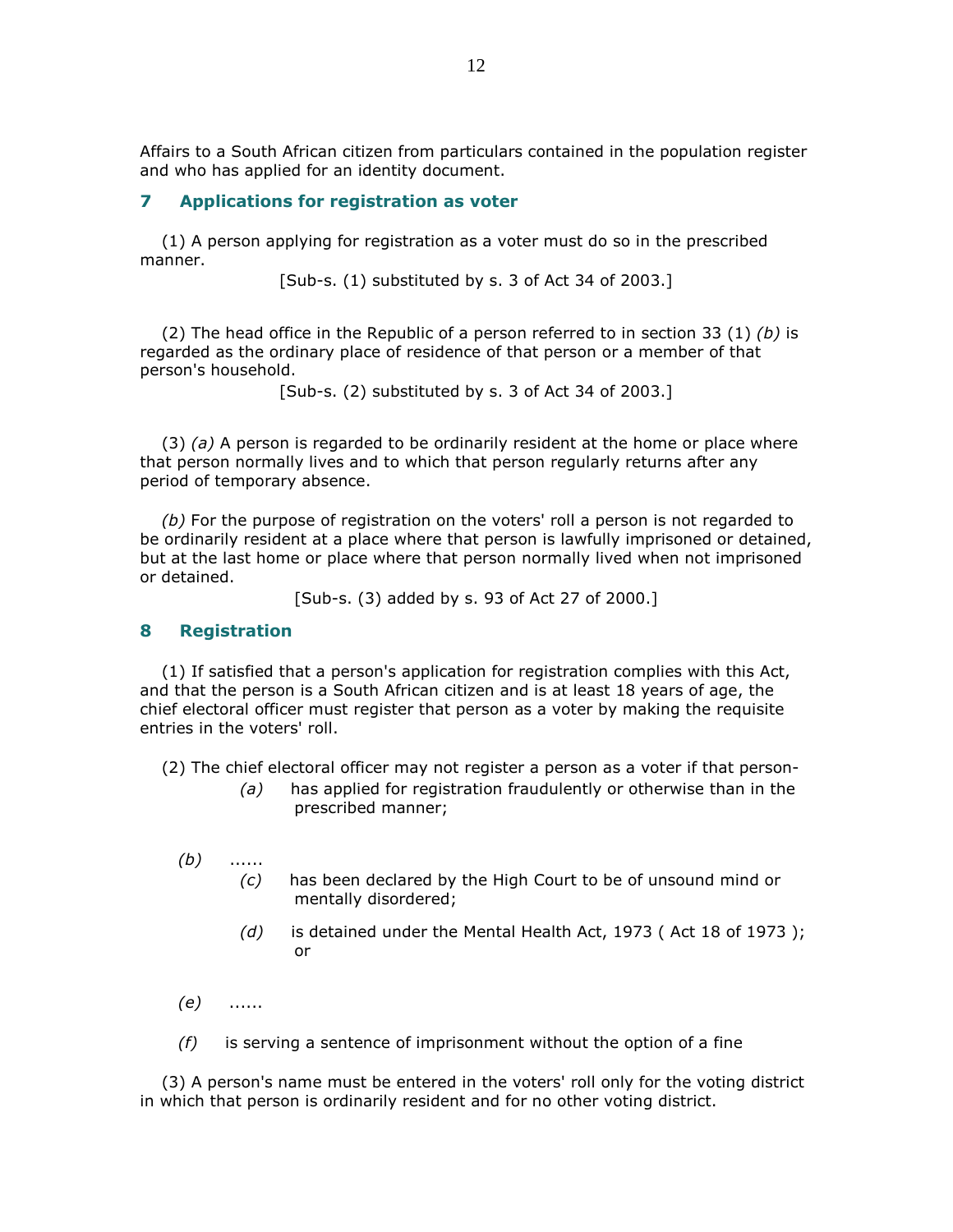[S. 8 substituted by s. 4 of Act 34 of 2003.]

## 9 Applications to change registration details

 (1) A registered voter or person who has applied for registration as a voter and whose name or ordinary place of residence has changed, must apply in the prescribed manner to have that change recorded in the voters' roll or in that person's application.

 (2) No one need to apply when a change of name results from a change in marital status.

 (3) If satisfied that a person's application complies with this Act, the chief electoral officer must record the change in the voters' roll or application.

## 10 Applications for deregistration as voter

 (1) A registered voter may apply for deregistration as a voter in the prescribed manner.

 (2) On receipt of an application for deregistration as a voter, the chief electoral officer must remove the applicant's name from the voters' roll.

## 11 Amendments to voters' roll by chief electoral officer

(1) The chief electoral officer must-

- (a) change the registration details of a voter, if the chief electoral officer is satisfied that the details of that voter as reflected in the voters' roll are incorrect or have changed; or
- (b) deregister a voter, if the chief electoral officer is satisfied that that voter does not qualify or no longer qualifies for registration.

 (2) The chief electoral officer must record in the voters' roll or a person's application any change in voting district for which a person is registered as a voter or has applied for registration, if that person's place of ordinary residence after a change in the boundaries of that voting district falls in another voting district.

## 12 Notification by chief electoral officer

- (1) The chief electoral officer must notify, in the prescribed manner, a person-
	- (a) whose application in terms of section 7 for registration as a voter has been refused;
	- $(b)$  whose application in terms of section 9 to have a change of name or ordinary place of residence recorded, has been refused;
	- (c) who has been deregistered as a voter in terms of section 11; or
	- (d) whose registration details have been changed in terms of section 11.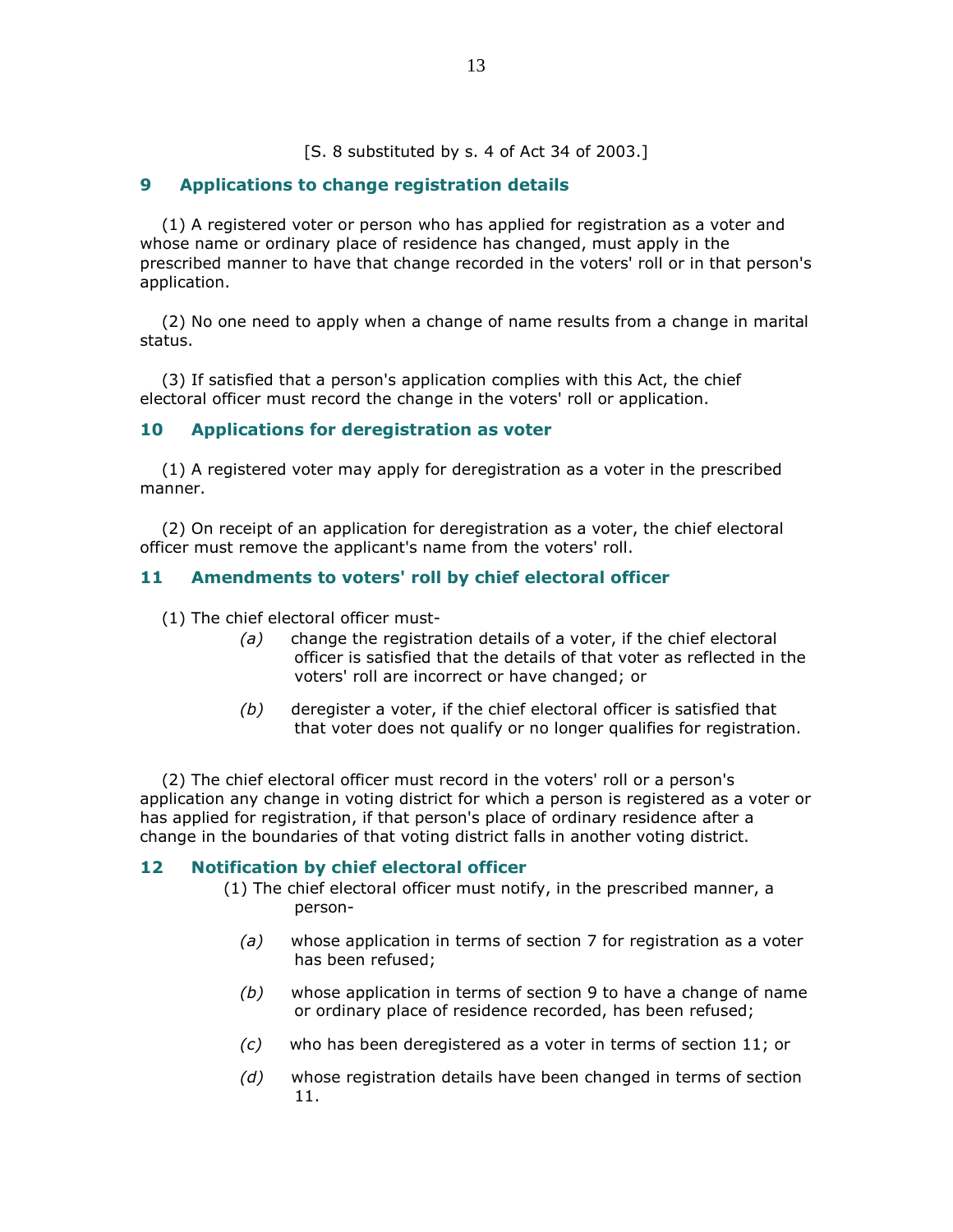(2) The notification must give reasons for the refusal or step concerned.

## 13 Appeal against decisions and steps of chief electoral officer

 $(1)$  A person mentioned in section  $12(1)$  who feels aggrieved by a decision or step taken by the chief electoral officer in terms of section 8, 9 or 11, may appeal to the Commission against that decision or step in the prescribed manner.

 (2) The Commission, in the prescribed manner, must consider and decide the appeal and notify the appellant and chief electoral officer of the decision.

 (3) No appeal may be brought against the decision of the Commission, subject to section 20 (2) (a) of the Electoral Commission Act.

### 14 General registration of voters

 (1) The Commission must, for the compilation of the voters' roll contemplated in section 5, conduct a general registration of voters.

 (2) The Commission may prescribe cut-off dates in respect of the general registration of voters and the compilation of the voters' roll, including the date by which-

- $(a)$  any person who wants to be included in the voters' roll must have applied for registration as a voter in terms of section 7 or for the change of registration details in terms of section 9;
- $(b)$  the chief electoral officer must notify a person in terms of section 12;
- (c) an appellant must note an appeal in terms of section 13;
- $(d)$  the Commission must consider and decide the appeal and notify the appellant and the chief electoral officer of the decision;
- (e) the chief electoral officer must give notice of the periods during which and the venues where a provisionally compiled voters' roll will be available for inspection;
- $(f)$  any objections in terms of section 15 in respect of a provisionally compiled voters' roll must be made;
- $(q)$  the Commission must decide an objection made in terms of section 15 and notify the objector and the chief electoral officer and a person other than the objector whose name or registration details are involved; and
- $(h)$  the chief electoral officer must complete the compilation of the voters' roll and publish it.

### 15 Objections to voters' roll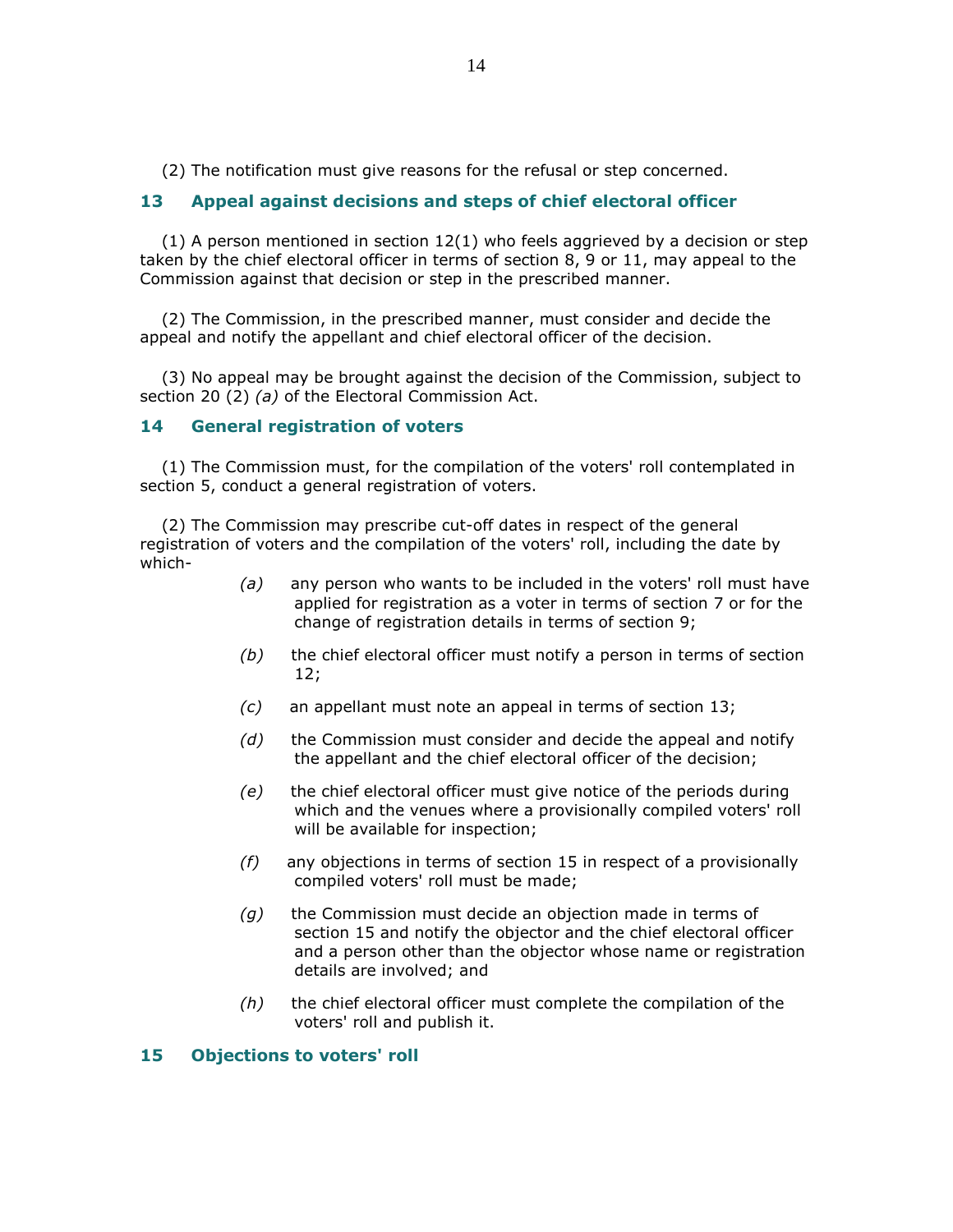(1) In relation to any segment of the voters' roll or a provisionally compiled voters' roll, any person may object to the Commission in the prescribed manner to-

- $(a)$  the exclusion of any person's name from that segment;
- $(b)$  the inclusion of any person's name in that segment; or
- (c) the correctness of any person's registration details in that segment.

 (2) A person who objects to the exclusion or inclusion of the name of another person, or to the correctness of that person's registration details, must serve notice of the objection on that person.

 (3) The Commission must decide an objection and, except for an objection in relation to a provisionally compiled voters' roll, by not later than 14 days after the objection was made, notify the following persons of the decision:

- (a) The person who made the objection;
- $(b)$  the chief electoral officer; and
- $(c)$  in the case of an objection against the exclusion or inclusion of the name, or the correctness of the registration details, of a person other than the objector, that other person.

 (4) The chief electoral officer must give effect to a decision of the Commission in terms of subsection (3) within three days.

 (5) No appeal may be brought against the Commission's decision, subject to section 20 (2) (a) of the Electoral Commission Act.

### 16 Publication and copies of voters' roll

 (1) A copy of the voters' roll as it exists at any time must be available for inspection during office hours at the Commission's head office, and the provincial and municipal segments of the voters' roll must be available for inspection at the times and venues mentioned in a notice published by the chief electoral officer in the Government Gazette .

 (2) The chief electoral officer must provide a certified copy of, or extract from, a segment of the voters' roll as it exists at that time, to any person who has paid the prescribed fee.

 (3) Notwithstanding subsection (2), the chief electoral officer must, on payment of the prescribed fee, provide copies of the voters' roll, or a segment thereof, which includes the addresses of voters, where such addresses are available, to all registered political parties contesting the elections.

[Sub-s. (3) added by s. 5 of Act 34 of 2003.]

(4) The voters' roll with addresses referred to in subsection (3) may only be used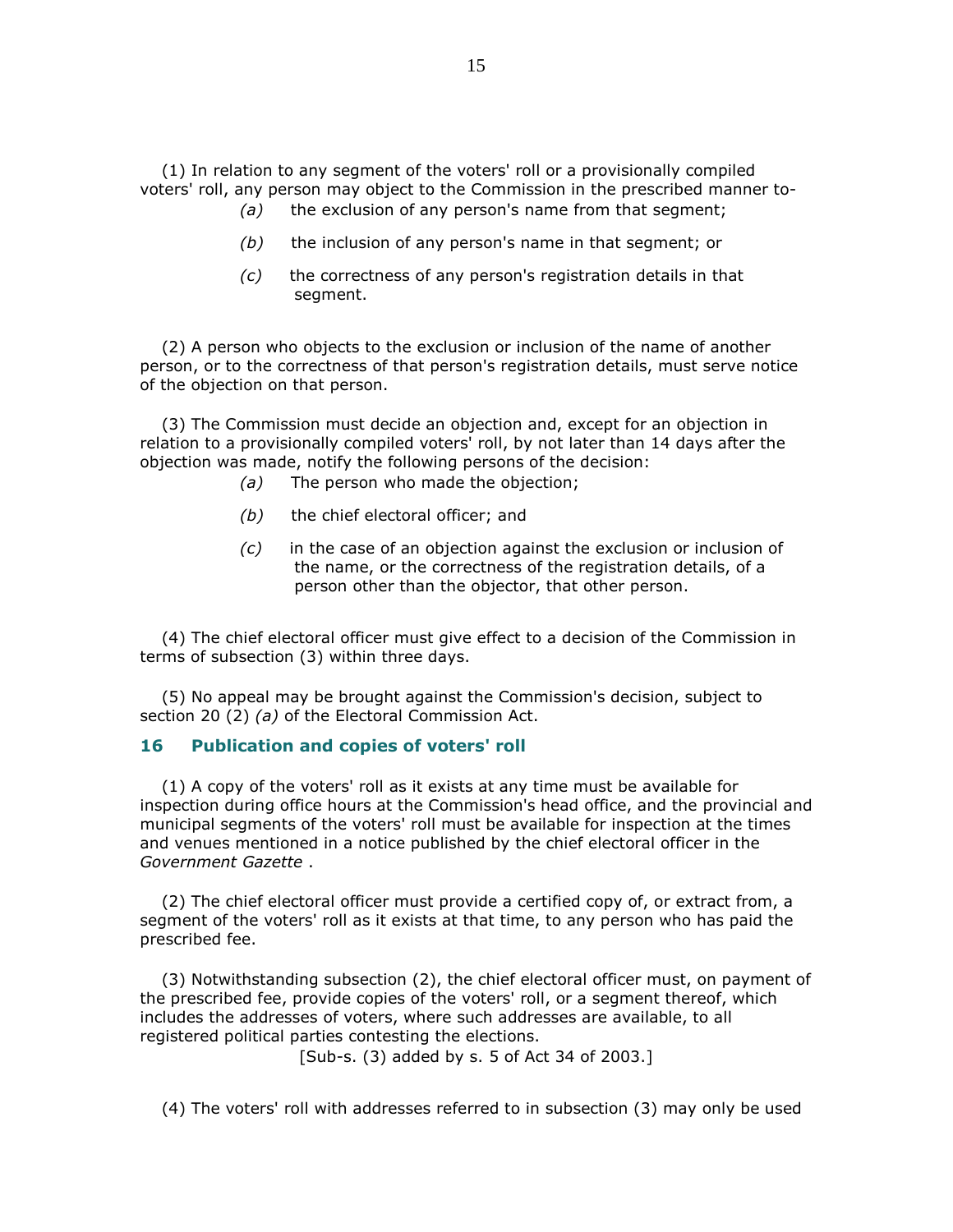by political parties for election purposes and anyone using such voters' roll for other purposes is guilty of an offence and liable on conviction to a fine or imprisonment for a period not exceeding one year or to both a fine and such imprisonment. [Sub-s. (4) added by s. 5 of Act 34 of 2003.]

## CHAPTER 3 PROCLAMATION OF AND PREPARATIONS FOR ELECTIONS (ss 17- 34)

Part 1

Proclamation of elections (ss 17-23)

## 17 Proclamation of elections of National Assembly

 (1) Whenever the President or Acting President calls an election of the National Assembly the proclamation concerned must set a single day and date for voting.

(2) The voting day must be determined after consultation with the Commission.

# 18 Proclamation of elections of provincial legislatures

 (1) Whenever the President or the Premier or Acting Premier of a province calls an election of the provincial legislature the proclamation concerned must set a single day and date for voting.

(2) The voting day must be determined after consultation with the Commission.

19 ......

[S. 19 repealed by s. 6 of Act 34 of 2003.]

## 20 Election timetables

 (1) The Commission must after consultation with the party national liaison committee-

- (a) compile an election timetable for each election substantially in accordance with Schedule 1; and
- (b) publish the election timetable in the Government Gazette.

 (2) The Commission may amend the election timetable by notice in the Government Gazette -

- (a) if it considers it necessary for a free and fair election; or
- $(b)$  if the voting day is postponed in terms of section 21.

# 21 General postponement of elections

 (1) The Commission may request the person who called an election to postpone the voting day for that election, provided the Commission is satisfied that-

 $(a)$  the postponement is necessary for ensuring a free and fair election; and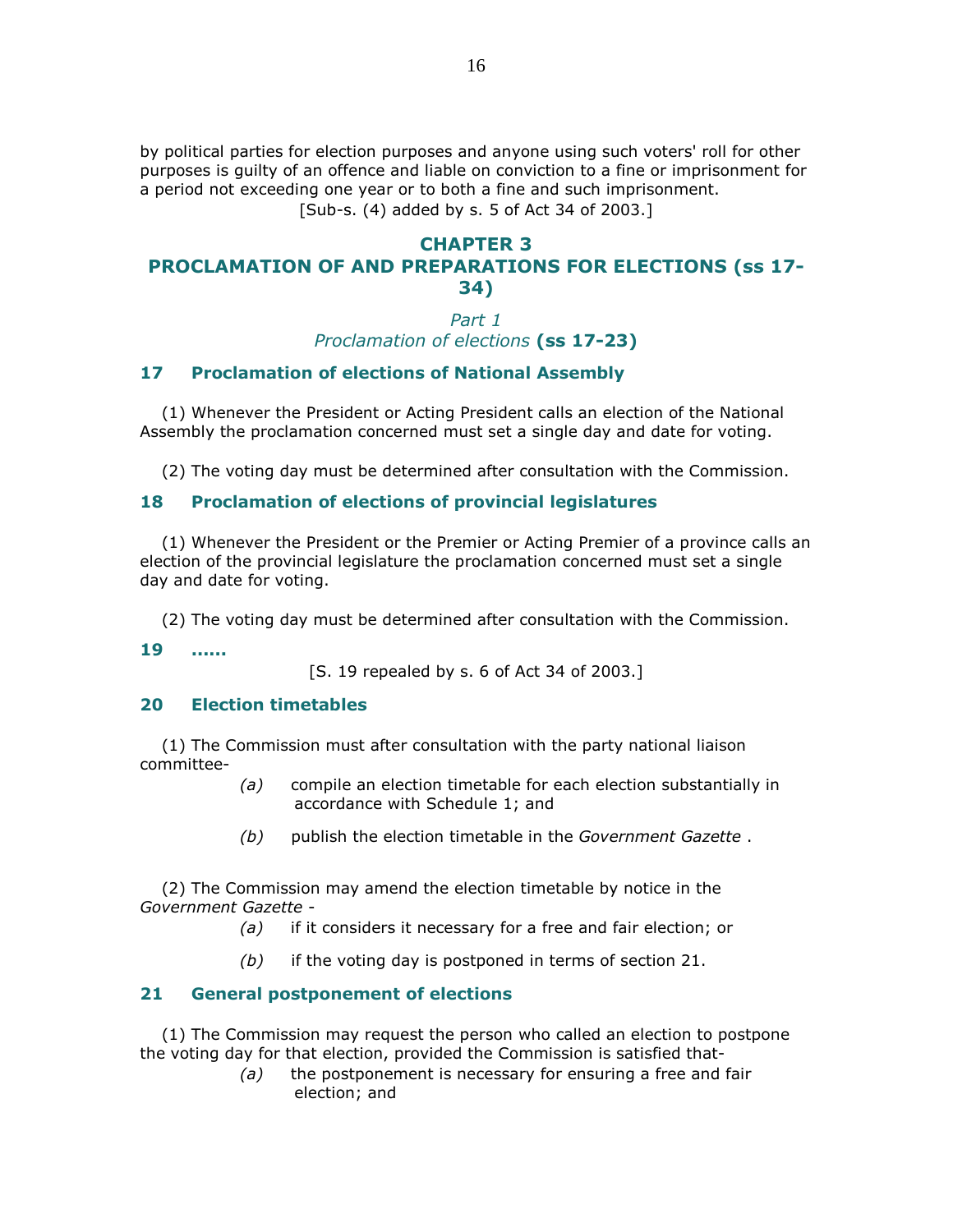$(b)$  the voting day for the election will still fall within the period as required by the Constitution or national or provincial legislation thereunder.

 (2) If the person to whom the request is made accedes to the request, that person, by proclamation or notice in the Government Gazette , must postpone the voting day for the election to a day determined by that person, but that day must fall within the period referred to in subsection  $(1)$   $(b)$ .

## 22 Postponement of voting at voting station

 (1) If it is not reasonably possible to conduct a free and fair election at a voting station on the proclaimed voting day, the Commission may at any time before the voting at a voting station has commenced, postpone voting at that voting station.

(2) A postponement in terms of subsection (1) must be-

- (a) effected in the prescribed manner;
- $(b)$  to a day that would still fall within the period referred to in section 21  $(1)$   $(b)$ ; and
- (c) publicised in the media considered appropriate so as to ensure wide publicity of the postponement of the voting day at that voting station.

## 23 Revote at voting station

 (1) If ballot papers used in an election at a voting station are lost, destroyed or unlawfully removed before the votes cast at the voting station have been counted or the provisional result for that voting station has been determined and announced, the Commission may allow a revote at that voting station.

(2) A revote at a voting station must be-

- (a) conducted on a date that would still fall within the period referred to in section 21  $(1)$   $(b)$ ;
- $(b)$  publicised in the media considered appropriate so as to ensure wide publicity of the date determined for the revote; and
- (c) conducted in accordance with a procedure prescribed by the Commission which is consistent with the principles provided for in Chapter 4.

## Part 2 Voters' roll (ss 24-25)

## 24 Voters' roll for election

 (1) The voters' roll, or the segments of the voters' roll that must be used for an election, are those as they exist on the day the election is proclaimed.

(2) By not later than the relevant date stated in the election time table, the chief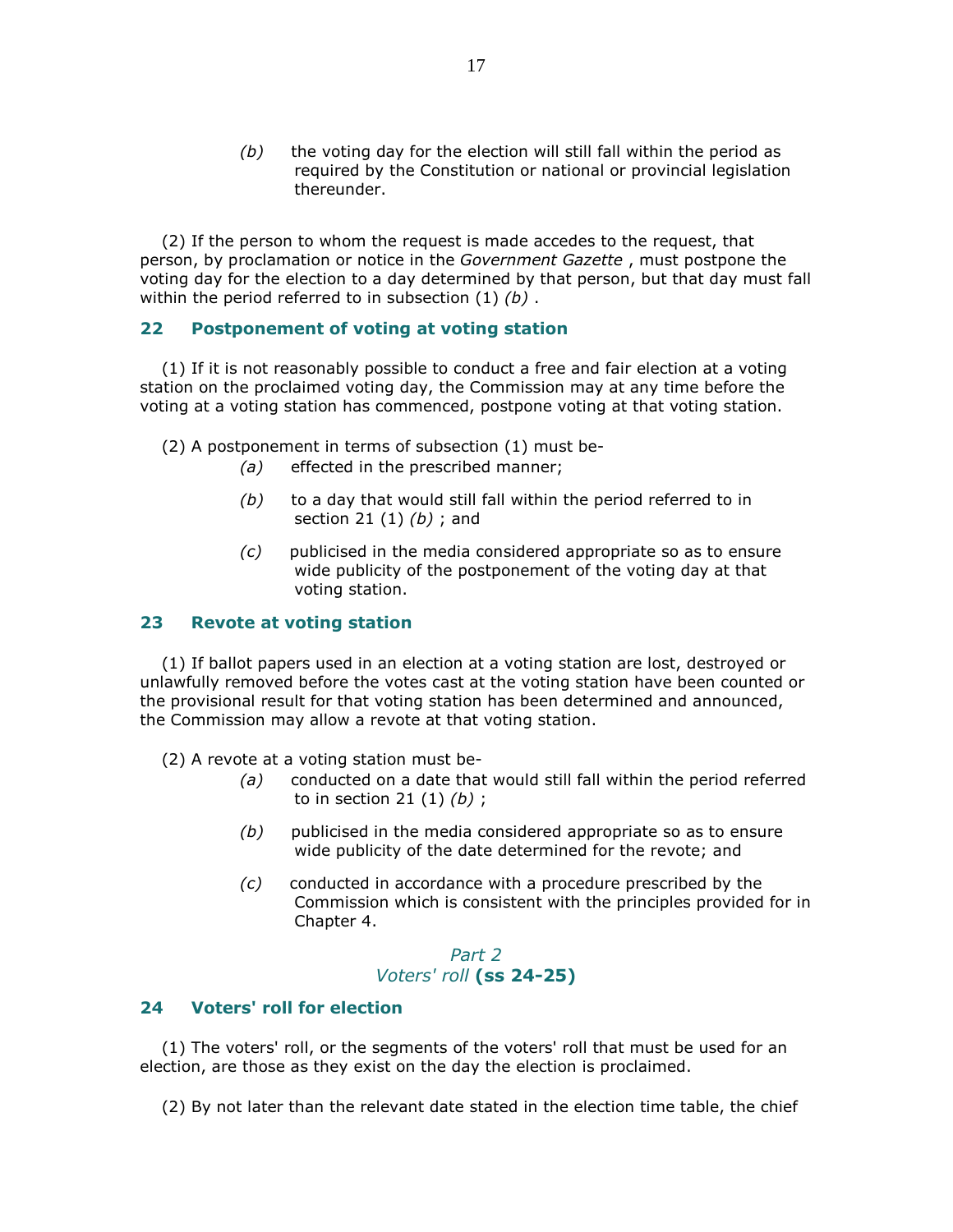electoral officer must certify the voters' roll or the segments of the voters' roll to be used in that election and publish it by making it available for inspection at the following venues:

- (a) At the Commission's head office, the segments for all voting districts in which the election will take place;
- $(b)$  in each province, at the office of the Commission's provincial representative, the segments for all voting districts in the province in which the election will take place; and
- (c) at the office of each municipality, the segments for all voting districts in that municipality in which the election will take place.

## 24A Voting in voting district where not registered

 (1) A person whose name does not appear on the certified segment of the voters' roll for a voting district and who applied for registration as a voter before the date the election was proclaimed may submit to the presiding officer of the voting station for that voting district-

- (a) his or her identity document;
- $(b)$  a sworn or solemnly affirmed statement in the prescribed form containing-
	- (i) his or her full name, identity number and date of birth;
	- (ii) his or her finger print;
	- (iii) the address where he or she ordinarily resides;
	- (iv) a declaration that he or she applied for registration as a voter before the date of publication of the proclamation proclaiming the election;
	- (v) a request that his or her name should be included in the certified segment of the voters' roll for that voting district for the purposes of the election for the National Assembly and also for the purposes of the election for the provincial legislature if he or she had so applied for registration in the province in which that voting district is situated; and
	- (vi) a declaration that he or she is a South African citizen, is 18 years of age or older and is not disqualified from voting in the election in question; and
- $(c)$  proof that he or she applied for registration as a voter before the date of publication of the proclamation.

 (2) If the presiding officer is satisfied that the contents of the statement are correct-

> $(a)$  the presiding officer must make an endorsement to that effect on the statement; and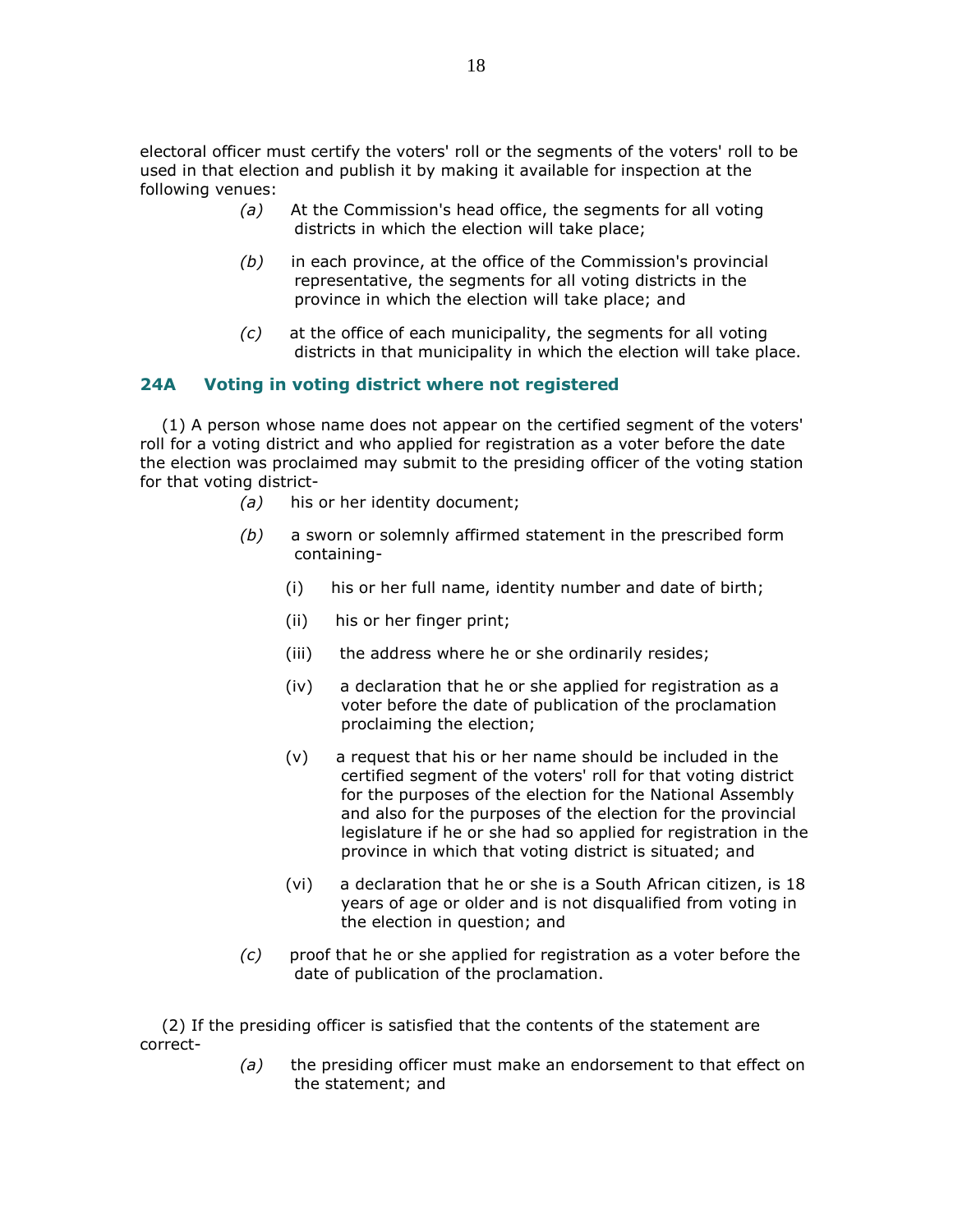(b) the person making the request contemplated in subsection  $(1)$  (b) (v) must be regarded as having been registered as a voter on the certified segment of the voters' roll for the voting district requested for the purposes of the election for the National Assembly and also for the purposes of the election for the provincial legislature if that person had applied for registration in the province where that voting station is situated.

[S. 24A inserted by s. 7 of Act 34 of 2003.]

## 24B Prisoners

 (1) In an election for the National Assembly or a provincial legislature, a person who on election day is in prison and not serving a sentence of imprisonment without the option of a fine and whose name appears on the voters' roll for another voting district, is deemed for that election day to have been registered by his or her name having been entered on the voters' roll for the voting district in which he or she is in prison.

 (2) A person who is in prison on election day may only vote if he or she is not serving a sentence of imprisonment without the option of a fine.

[S. 24B inserted by s. 7 of Act 34 of 2003.]

## 25 Voters' roll for first elections of National Assembly and provincial legislatures

 (1) Section 24 does not apply in respect of the first election of the National Assembly and the first election of a provincial legislature referred to in items 6 (3) (a) and 11 (1) (a) of Schedule 6 to the Constitution, respectively.

 (2) The voters' roll that must be used for the elections referred to in subsection (1) is the voters' roll compiled by the chief electoral officer in terms of section 5 and published by that officer by the date referred to in section 14 (2)  $(h)$ .

## Part 3 Parties contesting election, and lists of candidates (ss 26-31)

## 26 Requirements for parties to contest election

A party may contest an election only if that party-

- (a) is a registered party; and
- $(b)$  has submitted a list of candidates in terms of section 27.

## 27 Submission of lists of candidates

 (1) A registered party intending to contest an election must nominate candidates and submit a list or lists of those candidates for that election to the chief electoral officer in the prescribed manner by not later than the relevant date stated in the election timetable.

(2) The list or lists must be accompanied by a prescribed-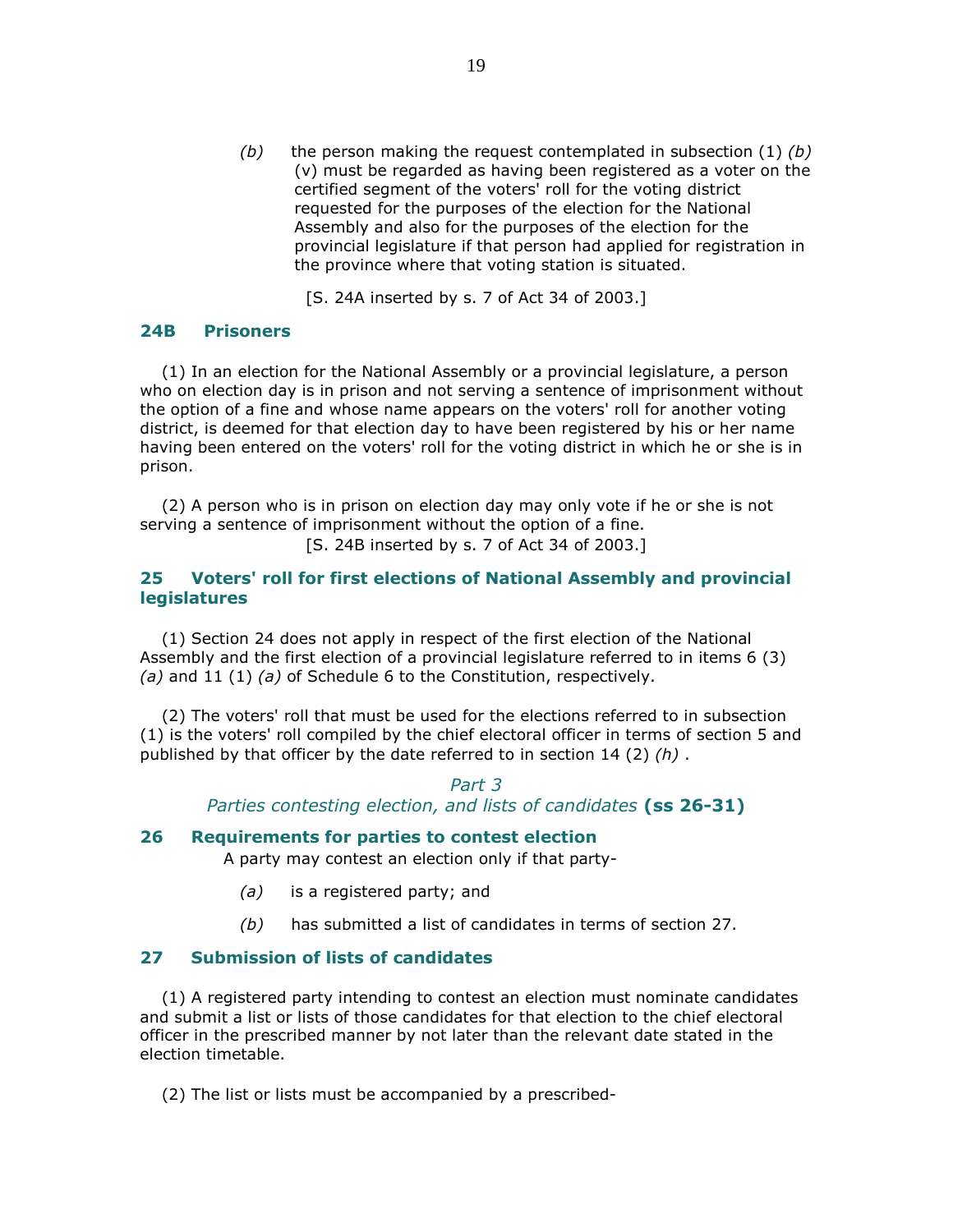- (a) undertaking, signed by the duly authorised representative of the party, binding the party, persons holding political office in the party, and its representatives and members, to the Code;
- $(b)$  declaration, signed by the duly authorised representative of the party, that each candidate on the list is qualified to stand for election in terms of the Constitution or national or provincial legislation under Chapter 7 of the Constitution;
- (c) acceptance of nomination, signed by each candidate;
- $(d)$  undertaking signed by each candidate, that that candidate will be bound by the Code; and
- (e) deposit.

(3) (a) The Commission may prescribe the amount to be deposited in terms of subsection  $(2)$   $(e)$ .

 $(b)$  The amount to be deposited by a registered party contesting an election of a provincial legislature, must be less than the amount for contesting an election of the National Assembly.

### 28 Non-compliance concerning submission of lists of candidates

 (1) If a registered party that has submitted a list of candidates has not fully complied with section 27, the chief electoral officer must notify that party of its noncompliance.

 (2) The notification must be given in the prescribed manner by not later than the relevant date stated in the election timetable, and must indicate that the party has an opportunity to comply with section 27 by not later than the relevant date stated in the election timetable.

 (3) The opportunity provided for in subsection (2) includes an opportunity to substitute a candidate and to re-order the names on that list as a result of that substitution.

## 29 Inspection of copies of lists of candidates and accompanying documents

 (1) By not later than the relevant date stated in the election timetable, the chief electoral officer must give notice that copies of the lists of candidates and accompanying documents submitted by registered parties in terms of section 27, as amended and supplemented in terms of section 28, will be available for inspection.

(2) The notice must be-

- (a) published in the Government Gazette; and
- $(b)$  publicised in the media considered appropriate by the chief electoral officer so as to ensure wide publicity of the lists.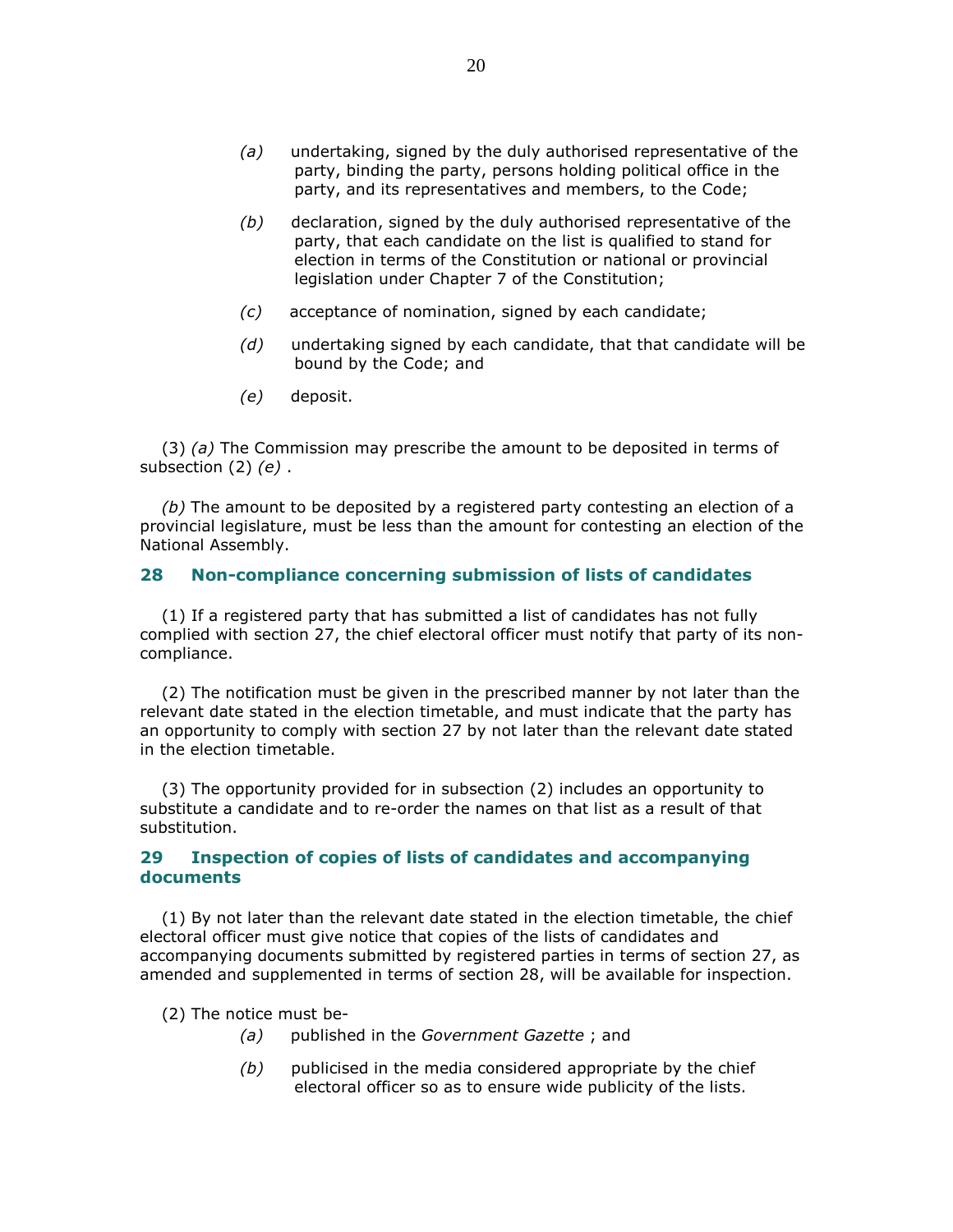(3) The notice must state, and the chief electoral officer must ensure, that for the relevant period stated in the election timetable-

- (a) copies of the lists for-
	- (i) an election of the National Assembly, will be available for inspection at the Commission's head office, a place in each province designated in the notice and the office of each municipality in the country; and
	- (ii) an election of a provincial legislature, will be available for inspection at the Commission's head office, a place in the province designated in the notice and the office of each municipality in that province; and
- $(b)$  copies of the documents accompanying the lists are available for inspection at the Commission's head office.

 (4) Any person may inspect a copy of a list of candidates and accompanying documents referred to in subsection (1).

 (5) The chief electoral officer must provide a certified copy of, or extract from, a list of candidates or document referred to in subsection (1), to any person who has paid the prescribed fee.

### 30 Objections to lists of candidates

 (1) Any person, including the chief electoral officer, may object to the nomination of a candidate on the following grounds:

- (a) The candidate is not qualified to stand in the election;
- $(b)$  there is no prescribed acceptance of nomination signed by the candidate; or
- $(c)$  there is no prescribed undertaking, signed by the candidate, that the candidate is bound by the Code.

 (2) The objection must be made to the Commission in the prescribed manner by not later than the relevant date stated in the election timetable, and must be served on the registered party that nominated the candidate.

 (3) The Commission must decide the objection, and must notify the objector and the registered party that nominated the candidate of the decision in the prescribed manner by not later than the relevant date stated in the election timetable.

 (4) The objector, or the registered party who nominated the candidate, may appeal against the decision of the Commission to the Electoral Court in the prescribed manner and by not later than the relevant date stated in the election timetable.

(5) The Electoral Court must consider and decide the appeal and notify the parties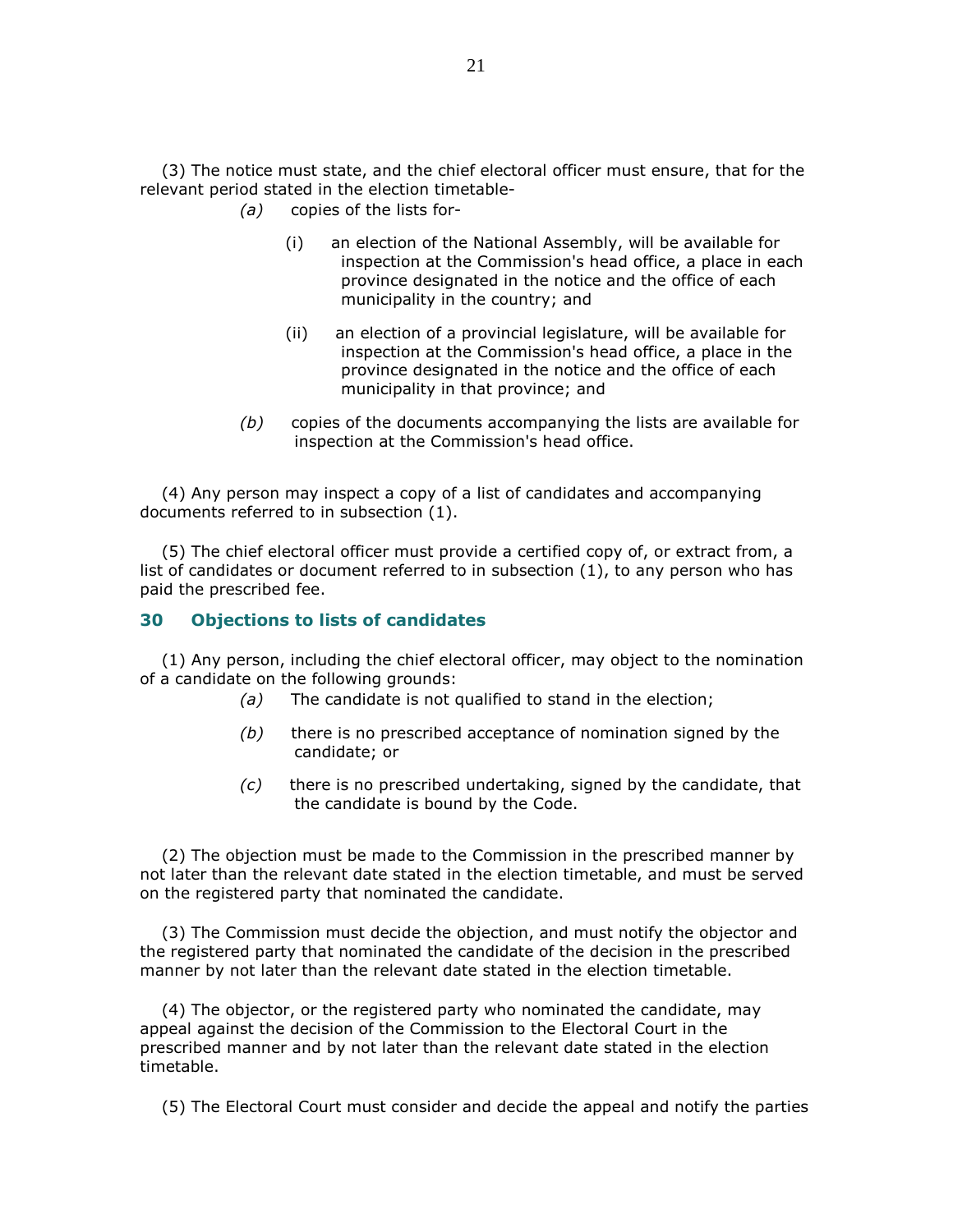to the appeal and the chief electoral officer of the decision in the prescribed manner and by not later than the relevant date stated in the election timetable.

 (6) If the Commission or the Electoral Court decides that a candidate's nomination does not comply with section 27, the Commission or the Electoral Court may allow the registered party an opportunity to comply with that section, including an opportunity to substitute a candidate and to re-order the names on the list as a result of that substitution.

## 31 List of parties entitled to contest election and final lists of candidates

 (1) By not later than the relevant date stated in the election timetable, the chief electoral officer must-

- (a) give effect to a decision of the Commission in terms of section 30 (3) and to a decision of the Electoral Court in terms of section 30 (5); and
- $(b)$  compile a list of the registered parties entitled to contest the election concerned and have the final list of candidates for each of those parties available.

 (2) The chief electoral officer must provide a certified copy of, or extract from, a list mentioned in subsection  $(1)$  (b) to any person who has paid the prescribed fee.

 (3) By not later than the relevant date stated in the election timetable, the chief electoral officer must issue to each candidate on a final list of candidates for an election, a certificate stating that the person is a candidate in that election.

### Part 4

32 ......

[S. 32 repealed by s. 8 of Act 34 of 2003.]

## Part 5 Special votes and declaration votes (ss 33-34)

## 33 Special votes

 (1) The Commission must allow a person to apply for a special vote if that person cannot vote at a voting station in the voting district in which the person is registered as a voter, due to that person's-

- (a) physical infirmity or disability, or pregnancy;
- (b) absence from the Republic on Government service or membership of the household of the person so being absent;
- (c) absence from that voting district while serving as an officer in the election concerned; or
- $(d)$  being on duty as a member of the security services in connection with the election.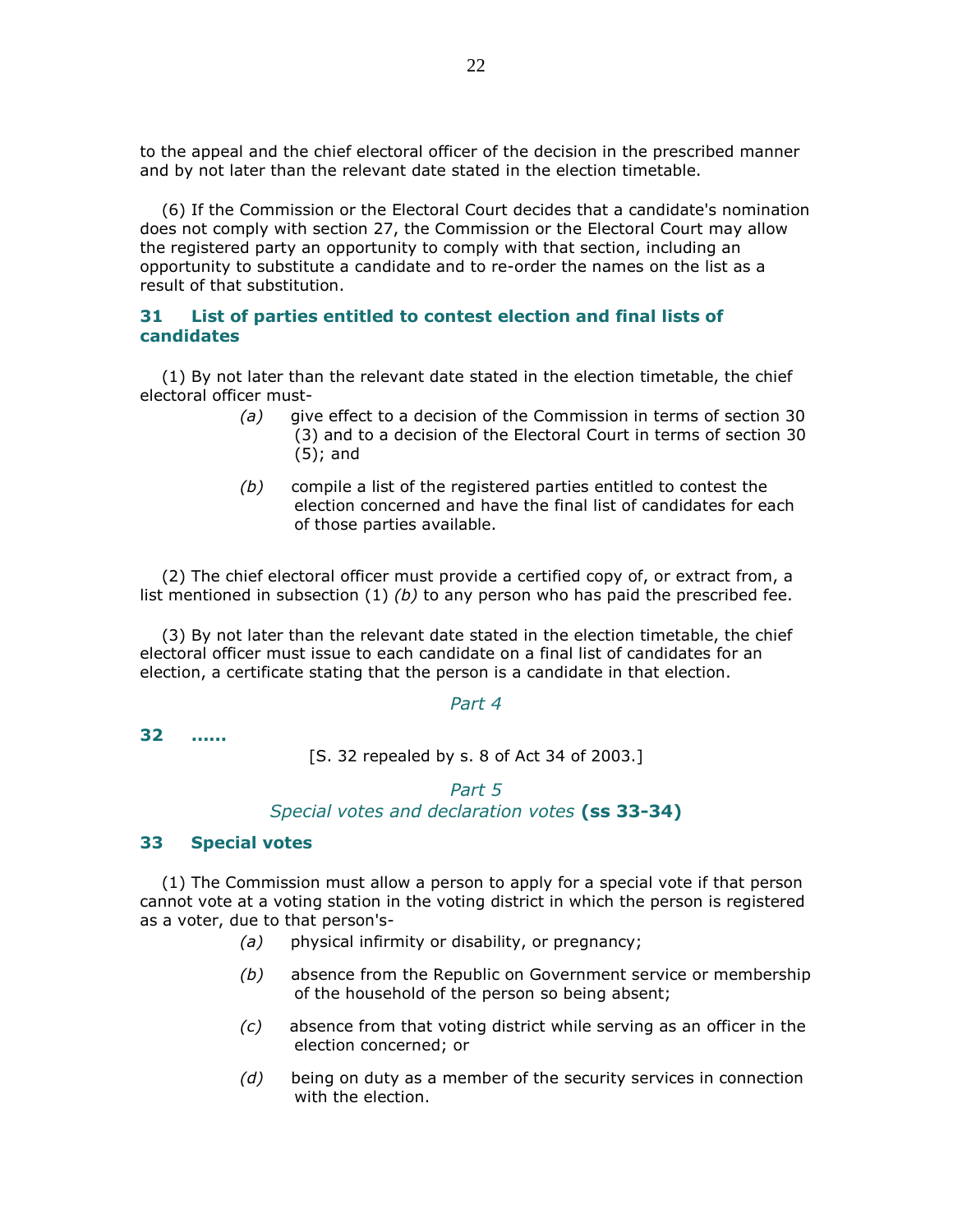$(e)$  temporary absence from the Republic for purposes of a holiday, a business trip, attendance of a tertiary institution or an educational visit or participation in an international sports event, if the person notifies the Commission within 15 days after the proclamation of the date of the election, of his or her intended absence from the Republic, his or her intention to vote, and the place where he or she will cast his or her vote.

[Para. (e) added by s. 2 of Act 40 of 2003.]

[Sub-s. (1) substituted by s. 9 of Act 34 of 2003.]

- (2) The Commission must prescribe-
	- $(a)$  the procedure for applying for special votes; and
	- $(b)$  procedures, consistent in principle with Chapter 4, for the casting and counting of special votes.

## 34 Declaration votes

The Commission may prescribe-

- (a) circumstances in and conditions on which a person who is unavoidably and unforeseeably unable to vote in the voting district in which that person is registered as a voter, may apply to vote elsewhere;
- $(b)$  the procedure for applying for declaration votes; and
- $(c)$  procedures, consistent in principle with Chapter 4, for the casting and counting of declaration votes.

# CHAPTER 4 ELECTIONS (ss 35-57)

Part 1 Voting (ss 35-45)

### 35 Officers at voting stations

On voting day each voting station must be staffed by-

- $(a)$  the presiding officer appointed for that voting station, who may exercise the powers and must perform the duties assigned to a presiding officer by or under this Act; and
- $(b)$  the voting officers appointed for that voting station, who may exercise the powers and must perform the duties assigned to a voting officer by or under this Act.

### 36 Hours of voting

 (1) Unless the Commission determines other voting hours for an election in general or for a particular voting station, a voting station must-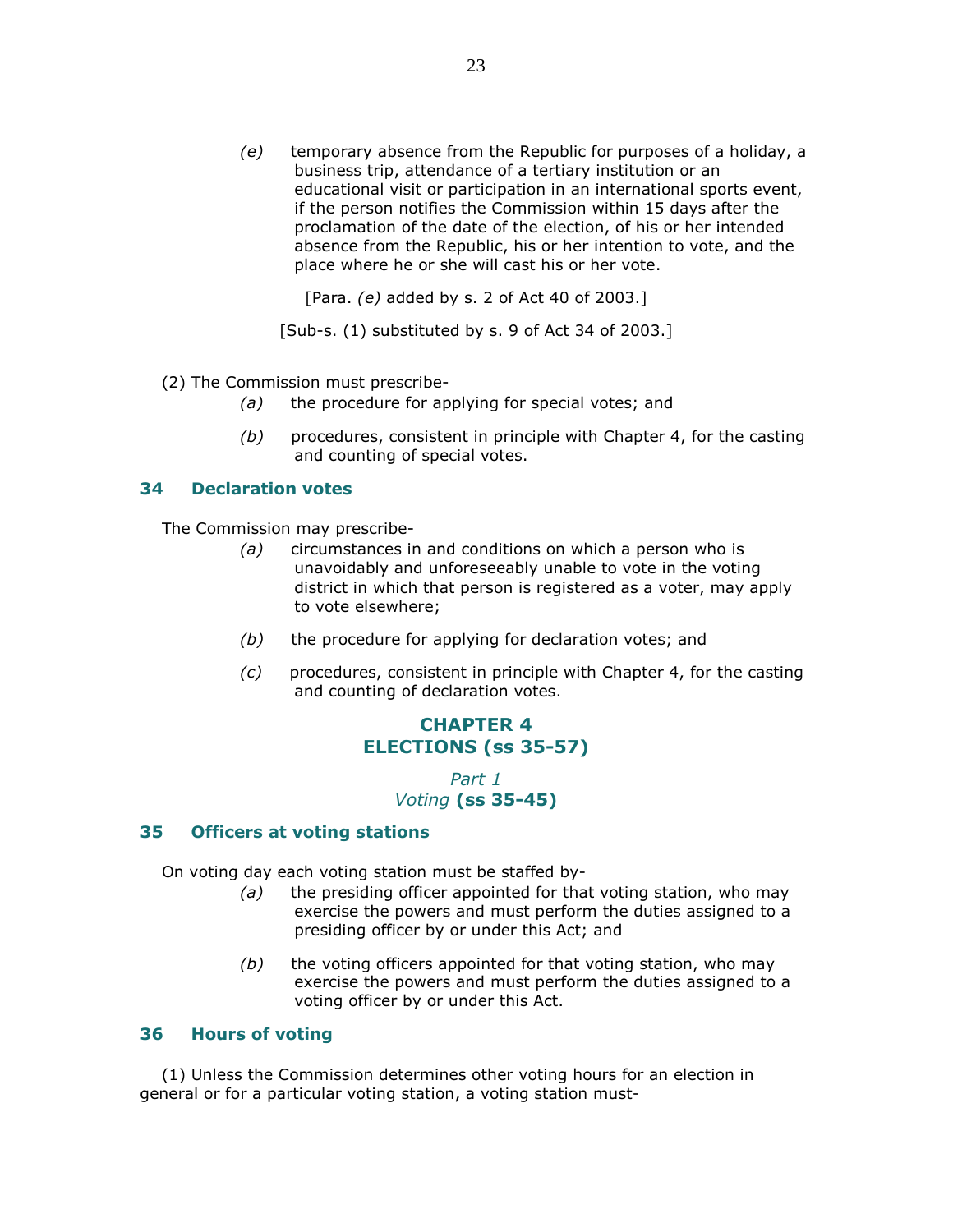- (a) open for voting at 07:00; and
- $(b)$  remain open for voting until 21:00, at which time it must close for voting.

 (2) If the Commission determines other voting hours for an election in general or for a particular voting station, the chief electoral officer must widely publicise the determined voting hours.

 (3) No person may be admitted to a voting station for the purpose of voting, before the voting station has opened for voting or after the voting station has closed for voting.

 $(4)$  and  $(5)$  ......

(6) Voting at a voting station must continue until every voter has voted who-

- $(a)$  is entitled to vote at that voting station; and
- $(b)$  has reported for voting at that voting station before the closing time.

(7) To ensure free and fair elections, the Commission may, on the voting day-

- $(a)$  extend voting hours at a voting station until as late as midnight on that voting day; or
- $(b)$  temporarily close a voting station for part of a voting day if it is temporarily impossible to conduct a free and fair election at that voting station.
	- [S. 36 substituted by s. 10 of Act 34 of 2003.]

## 37 Initial procedures

Immediately before opening a voting station for voting, the presiding officer must-

- $(a)$  show all agents present that each ballot box to be used at that voting station is empty; and
- $(b)$  in the presence of those agents close and secure the ballot boxes in the prescribed manner.

## 38 Voting procedure

 (1) A voter may only vote once in an election, and may vote only at the voting station in the voting district for which that voter is registered.

(2) A voter is entitled to vote at a voting station-

- (a) on production of that voter's identity document to the presiding officer or a voting officer at the voting station; and
- (b) if that voter's name is in the certified segment of the voters' roll for the voting district concerned.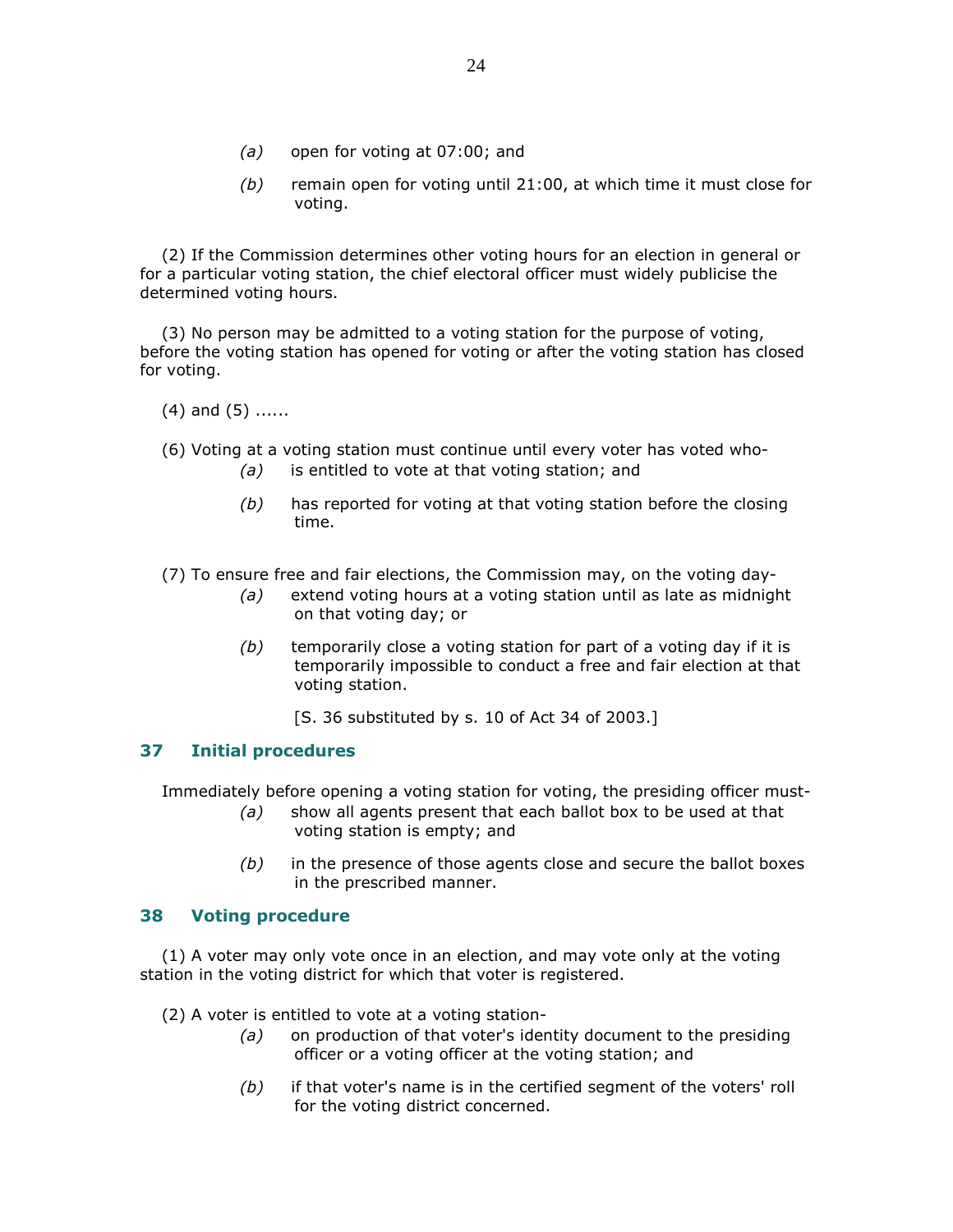(3) When a voter produces an identity document to a presiding officer or voting officer as required by subsection (2) (a), the presiding officer or voting officer must examine the identity document and determine whether-

- $(a)$  the voter is the person described in that identity document;
- $(b)$  the voter's name is in the certified segment of the voters' roll for the voting district concerned; and
- $(c)$  that voter has not already voted in the election.

(4) For the purposes of subsection (3) (a), the presiding officer or voting officer may require that the voter's fingerprints be taken.

 (5) If the presiding officer or voting officer is satisfied in respect of all the matters mentioned in subsection (3), that officer must-

- (a) record that the voter is regarded to have voted in the election;
- $(a A)$  mark the voter's identity document in the prescribed manner;

[Para. (a A ) inserted by s. 11 of Act 34 of 2003.]

- $(b)$  mark the hand of the voter in the prescribed manner;
- (c) mark the back of a ballot paper for that election; and
- $(d)$  hand the ballot paper to the voter.

 (6) Once the voter has received a ballot paper marked in terms of subsection (5) (a) , the voter must-

- (a) enter an empty voting compartment;
- $(b)$  mark the ballot paper in a way that indicates the registered party or candidate the voter wishes to vote for;
- $(c)$  fold the ballot paper to conceal the voter's vote;
- $(d)$  take the ballot paper to a ballot box for the election and show it to the presiding officer or a voting officer in a way that that officer can see the mark made in terms of subsection  $(5)$   $(a)$ ;
- (e) place the ballot paper in the ballot box; and
- $(f)$  without delay leave the voting station.

(7) The voting compartment must comply with the provisions of section 70.

## 39 Assistance to certain voters

 (1) The presiding officer or a voting officer, at the request of a voter who is unable to read, must assist that voter in voting in the presence of-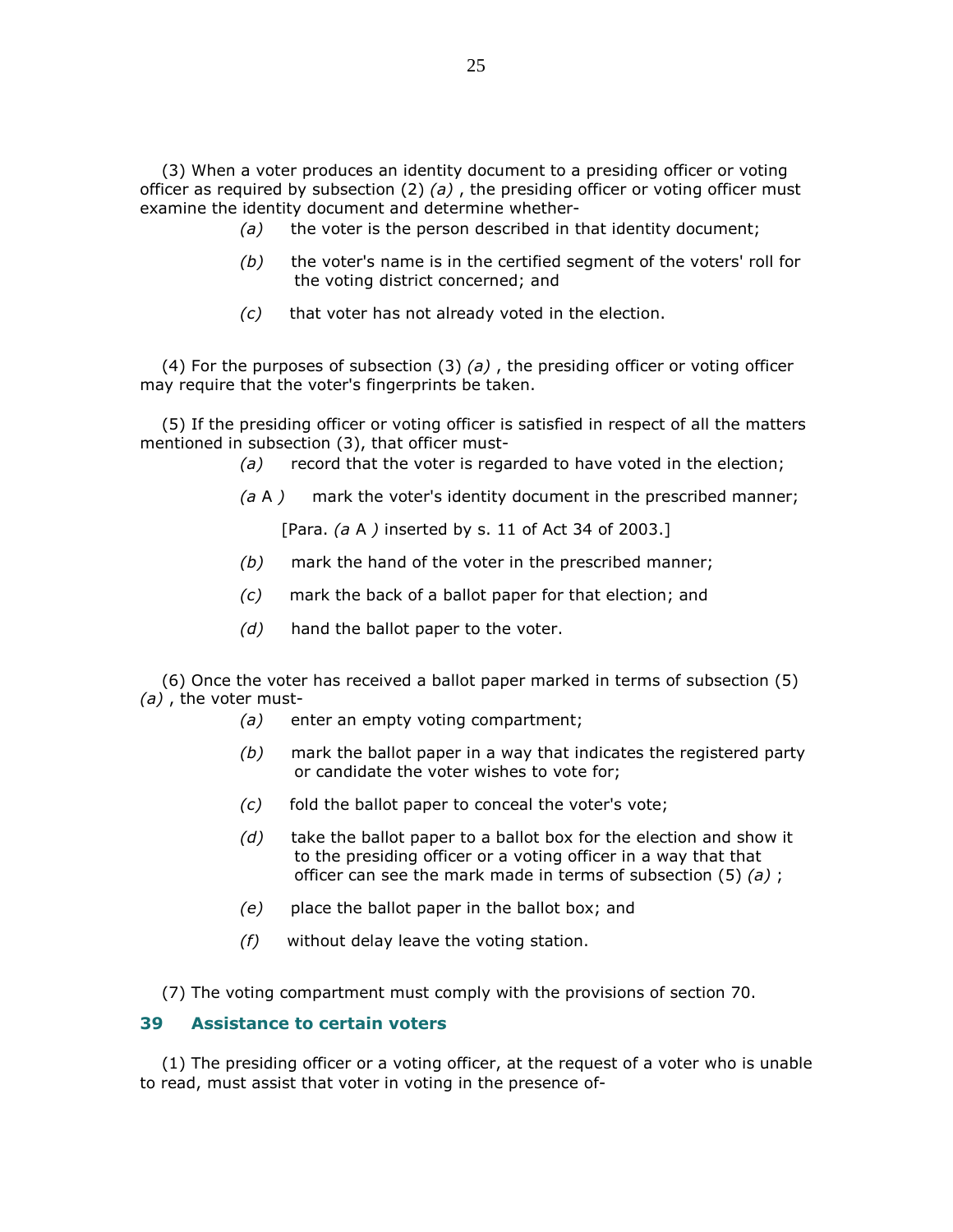- (a) a person appointed in terms of section 85 by an accredited observer, if available; and
- $(b)$  two agents from different parties, if available.
- (2) A person may assist a voter in voting if-
	- $(a)$  the voter requires assistance due to a physical disability, including blindness or other visual impairment;
	- $(b)$  the voter has requested to be assisted by that person; and
	- $(c)$  the presiding officer is satisfied that the person rendering assistance has attained the age of 18 years and is not an agent or a candidate.

 (3) The secrecy of voting contemplated in section 38 must be preserved as far as possible in the application of this section.

[S. 39 substituted by s. 12 of Act 34 of 2003.]

## 40 Issue of new ballot papers

 (1) If a voter accidentally marks a ballot paper in a way that does not indicate for whom the voter wishes to vote and the ballot paper has not yet been placed in the ballot box-

- $(a)$  the voter may return that ballot paper to the presiding officer or a voting officer;
- $(b)$  that officer must deal with the ballot paper in accordance with subsection (2), and must give the voter a new ballot paper in accordance with section 38 (5); and
- $(c)$  the voter may vote in accordance with section 38 (6).

 (2) Upon receiving a ballot paper from a voter in terms of subsection (1), the presiding officer or a voting officer must mark 'cancelled' on the back of the ballot paper and file it separately to be dealt with in accordance with section 43.

### 41 Objections concerning voting

 (1) At any time before a voter has been handed a ballot paper, an agent may object to that voter being entitled to vote or to vote at the voting station concerned.

 (2) An agent, or the voter concerned, may object if the voter is refused a ballot paper.

 (3) An agent, or a voter, may object to any conduct, other than that mentioned in subsection (1) or (2), of an officer, an agent, or any other person present at a voting station.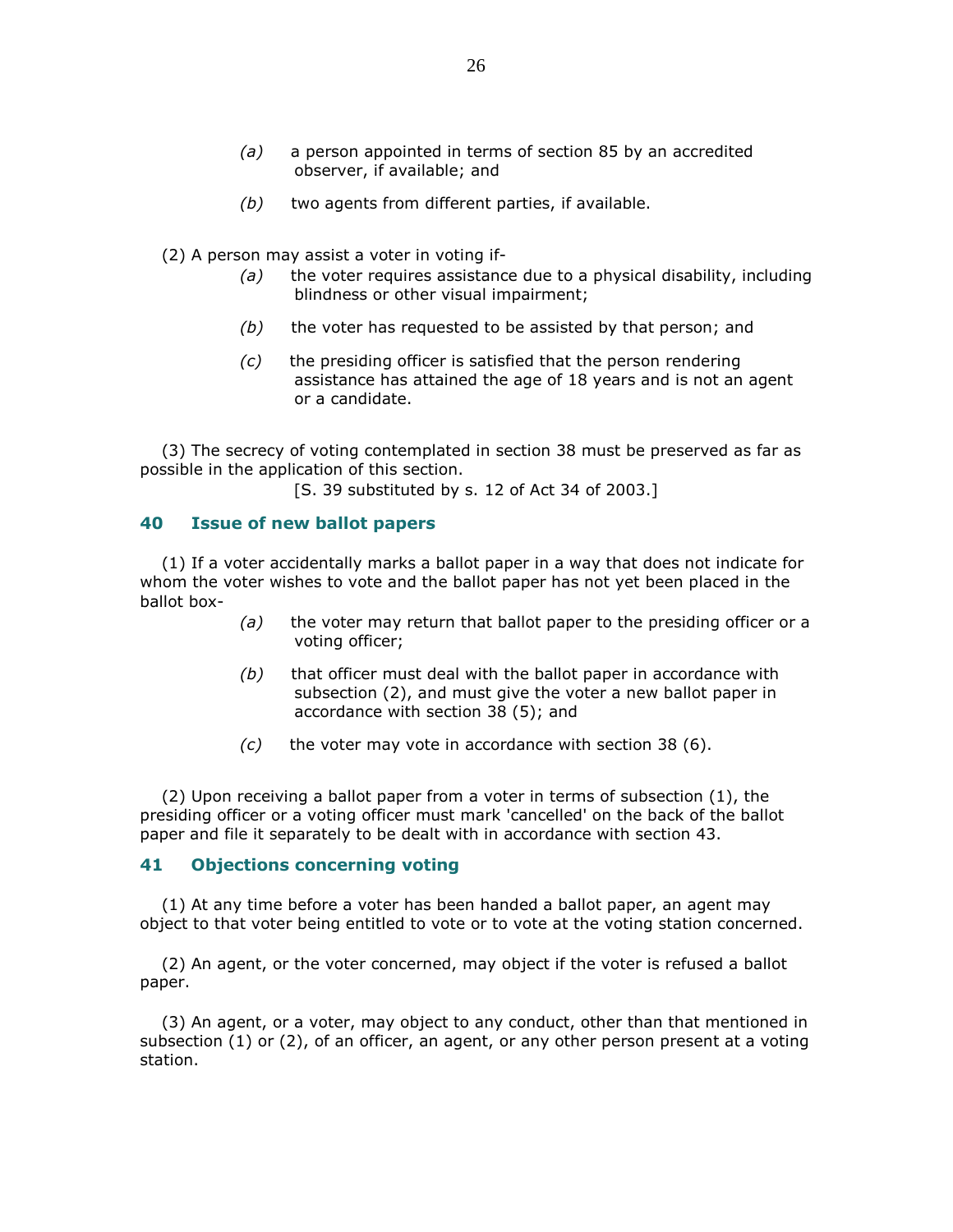(4) An objection in terms of subsection  $(1)$ ,  $(2)$  or  $(3)$  must be made to the presiding officer in the prescribed manner.

 (5) The presiding officer, in the prescribed manner, must decide the objection and notify the objector and any other parties involved in the objection, of the decision.

 (6) An appeal against the decision of the presiding officer may be noted with the Commission in the prescribed manner and time.

 (7) The presiding officer must keep a written record in the prescribed manner of each objection and decision made in terms of this section.

### 42 Sealing of full ballot boxes

 (1) As soon as a ballot box is full, the presiding officer, in the presence of any agents present, must seal the ballot box in the prescribed manner and allow those agents to affix their seals thereto.

 (2) Immediately after the last vote has been cast, every remaining used ballot box must be similarly dealt with.

(3) A sealed ballot box must remain-

- (a) sealed until opened for the counting of votes in terms of section 46 (1); and
- $(b)$  in the voting station until the commencement of the counting of the votes there or, if the votes are not to be counted at that voting station, until removed for delivery in terms of section 43 (3).

### 43 Completion of form and sealing of voting materials

 (1) As soon as practicable after the close of a voting station for voting, the presiding officer, in the presence of any agents present, must-

- (a) complete a form reflecting the number of-
	- (i) ballot boxes entrusted to that presiding officer;
	- (ii) used ballot boxes;
	- (iii) unused ballot boxes;
	- (iv) ballot papers entrusted to that presiding officer;
	- (v) issued ballot papers;
	- (vi) unissued ballot papers; and
	- (vii) cancelled ballot papers;
- $(b)$  seal each unused ballot box entrusted to that presiding officer;
- (c) seal in separate containers-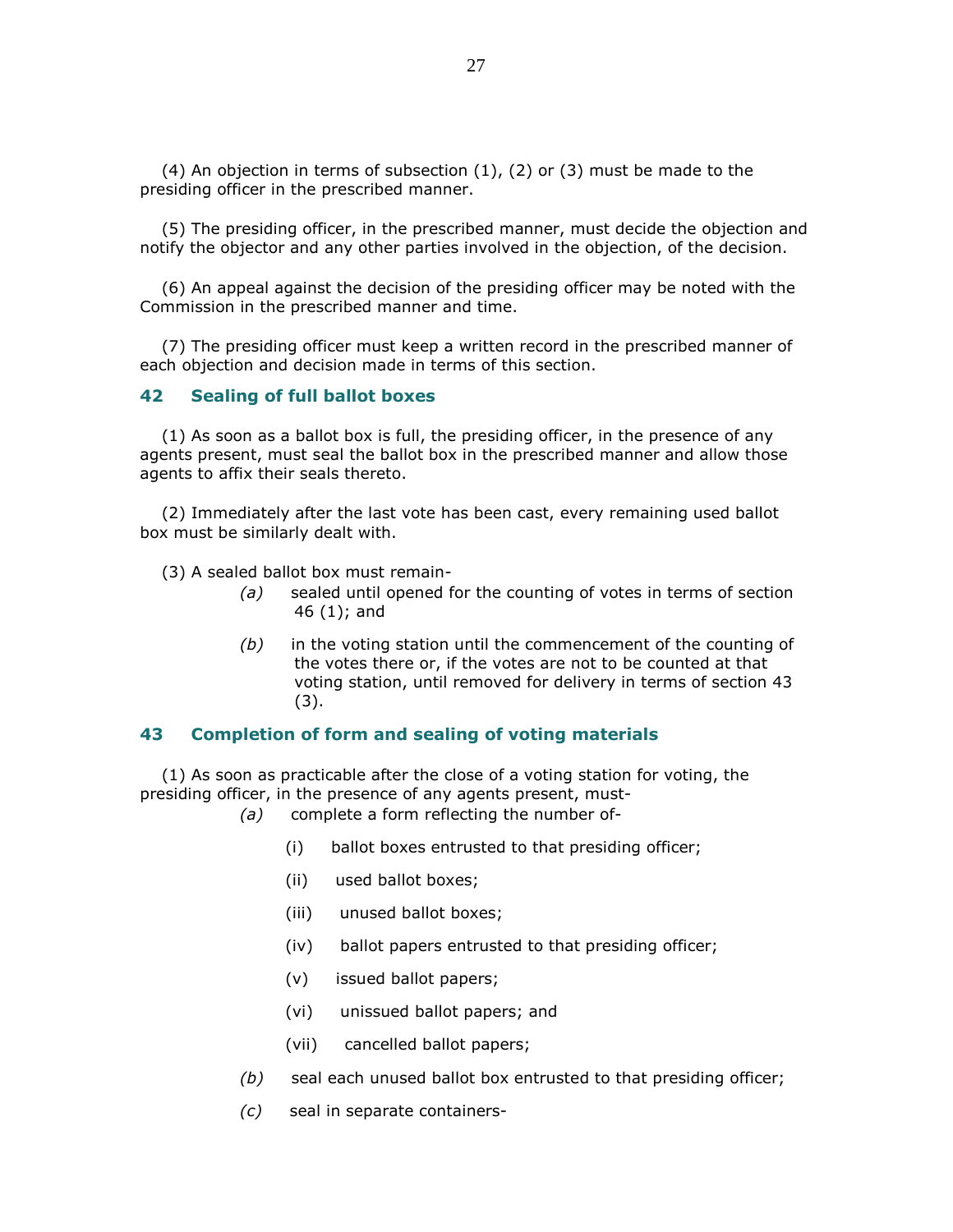- (i) the certified segment of the voters' roll for that voting district;
- (ii) the unused ballot papers entrusted to that presiding officer;
- (iii) the cancelled ballot papers; and
- (iv) the written record, as required by section  $41$  (7), of any objections concerning voting; and
- $(d)$  allow those agents to affix their seals to the items mentioned in paragraphs  $(b)$  and  $(c)$ .

 (2) If the votes in an election are to be counted at the voting station at which those votes were cast and if the counting officer for that voting station is a person other than the presiding officer for that voting station, the presiding officer must deliver to the counting officer for that voting station the items mentioned in subsection (1).

 (3) If the votes in an election are not to be counted at the voting station at which those votes were cast, the presiding officer must deliver the following to the counting officer of a counting venue determined by the Commission in terms of section 46 (1)  $(b)$ :

- (a) The form mentioned in subsection  $(1)$  (a);
- $(b)$  the sealed, used ballot boxes;
- (c) the sealed, unused ballot boxes; and
- (d) the sealed containers mentioned in subsection  $(1)$   $(c)$ .

## 44 Mobile voting stations

 (1) If the Commission decides to use mobile voting stations in an election, the Commission must prescribe voting procedures, substantially in accordance with sections 35 to 43, for those voting stations.

 (2) Immediately after a mobile voting station is closed for voting, the presiding officer responsible for that voting station must act in accordance with section 43 (3).

#### 45 More than one election on same day

 If more than one election is held at a voting station on the same day, the Commission must prescribe voting procedures, substantially in accordance with sections 35 to 43, for each of those elections.

> Part 2 Counting of votes at voting station (ss 46-50)

## 46 Place and time of counting of votes

 (1) Votes must be counted at the voting station at which those votes were cast, except when-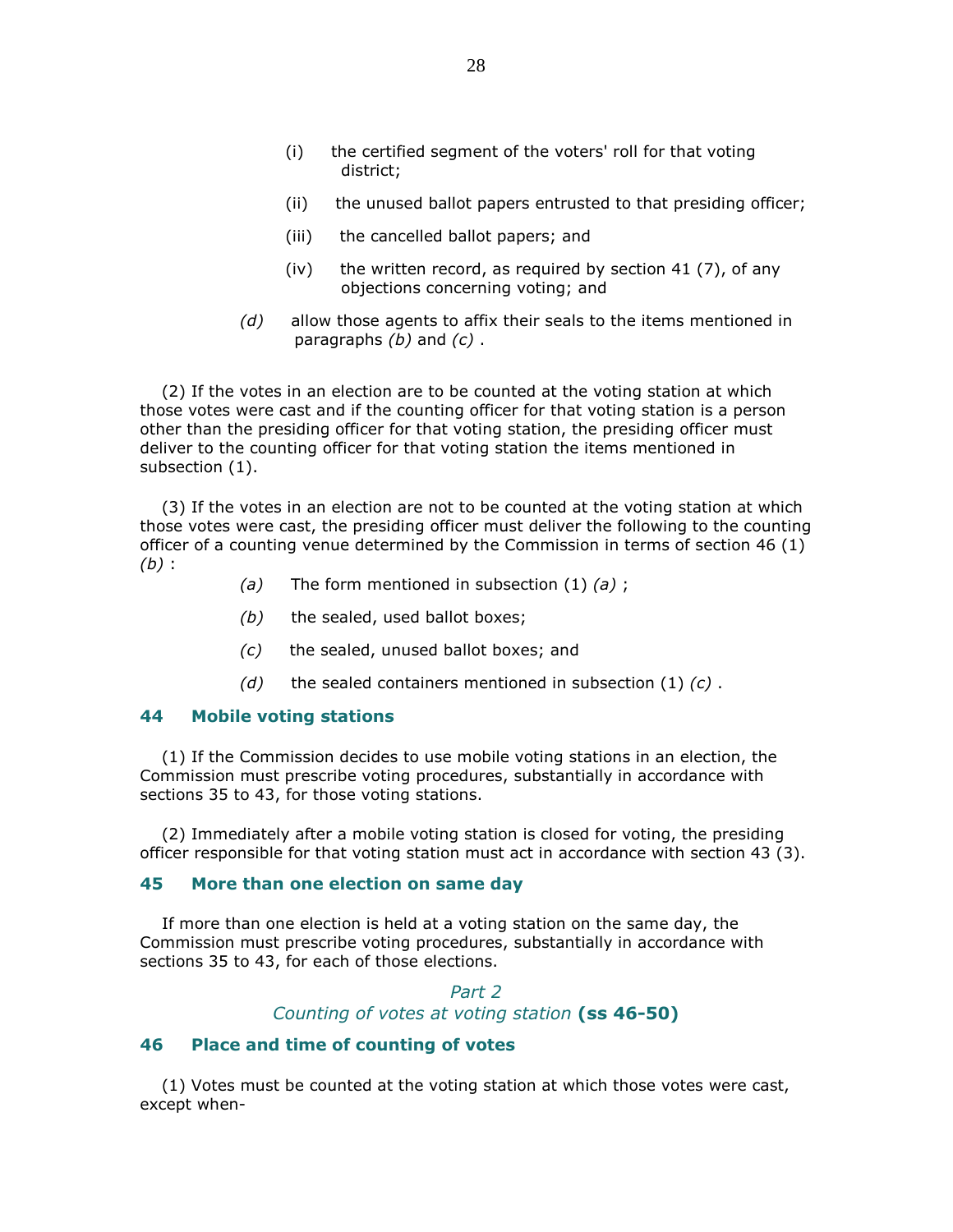- $(a)$  the voting station is a mobile voting station; or
- $(b)$  in the interest of ensuring a free and fair election, the Commission determines that those votes be counted at another counting venue.

 (2) The counting officer must ensure that the procedures set out in this Part commence as soon as practicable after the voting station is closed for voting, and continue uninterrupted until they are completed.

 (3) The procedures provided for in this Part may be suspended only with the consent of the Commission and, if they are suspended, the counting officer must ensure the safe-keeping of all the voting materials entrusted to the counting officer until the counting of votes has been completed.

## 47 Counting of votes and determination of provisional results

 (1) The counting officer must open all the used ballot boxes that were sealed in terms of section 42 (1) or (2).

- (2) The counting officer must-
	- $(a)$  cause the ballot papers to be sorted on the basis of the ballot papers for each election if more than one election was held at a voting station on the same day;
	- (b) cause the ballot papers for each election to be sorted and compare it with the number of ballot papers issued in the prescribed manner;
	- (c) cause the votes cast in each election to be counted in the prescribed manner; and
	- $(d)$  determine the result of each count at that voting station.

(3) The counting officer must reject a ballot paper-

- $(a)$  that indicates the identity of the voter;
- $(b)$  on which a vote is cast for more than one registered party or for more than one candidate;
- (c) that is unmarked;
	- $(d)$  that is marked in such a way that it is not reasonably possible to determine the voter's choice;
	- $(e)$  that does not bear the mark required in terms of section 38 (5) (c) ; or
	- $(f)$  that is not an official ballot paper.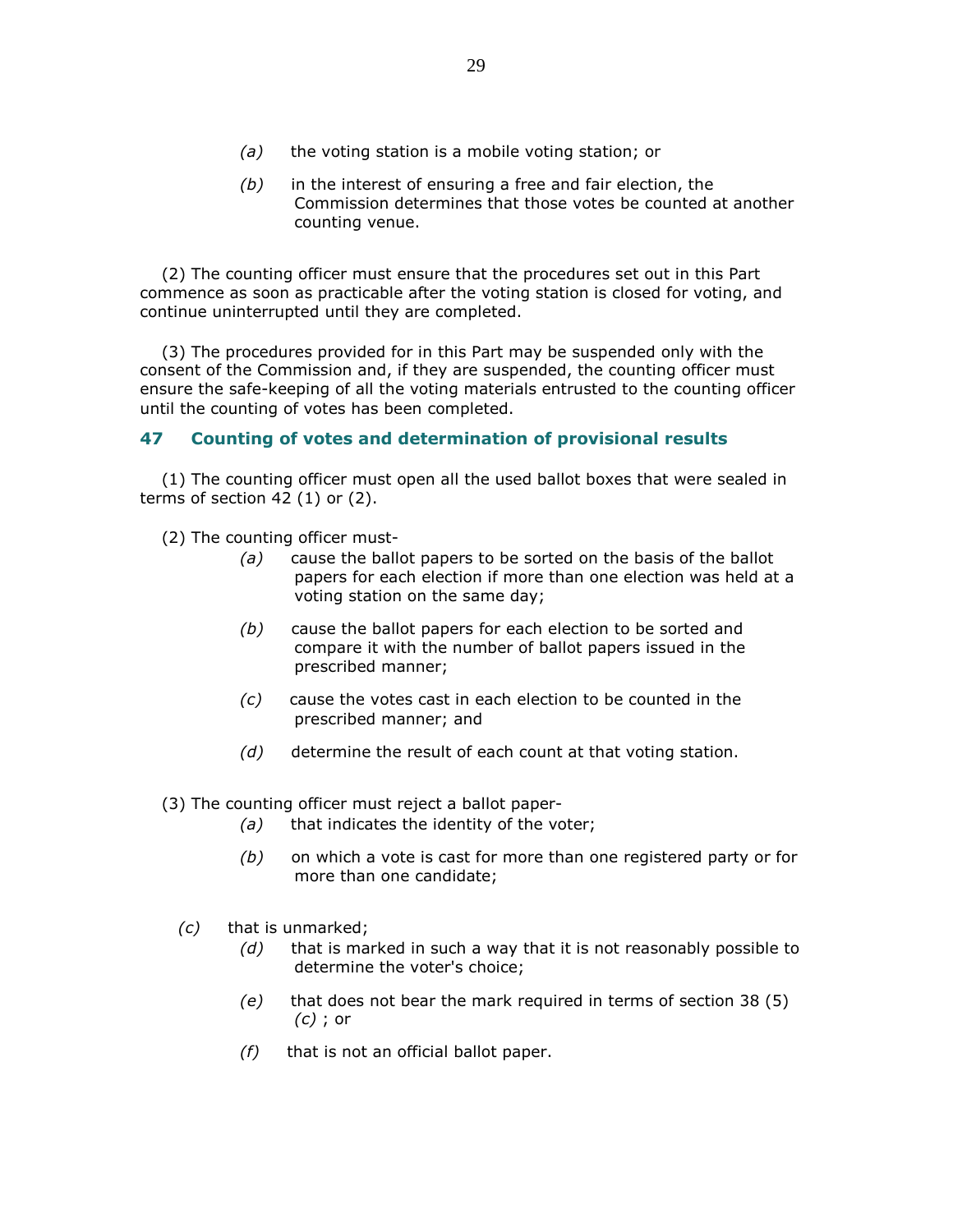(4) The counting officer must mark 'rejected' on the back of each rejected ballot paper and file the rejected ballot papers separately.

 (5) If a counting officer's acceptance or rejection of a ballot paper is disputed by an agent, the counting officer must-

- (a) mark 'disputed' on the back of that ballot paper;
- $(b)$  file separately, but cause to be counted, the accepted ballot papers that are disputed; and
- $(c)$  file separately the rejected ballot papers that are disputed.

### 48 Objections concerning sorting of ballot papers

 (1) An agent may object to any alleged irregularity in the sorting of the ballot papers in terms of section 47 (2) (a) or  $(b)$ .

 (2) The objection must be made to the counting officer in the prescribed manner at any stage before the counting officer has completed the form mentioned in section 48.

 (3) Section 41 (5) to (7), adjusted as may contextually be necessary, applies to the objection.

### 49 Objections concerning counting of votes and determination of provisional results

 (1) An agent may object to an alleged inaccuracy in the counting of the votes or the determination of a result in terms of section 47 (2)  $(c)$  or  $(d)$ .

 (2) The objection must be made to the counting officer in the prescribed manner at any stage before the counting officer has completed the form mentioned in section 50.

 (3) The counting officer must decide the objection in the prescribed manner and whether to order a recount.

 (4) The counting officer must notify the objector and any other parties involved in the objection, of the decision made in terms of subsection (3).

 (5) If the counting officer orders a recount, the counting officer must determine afresh the result.

 (6) An appeal against the decision of the counting officer may be noted with the Commission in the prescribed manner and time.

 (7) The counting officer must keep a written record in the prescribed manner of each objection in terms of subsection (1) and each decision in terms of subsection (3).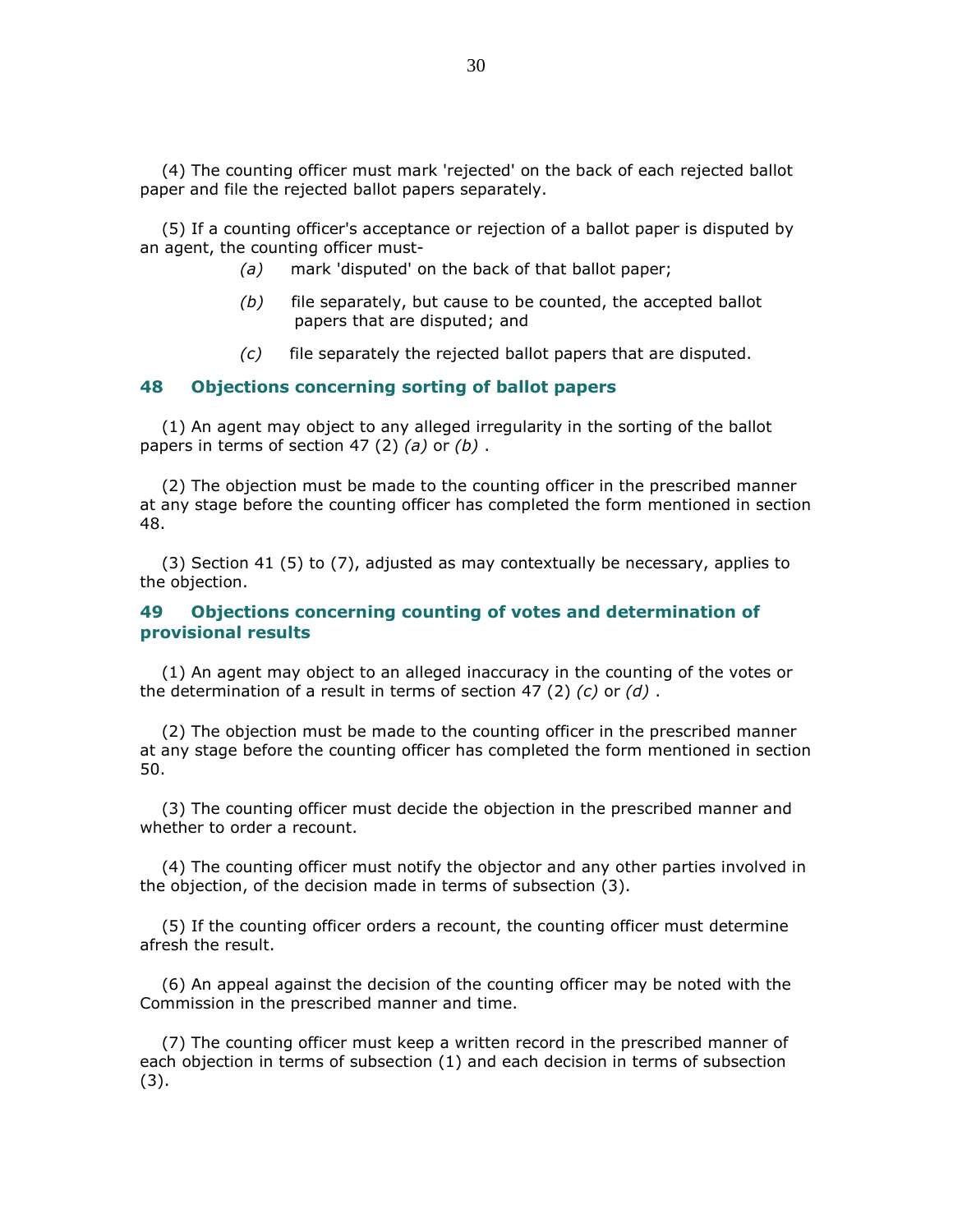## 50 Procedure concerning provisional results and voting materials

 (1) After determining the result at a voting station, the counting officer must complete a form reflecting-

- $(a)$  the number of ballot papers supplied to the voting station;
- $(b)$  the result at the voting station;
- (c) the number of counted ballot papers that were not disputed;
- $(d)$  the number of counted ballot papers that were disputed;
- (e) the number of rejected ballot papers that were not disputed;
- $(f)$  the number of rejected ballot papers that were disputed;
- $(q)$  the number of cancelled ballot papers; and
- $(h)$  the number of unused ballot papers.

 (2) Once the counting officer has complied with subsection (1), the counting officer must announce the result of the count at the voting station to members of the public and agents present at the voting station.

 (3) Once the counting officer has complied with subsection (2), the counting officer must inform the Commission of the result of the count at the voting station.

 (4) Once the counting officer has complied with subsection (3), the counting officer must-

- (a) seal in separate containers each of the items mentioned in subsection (1) and the written record of any objections in terms of section 48 or 49; and
- $(b)$  deliver the form completed in terms of subsection  $(1)$  and the sealed containers to an officer designated by the chief electoral officer.

## Part 3

Counting of votes at place other than voting station (ss 51-54)

## 51 Application of Part and procedures

(1) This Part applies to the counting of votes mentioned in section 46 (1) (a) or  $(b)$ .

 (2) The counting officer must ensure that the procedures provided for in this Part commence as soon as practicable after receipt of the items mentioned in section 43 (3), and continue uninterrupted until they are completed.

 (3) The procedures provided for in this Part may be suspended only with the consent of the Commission and, if they are suspended, the counting officer must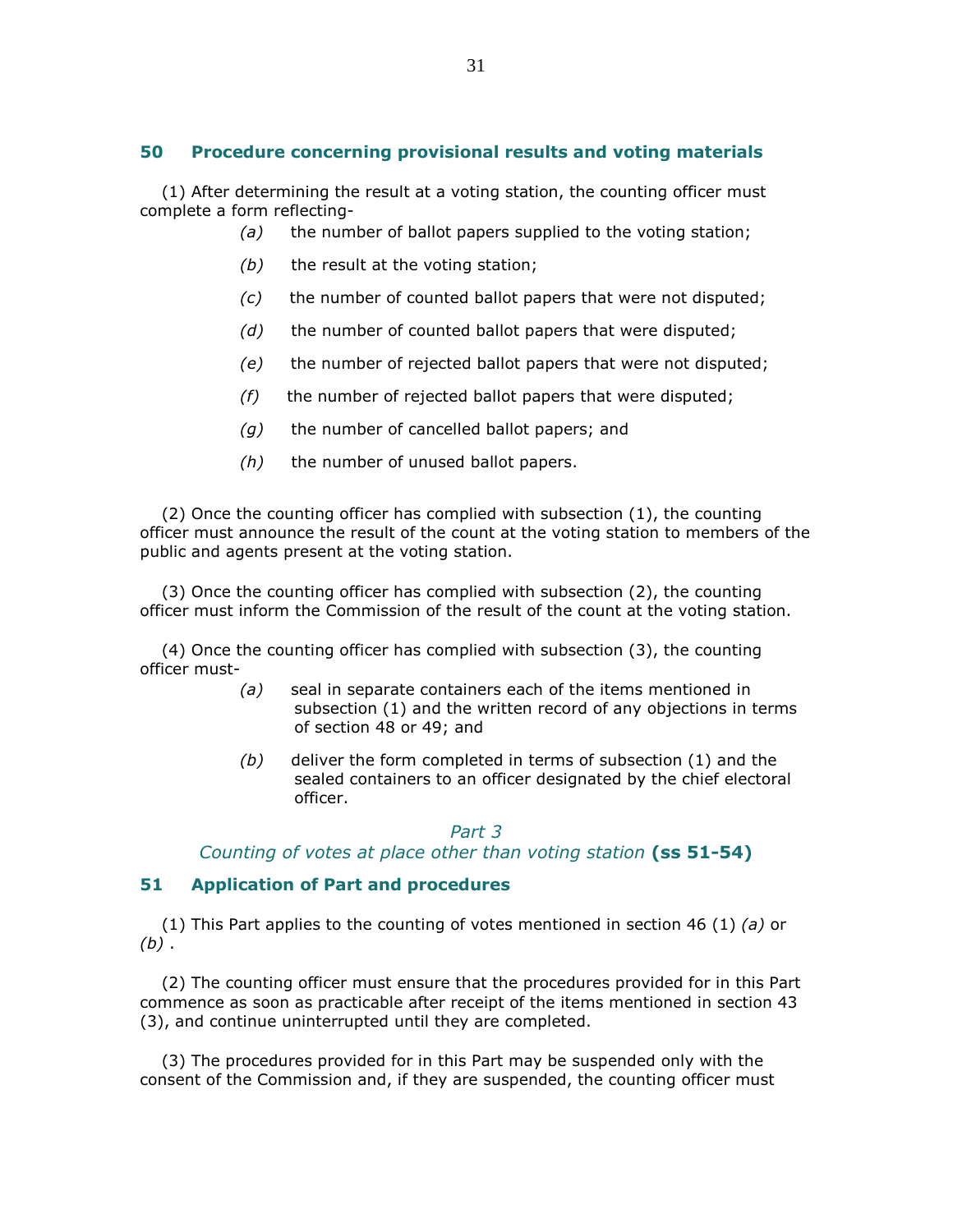ensure the safe-keeping of all the voting materials entrusted to the counting officer until the counting of votes has been completed.

## 52 Verification procedure

 (1) After receipt of the items mentioned in section 43 (3), the counting officer must examine whether the seals are intact on those items.

 (2) The counting officer must allow any agents present to examine whether the seals are intact.

 (3) After examining the seals, the counting officer must open all the sealed ballot boxes and containers and must verify the form completed by the presiding officer in terms of section 43 (1) (a) by comparing it with-

- (a) the number of used ballot boxes received;
- $(b)$  the number of unused ballot boxes received;
- (c) the number of containers received; and
- $(d)$  the contents of those boxes and containers.

 (4) The counting officer must deal with any irregularities and discrepancies in the prescribed manner.

 (5) The counting officer must keep a written record in the prescribed manner of any irregularities and discrepancies and the manner in which those irregularities and discrepancies were dealt with.

### 53 Objections concerning verification procedure

 (1) At any time before the counting of votes commences, an agent may object to any alleged irregularity or inaccuracy in the verification procedure performed by the counting officer.

(2) The objection must be made to the counting officer in the prescribed manner.

 (3) Section 41 (5) to (7), adjusted as may contextually be necessary, applies to the objection.

### 54 Application of certain sections in Part 2

 Sections 47 to 50, adjusted as may contextually be necessary, apply to the counting of votes and the determination of the result at a venue other than a voting station, objections and procedures concerning results and voting materials.

> Part 4 Objections material to final results of election (ss 55-56)

## 55 Objections material to final results of election

(1) Any interested party may lodge with the Commission an objection that is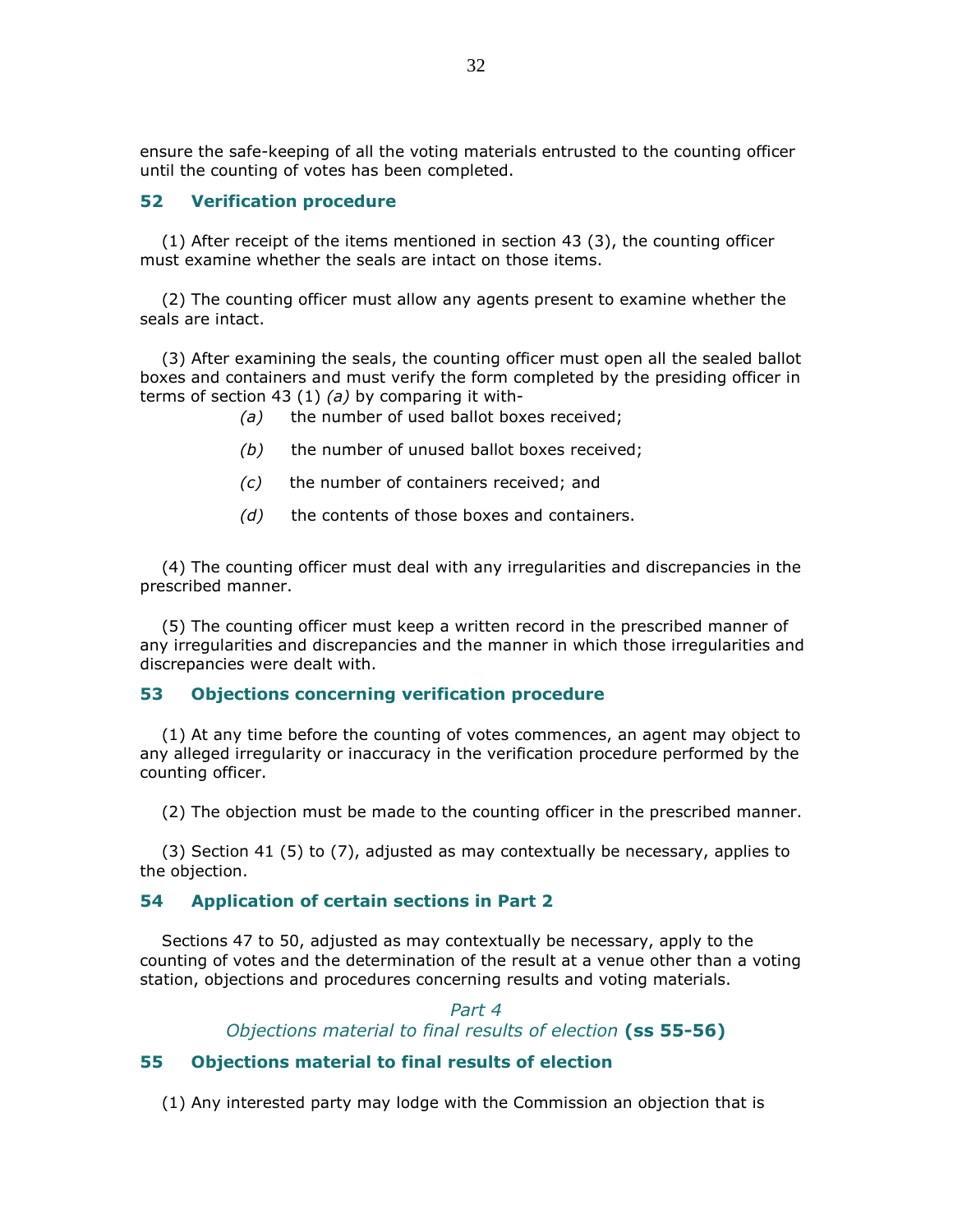material to the determination of the final result of the election, in respect of proceedings provided for in-

- (a) Part 1 of Chapter 4 concerning voting; and
- (b) Parts 2 and 3 of Chapter 4 concerning the counting of votes.

[Sub-s. (1) substituted by s. 13 of Act 34 of 2003.]

 (2) The objection must be made to the Commission in the prescribed manner not later than 21:00 on the second day after the voting day.

(3) The Commission, on good cause shown, may condone a late objection.

 (4) The Commission, in the prescribed manner, must decide the objection, and must notify the objector and any other parties involved in the objection, of the decision.

 (5) An objector or other party involved in the objection and who feels aggrieved by the decision of the Commission, may appeal to the Electoral Court in the prescribed manner.

 (6) The Electoral Court, in the prescribed manner, must consider and decide the appeal and notify the parties to the appeal of its decision.

 (7) The result of an election is not suspended pending the decision of the Electoral Court.

### 56 Powers of Commission and Electoral Court

 If the Commission or the Electoral Court decides, whether as a result of an objection or appeal brought under section 55 or otherwise, that a serious irregularity has occurred concerning any aspect of an election, the Commission or the Electoral Court may order-

- $(a)$  that the votes cast at a particular voting station do not count in whole or in part; or
- $(b)$  that the votes cast in favour of a registered party at a particular voting station must be deducted in whole or in part from the votes cast in favour of that registered party in that election.

[Para.  $(b)$  substituted by s. 14 of Act 34 of 2003.]

### Part 5

Determination and declaration of final result of election  $(s 57)$ 

## 57 Determination and declaration of final result of election

 (1) The Commission must determine and declare the result of an election by adding together the results received from all voting stations.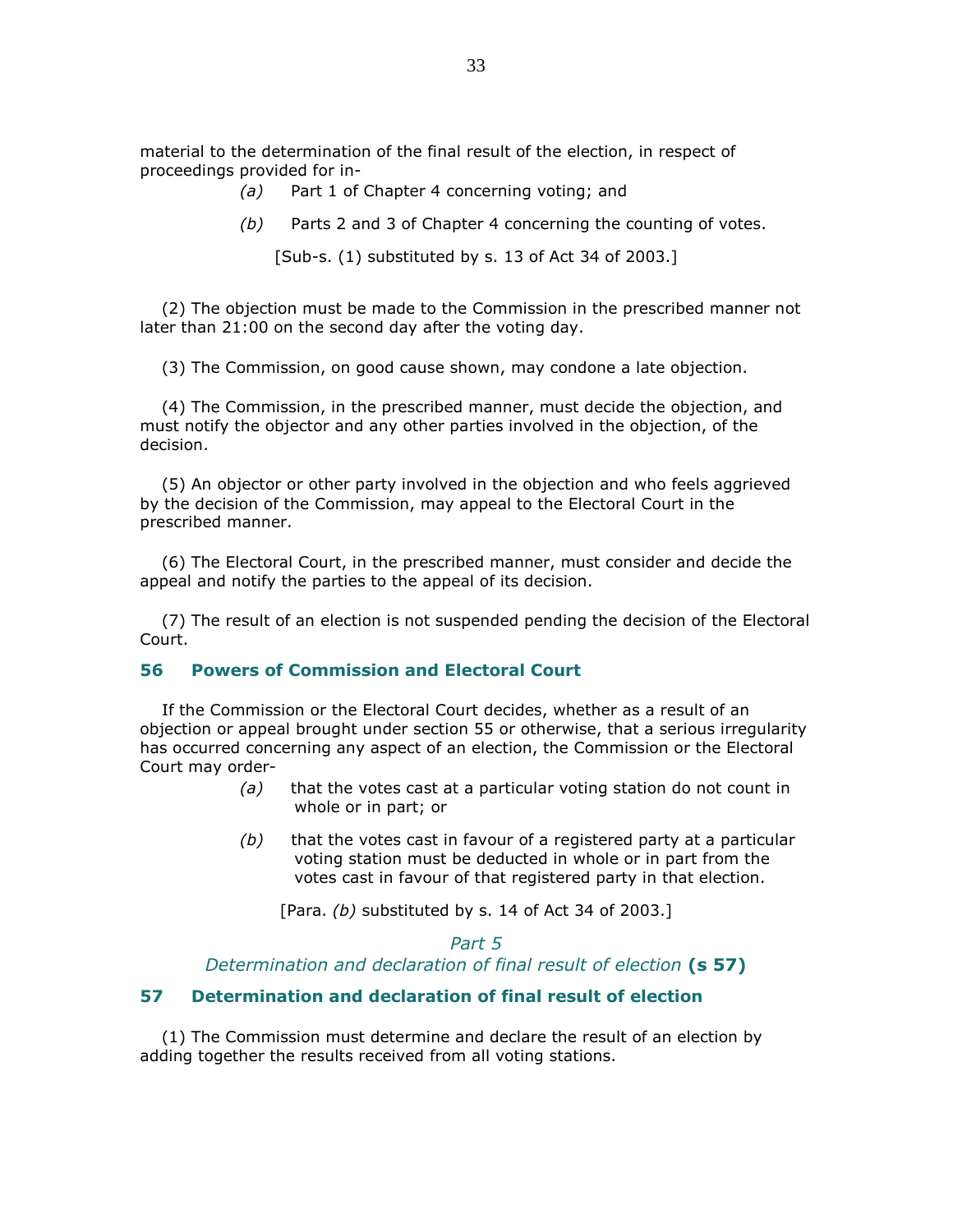(2) The determination and declaration of the result of an election must occur within seven days after the voting day, but not-

- (a) sooner than 21:00 of the second day after the voting day; or
- $(b)$  before all objections made under section 55 have been dealt with in terms of that section, other than an appeal to the Electoral Court in terms of subsection (5) of that section.

 (3) The Commission may determine and declare the result of an election without having received the results of all voting stations, if-

- $(a)$  to wait for the receipt of the result from every voting station would unduly and unreasonably delay the determination and declaration of the result of that election; and
- $(b)$  the outstanding results are not likely to materially influence the overall result of that election.

 (4) If the Commission is unable to determine and declare the result of an election within the seven-day period required by subsection  $(2)$   $(c)$ , the Commission must apply to the Electoral Court for an extension of that period.

 (5) The Electoral Court, on good cause shown, may extend the period within which the Commission must determine and declare the result of an election.

## Part 6 Electoral system (s 57A)

[Part 6 inserted by s. 15 of Act 34 of 2003.]

## 57A System of representation in National Assembly and provincial legislatures

 Schedule 1A applies in general to elections for the National Assembly and provincial legislatures held under this Act, but without detracting from the generality of its application, in particular to-

- (a) lists of candidates;
- $(b)$  the allocation of seats;
- $(c)$  the designation of candidates from lists as representatives in those seats; and
- $(d)$  the filling of vacancies.

[S. 57A inserted by s. 15 of Act 34 of 2003.]

# CHAPTER 5 AGENTS (ss 58-59)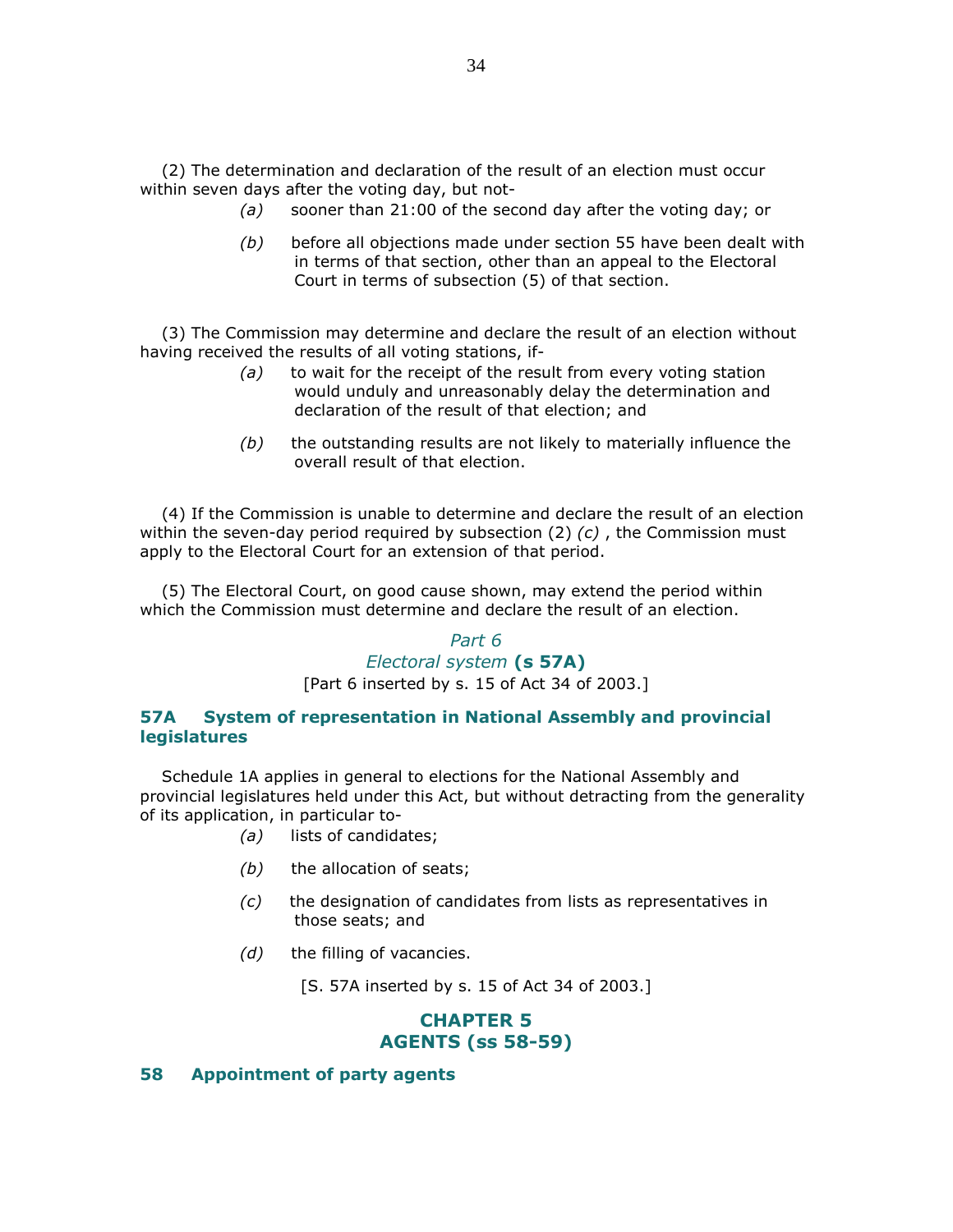- (1) Every registered party contesting an election may appoint-
	- (a) two party agents for each voting station; and
	- $(b)$  four party agents for each venue where the proceedings provided for in Part 3 or 5 of Chapter 4 take place.

(2) A party agent-

- (a) must be a South African citizen; and
- $(b)$  may not be a candidate in an election.

 (3) The appointment and revocation of appointment of a person as a party agent must be effected in the prescribed manner.

## 59 Powers and duties of agents

(1) An agent may observe the proceedings provided for in-

- (a) Part 1 of Chapter 4 concerning voting;
- (b) Parts 2 and 3 of Chapter 4 concerning the counting of votes; and
- (c) Part 5 of Chapter 4 concerning the determination and declaration of the result of an election.

 (2) The absence of an agent from a place where any electoral proceedings are being conducted does not invalidate those proceedings.

 (3) Whilst present at any voting station, or venue where the proceedings provided for in Part 3 or 5 of Chapter 4 take place, an agent must-

- (a) wear the prescribed identification indicating-
	- (i) that the person is an agent; and
	- (ii) the registered party represented by that agent; and

[Sub-para. (ii) substituted by s. 16 of Act 34 of 2003.]

- (b) comply with any order issued by-
	- (i) an officer; or
	- (ii) a member of the security services acting on the instructions of an officer.

# CHAPTER 6 ADMINISTRATION (ss 60-86)

Part 1 Voting districts (ss 60-63A)

## 60 Establishment of voting districts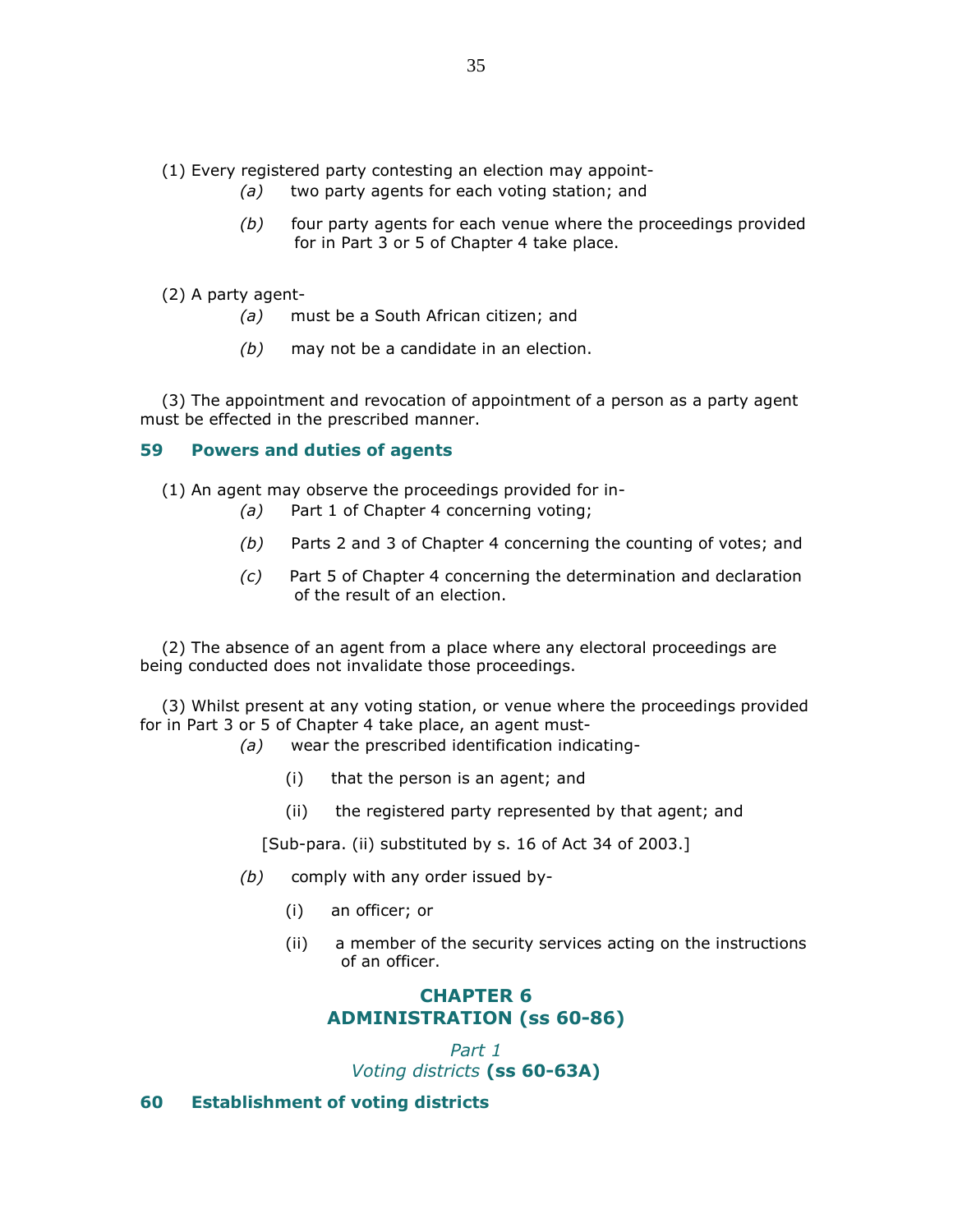- (1) The Commission must-
	- (a) establish voting districts for the whole of the territory of the Republic;
	- (b) determine the boundaries of each voting district in accordance with the factors mentioned in section 61; and
	- (c) keep a map of each voting district.

 (2) The voting districts for an election are those voting districts which on the date on which the election is called are within the area in which the election is called.

### 61 Factors for determining voting district boundaries

 The Commission must determine the boundaries of a voting district by taking into account any factor within the proposed voting district that could affect the free, fair and orderly conduct of elections, including-

- $(a)$  the availability of a suitable venue for a voting station;
- $(b)$  the number and distribution of eligible voters;
- $(c)$  the accessibility of a voting station to voters given-
	- (i) the radius of the proposed voting district;
	- (ii) the availability of transport;
	- (iii) telecommunications facilities; and
	- (iv) any geographical or physical feature that may impede access to the voting station;
- (d) municipal and provincial boundaries; and
- (e) tribal, traditional, historical and customary boundaries.

### 62 Consultation with party liaison committee

 Before determining the boundaries of a voting district, the Commission may consult on the proposed boundaries of that voting district with-

- $(a)$  the municipal party liaison committee for the municipality within which that voting district will fall; or
- $(b)$  if no municipal party liaison committee has been established in a municipality, the provincial party liaison committee for the province within which that voting district will fall.

### 63 Inspection and copies of maps of voting districts

 (1) As soon as practicable after section 60 (1) has been complied with, the chief electoral officer must give notice that copies of the map of each voting district will be available for inspection.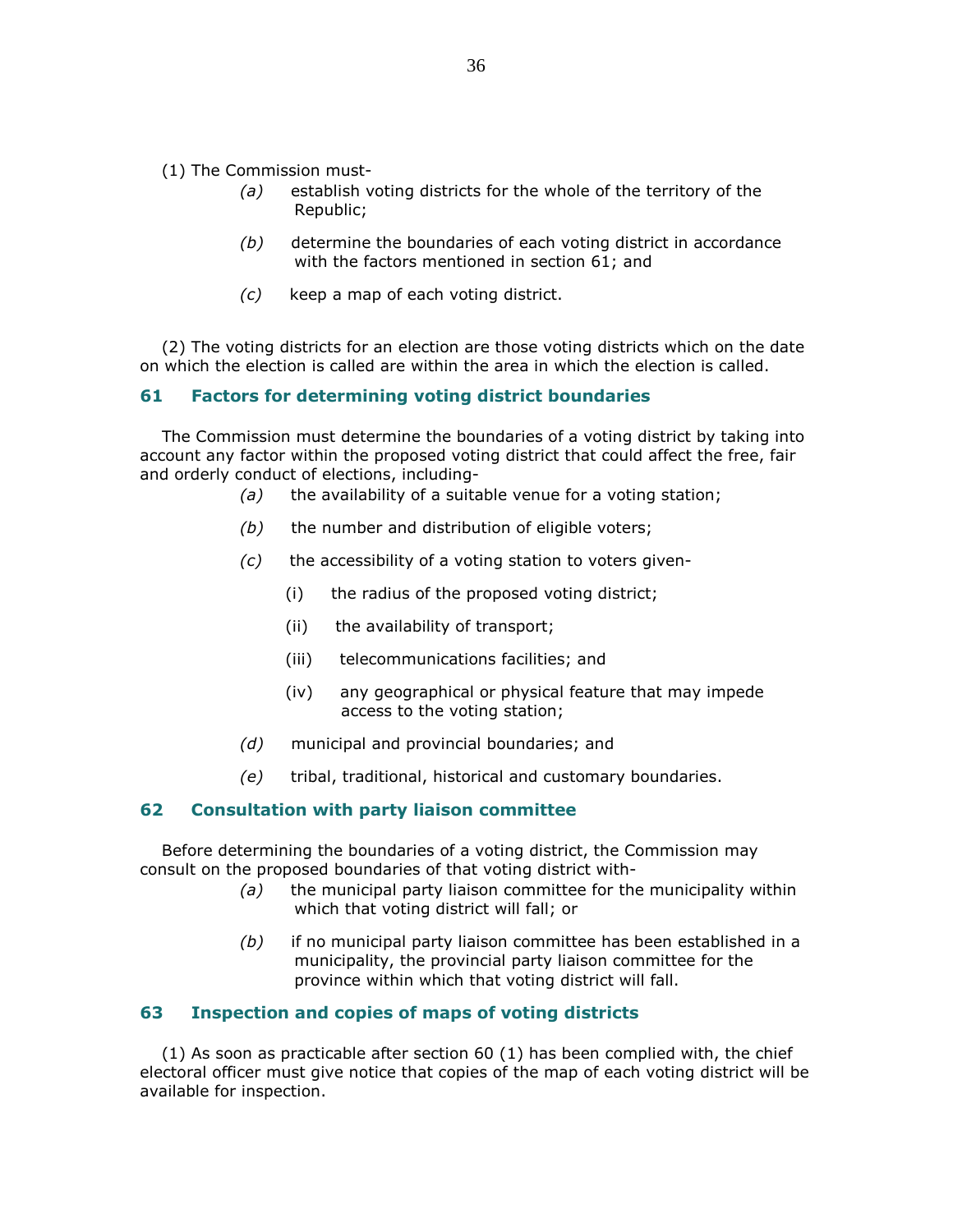(2) The notice must be-

- (a) published in the Government Gazette; and
- $(b)$  publicised in the media considered appropriate by the chief electoral officer so as to ensure wide publicity of those maps.

 (3) The notice must state, and the chief electoral officer must ensure, that copies of-

- $(a)$  those maps are available for inspection at the Commission's head office; and
- $(b)$  the maps of the voting districts within a municipality are available for inspection at the office of the municipality.

(4) Any person may inspect a copy of a map mentioned in subsection (1).

 (5) The chief electoral officer must provide a certified copy of a map of a voting district to any person who has paid the prescribed fee.

### 63A Review of voting districts

 (1) The Commission must regularly review the established voting districts and their boundaries, taking into account the factors mentioned in section 61, and whenever necessary-

- (a) disestablish an existing voting district;
- $(b)$  establish a new voting district and determine the boundaries for that voting district; or
- (c) redetermine the boundaries of an existing voting district.

 (2) The chief electoral officer must ensure that, as soon as possible after the Commission has acted in terms of subsection (1), affected copies of maps available for inspection in terms of section 63 (3) are replaced by amended ones. [S. 63A inserted by s. 17 of Act 34 of 2003.]

# Part 2 Voting stations (ss 63-67)

#### 64 Establishment of voting stations

 (1) The Commission must establish for an election one voting station, or one voting station and a mobile voting station, or only a mobile voting station, in each voting district in which the election will be held.

[Sub-s.  $(1)$  substituted by s. 18  $(a)$  of Act 34 of 2003.]

(1A) The Commission may establish a mobile voting station only if-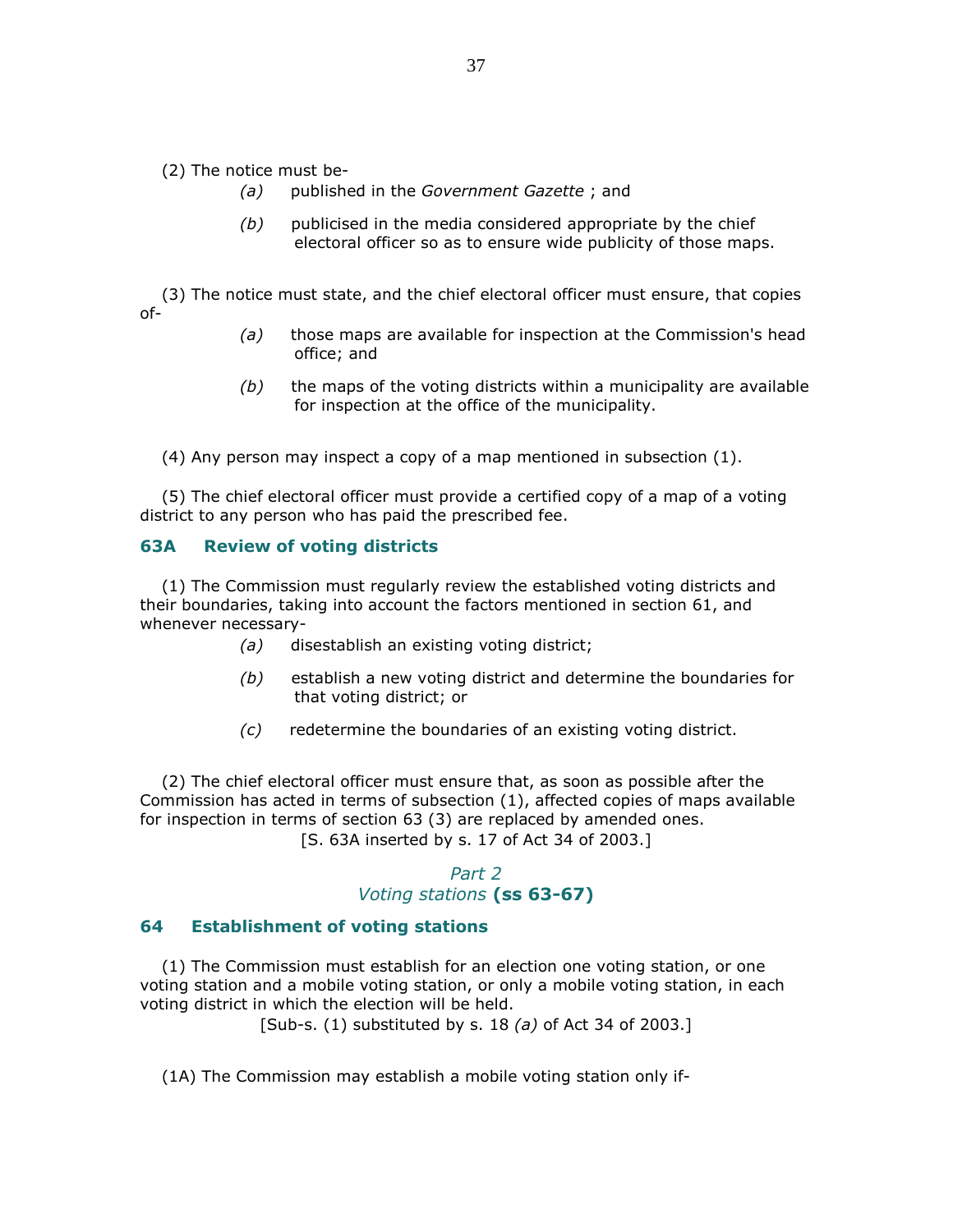- $(a)$  the voting district is a large and sparsely populated area and it is necessary to assist voters who would otherwise have to travel long distances to reach the voting station; or
- $(b)$  the mobile voting station is necessary for use at a prison.

[Sub-s. (1A) inserted by s. 18 (b) of Act 34 of 2003.]

 (2) When determining the location of a voting station, the Commission may take into account any factor that could affect the free, fair and orderly conduct of elections, including-

- $(a)$  the number and distribution of eligible voters in that voting district;
- $(b)$  the availability of suitable venues for a voting station;
- $(c)$  the distance to be travelled to reach those venues;
- (d) access routes to those venues;
- $(e)$  the availability of transport to those venues;
- $(f)$  traffic density at or near those venues;
- $(g)$  parking facilities at or near those venues;
- (h) telecommunications facilities at those venues;
- (i) general facilities at those venues;
- $(i)$  the safety and convenience of voters;
- $(k)$  any geographical or physical feature that may impede access to or at those venues; and
- $(l)$  the ease with which those venues could be secured.

 (3) Before determining the location of a voting station, the Commission may consult on the proposed location of that voting station with-

- $(a)$  the municipal party liaison committee for the municipality within which that voting station will fall; or
- $(b)$  if no municipal party liaison committee has been established in the municipality, the provincial party liaison committee for the province within which the voting station will fall.

 (4) By not later than the relevant date stated in the election timetable, the chief electoral officer must give notice that copies of a list containing the address of each voting station will be available for inspection.

(5) ......

[Sub-s. (5) deleted by s. 18 (c) of Act 34 of 2003.].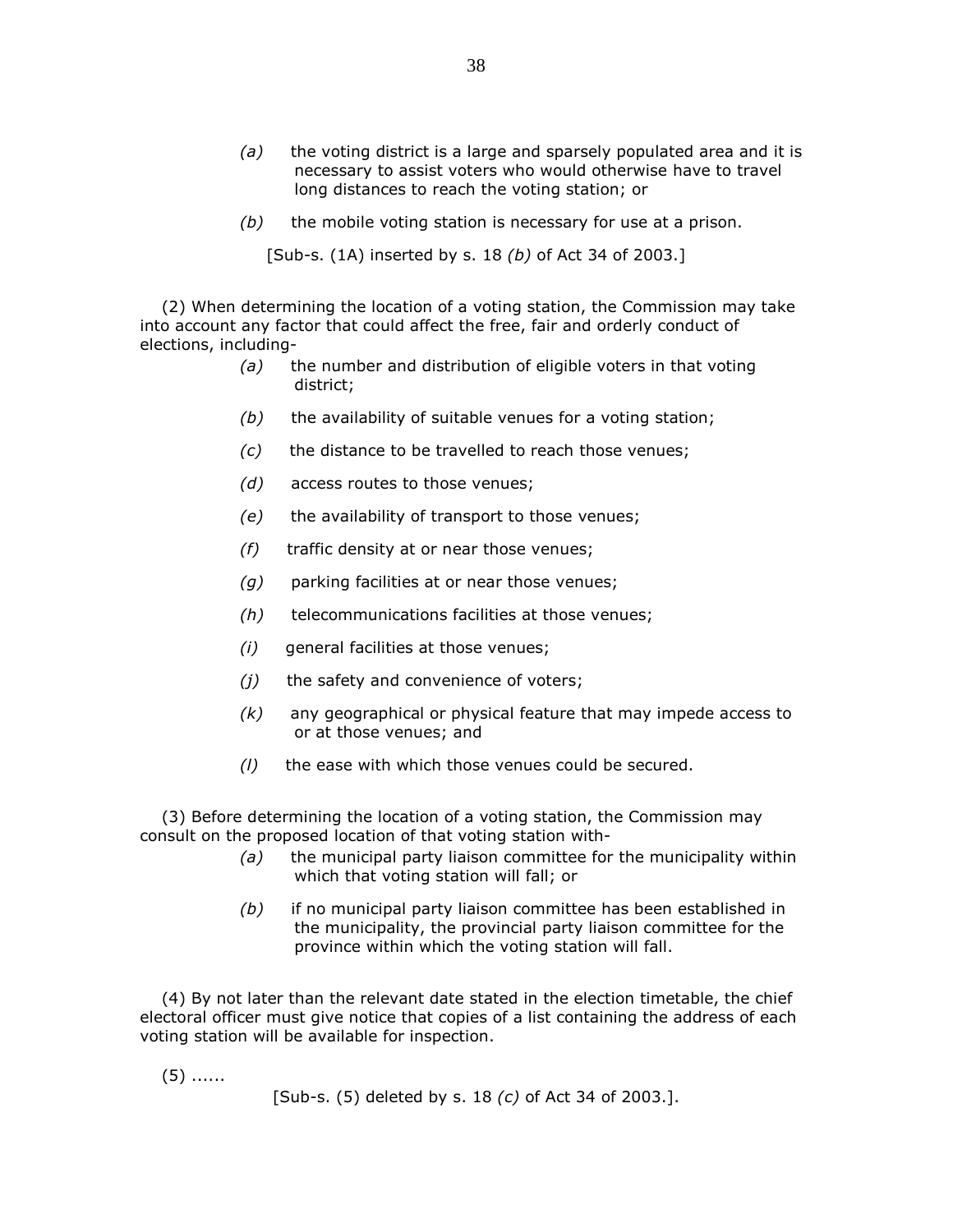(6) Upon application by a person to the office of the Commission's local representative and upon payment of the prescribed amount, the Commission must furnish such a person with a certified copy of the list.

[Sub-s. (6) added by s. 18 (d) of Act 34 of 2003.]

### 65 Relocation of voting stations in emergencies

 (1) Despite section 64, the Commission may relocate a voting station if it is of the view that it is necessary to do so for the conduct of a free and fair election.

 (2) The chief electoral officer must take all reasonable steps to publicise the relocation of a voting station among voters in the voting district concerned.

### 66 Boundaries of voting stations

 (1) Before the voting station opens for voting on voting day the presiding officer of a voting station must determine the boundary of the voting station after consultation with party agents and members of the security services who are available at that voting station at that stage.

 (2) The presiding officer must demarcate the boundary of the voting station by displaying visible signs, markers or tape along the whole line of the boundary, or at sufficient points along that line, to ensure that the boundary is clearly identifiable by any person present at that voting station.

 (3) The presiding officer may alter the boundary at any time if it is necessary to do so to ensure proper control and security at the voting station and after consultation with party agents and members of the security services who are available at that voting station at that stage.

[S. 66 substituted by s. 19 of Act 34 of 2003.]

### 67 Mobile voting stations

 (1) In order to ensure a free and fair election, the Commission may decide to use mobile voting stations.

 (2) If the Commission decides to use mobile voting stations in an election, the chief electoral officer, by not later than the relevant date stated in the election timetable, must give notice of the route, including the locations and estimated times of stopping, of each mobile voting station.

 (3) The notice must be publicised by the chief electoral officer in the media considered appropriate so as to ensure wide publicity of the information referred to in subsection (2).

 (4) The Commission may change the route, including the location and estimated time of stopping, of a mobile voting station if it is necessary to do so for the conduct of a free and fair election.

[Sub-s. (4) added by s. 20 of Act 34 of 2003.]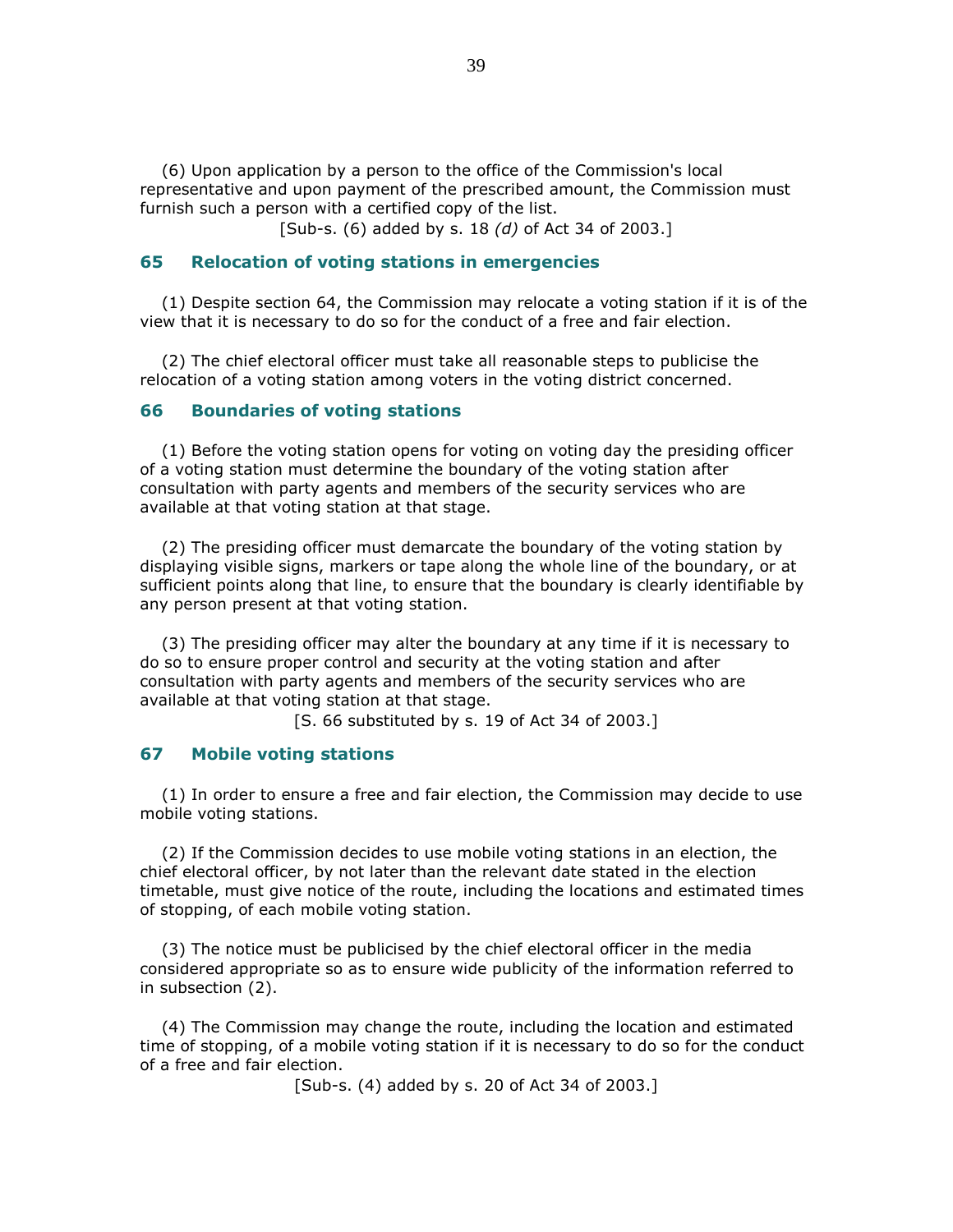(5) The chief electoral officer must take all reasonable steps to publicise the new route among voters in the voting district in question.

[Sub-s. (5) added by s. 20 of Act 34 of 2003.]

# Part 3 Voting materials (ss 68-71)

### 68 Ballot papers

The Commission must determine-

- $(a)$  the design of the ballot paper or ballot papers to be used in an election;
- $(b)$  the language to be used on a ballot paper, taking into account the election in which that ballot paper is to be used; and
- (c) the manner in which ballot papers issued must be accounted for.

### 69 Ballot boxes

 (1) The Commission must determine the design and material of ballot boxes to be used in an election.

(2) Each ballot box must be capable of being securely closed.

- (3) The Commission must determine the manner in which ballot boxes are to be-
	- (a) numbered and labelled; and
	- $(b)$  closed, secured, opened, sealed and unsealed.

### 70 Voting compartments

 (1) The Commission must determine the design and material of voting compartments to be used in an election.

 (2) A voting compartment must screen a voter from observation by other persons while marking a ballot paper.

### 71 Voting materials

 (1) Before voting opens at a voting station, the chief electoral officer must supply the presiding officer responsible for that voting station with all the voting materials necessary for the election at that voting station, including-

- (a) ballot papers;
- (b) ballot boxes;
- (c) voting compartments;
- (d) a certified voters' roll for the voting district concerned; and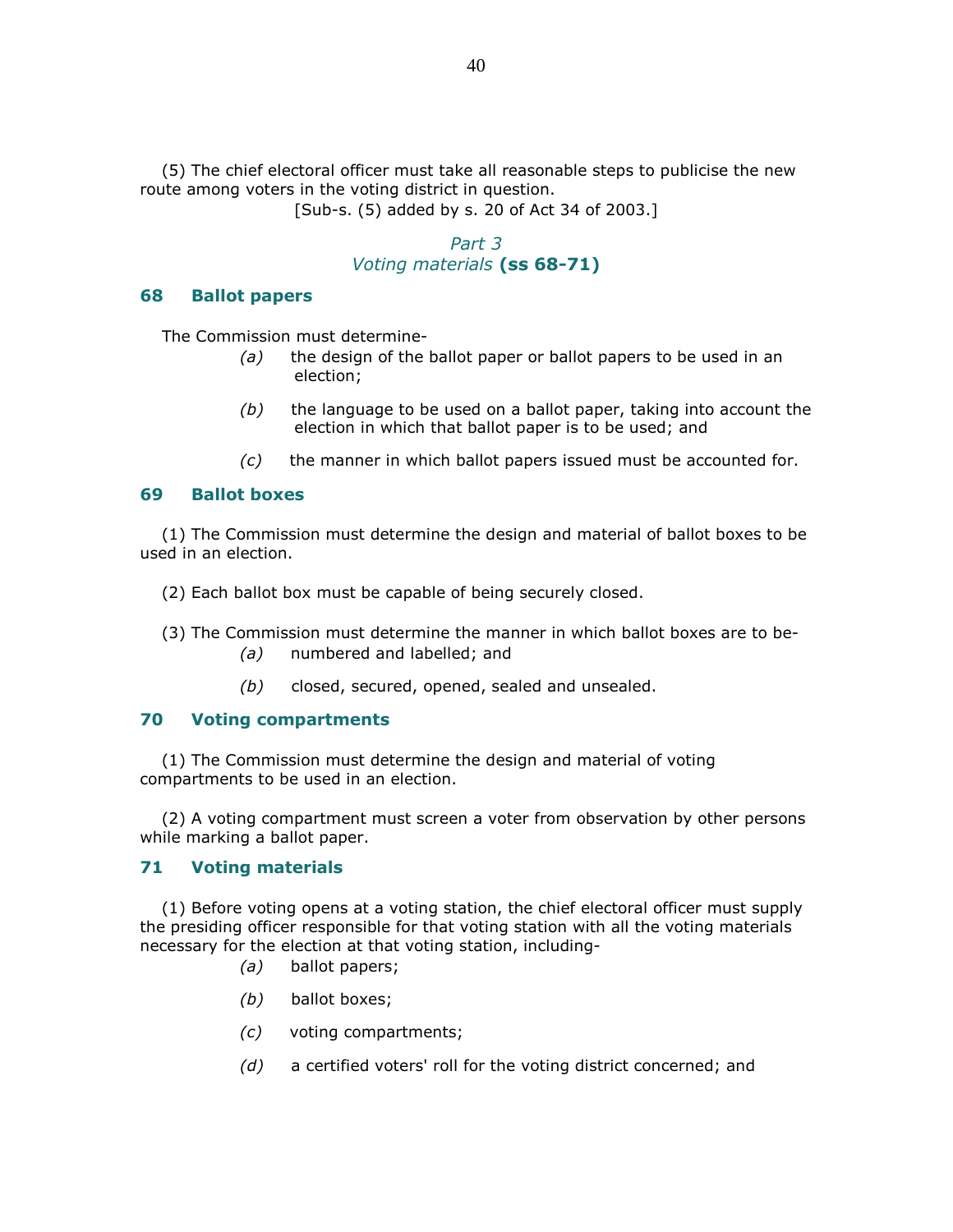$(e)$  a receipt to be signed by the presiding officer detailing the voting materials entrusted to that presiding officer.

 (2) A presiding officer is responsible for the safe-keeping of all the voting materials supplied to that officer.

### Part 4 Appointment of officers, additional persons and institutions, and their powers and duties (ss 72-83)

### 72 Appointment of presiding officers

 As soon as practicable after the proclamation of an election, the chief electoral officer, in consultation with the Commission, must appoint a presiding officer and a deputy presiding officer for each voting station at which that election is to be conducted.

### 73 Powers and duties of presiding officers

 (1) The presiding officer of a voting station must co-ordinate and supervise the voting at that voting station so as to ensure that the election at the voting station is free and fair.

- (2) The presiding officer-
	- $(a)$  may exercise the powers and must perform the duties assigned to a presiding officer by or under this Act;
	- $(b)$  must take all reasonable steps to ensure orderly conduct at that voting station; and
	- (c) may order a member of the security services to assist in ensuring orderly conduct at that voting station, and that member must comply with that order.

 (3) The presiding officer may exclude from the area within the boundary of a voting station any person other than-

- (a) a member, employee or officer of the Commission, or the chief electoral officer;
- $(b)$  an agent who is entitled in terms of section 59 to be present at a voting station;
- $(c)$  the prescribed number of candidates as the presiding officer may allow;
- $(d)$  a person appointed by an accredited observer;
- (e) a voter present for the purpose of casting a vote; and
- $(f)$  any other person or category of persons authorised by the chief electoral officer to be present at the voting station.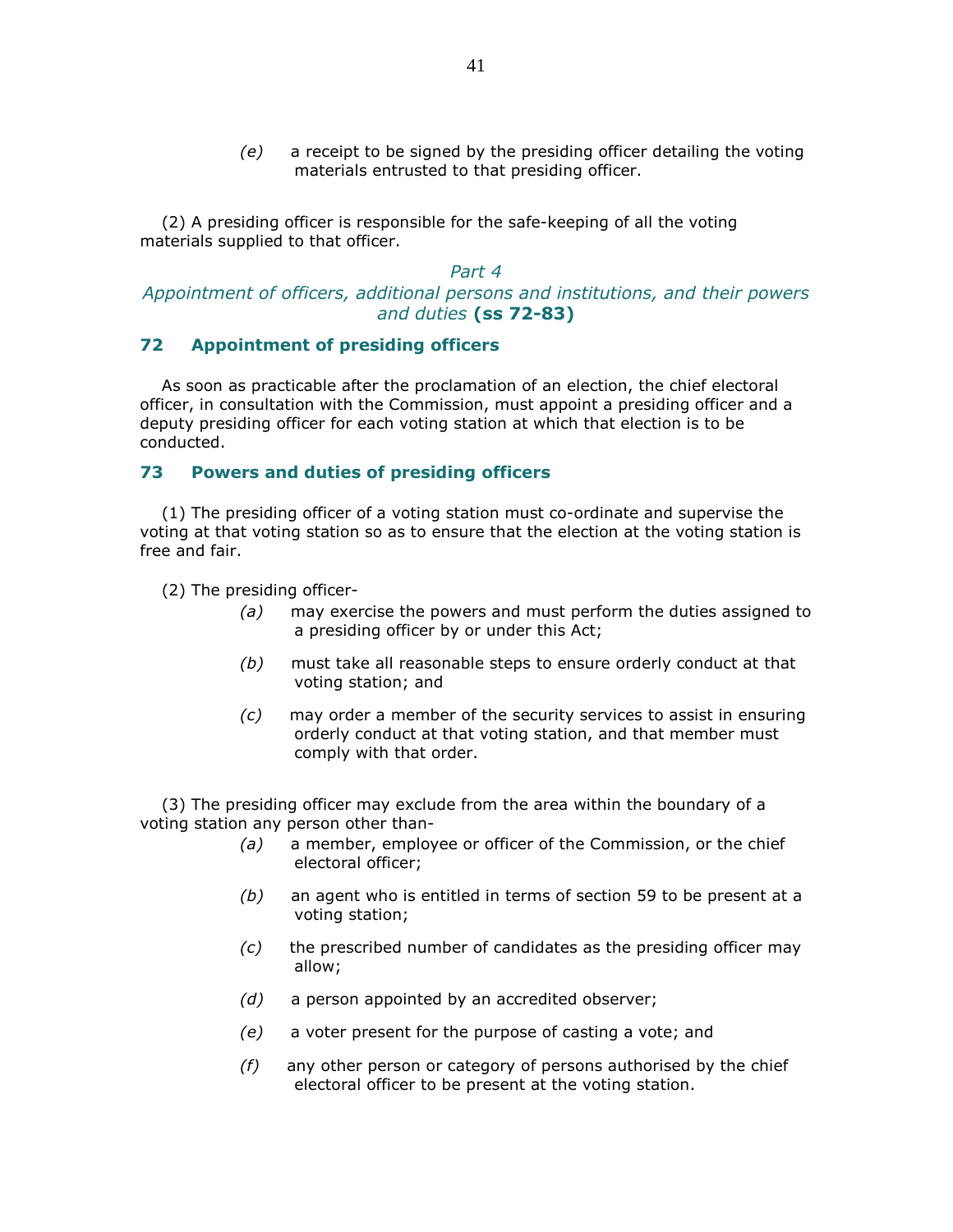(4) (a) Despite subsection (3), the presiding officer may order any person mentioned in subsection (3) (b) to (f) to leave the area within the boundary of the voting station if that person's conduct is not conducive to a free and fair election at that voting station.

(b) The presiding officer must give that person reasons for an order in terms of paragraph (a) .

 (5) If a person refuses to comply with an order in terms of subsection (4), the presiding officer may order a member of the security services to forcibly remove that person, and that member must comply with that order.

 (6) The deputy presiding officer of a voting station must act as presiding officer whenever-

- (a) the presiding officer is absent from duty, or for any reason is temporarily unable to exercise the powers and perform the duties of the presiding officer; or
- $(b)$  the office of presiding officer for that voting station is vacant.

#### 74 Appointment of voting officers

 As soon as practicable after the proclamation of an election, the chief electoral officer, in consultation with the Commission, must appoint for each voting station as many voting officers as may be necessary.

#### 75 Powers and duties of voting officers

A voting officer-

- $(a)$  must assist the presiding officer in the exercise of the presiding officer's powers and the performance of the presiding officer's duties; and
- (b) may exercise the powers and must perform the duties assigned to a voting officer by or under this Act.

### 76 Appointment of counting officers

 (1) As soon as practicable after the proclamation of an election, the chief electoral officer, in consultation with the Commission, must appoint a counting officer and a deputy counting officer for each voting station or venue at which the counting of votes is to be conducted.

 (2) The chief electoral officer may appoint the presiding officer, the deputy presiding officer or a voting officer for a voting station as the counting officer or deputy counting officer for that voting station or at a venue.

### 77 Powers and duties of counting officers

 (1) The counting officer for a voting station or venue for the counting of votes must co-ordinate and supervise the counting of votes and the determination of the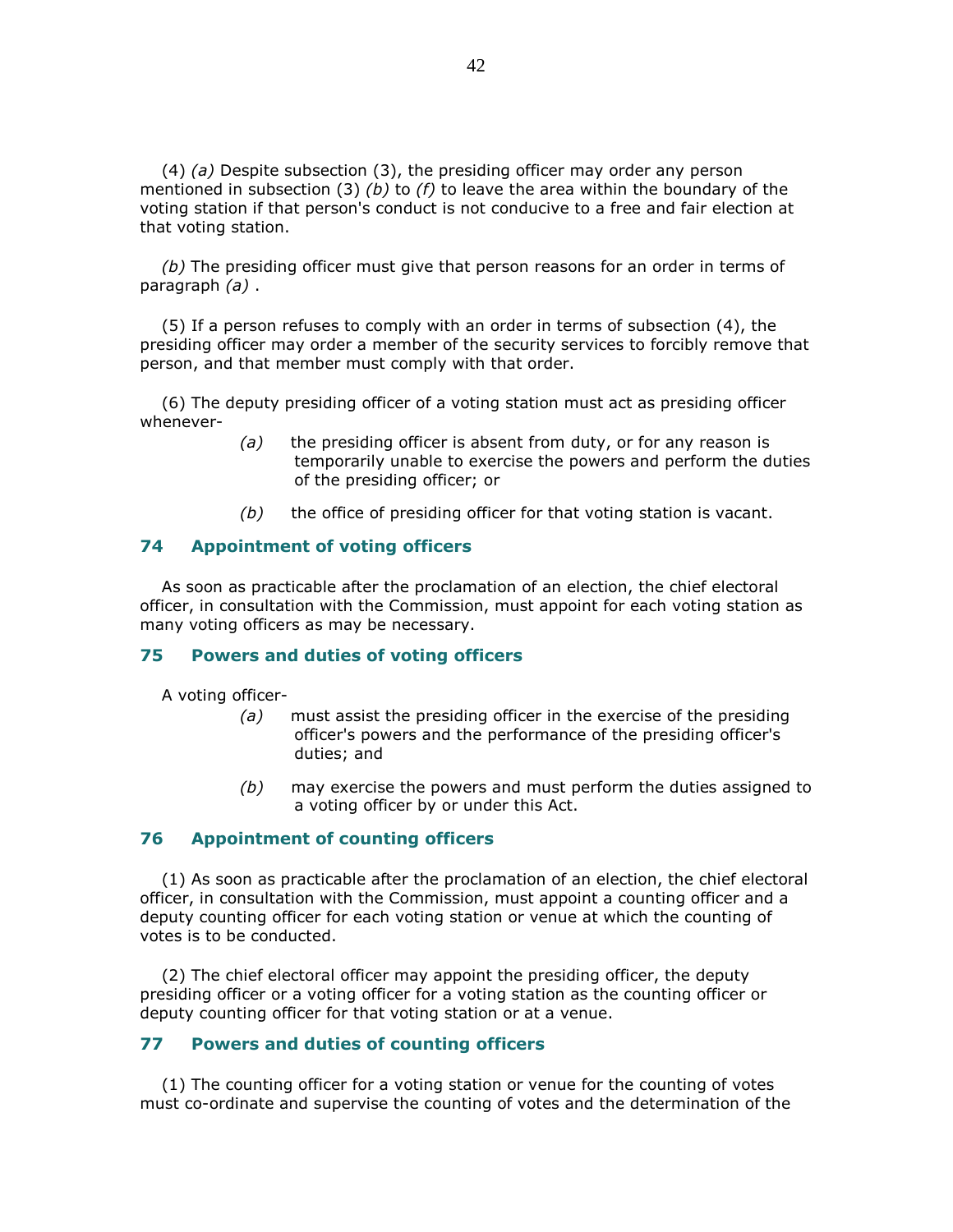result of the election at the voting station or venue so as to ensure that the election at that voting station or venue is free and fair.

 (2) Section 73 (2) to (5), adjusted as may contextually be necessary, applies to the powers and duties of a counting officer.

 (3) The deputy counting officer for a voting station or venue must act as the counting officer whenever-

- $(a)$  the counting officer is absent from duty, or for any reason is temporarily unable to exercise the powers and perform the duties of the counting officer; or
- $(b)$  the office of counting officer for that voting station or venue is vacant.

### 78 Appointment of counters

 (1) As soon as practicable after the proclamation of an election, the chief electoral officer, in consultation with the Commission, must appoint as many counters as may be necessary for each voting station or venue at which the counting of votes is to be conducted.

 (2) The chief electoral officer may appoint the presiding officer, deputy presiding officer or a voting officer for a voting station as a counter at that voting station or at a venue.

# 79 Powers and duties of counters

A counter-

- $(a)$  must assist a counting officer in the counting of votes; and
- $(b)$  may exercise the powers and must perform the duties assigned to a counter by or under this Act.

### 80 Appointment of additional persons

 (1) The chief electoral officer, in consultation with the Commission, may appoint as many additional persons as may be necessary to enable the Commission to exercise its powers and perform its duties effectively.

 (2) A person appointed by the chief electoral officer in terms of subsection (1) may be-

- (a) a natural person; or
- $(b)$  an institution, including a juristic person or an organ of state.

#### 81 Powers and duties of additional persons

 A person appointed by the chief electoral officer in terms of section 80 may exercise any power and must perform any duty assigned to such a person by or under this Act.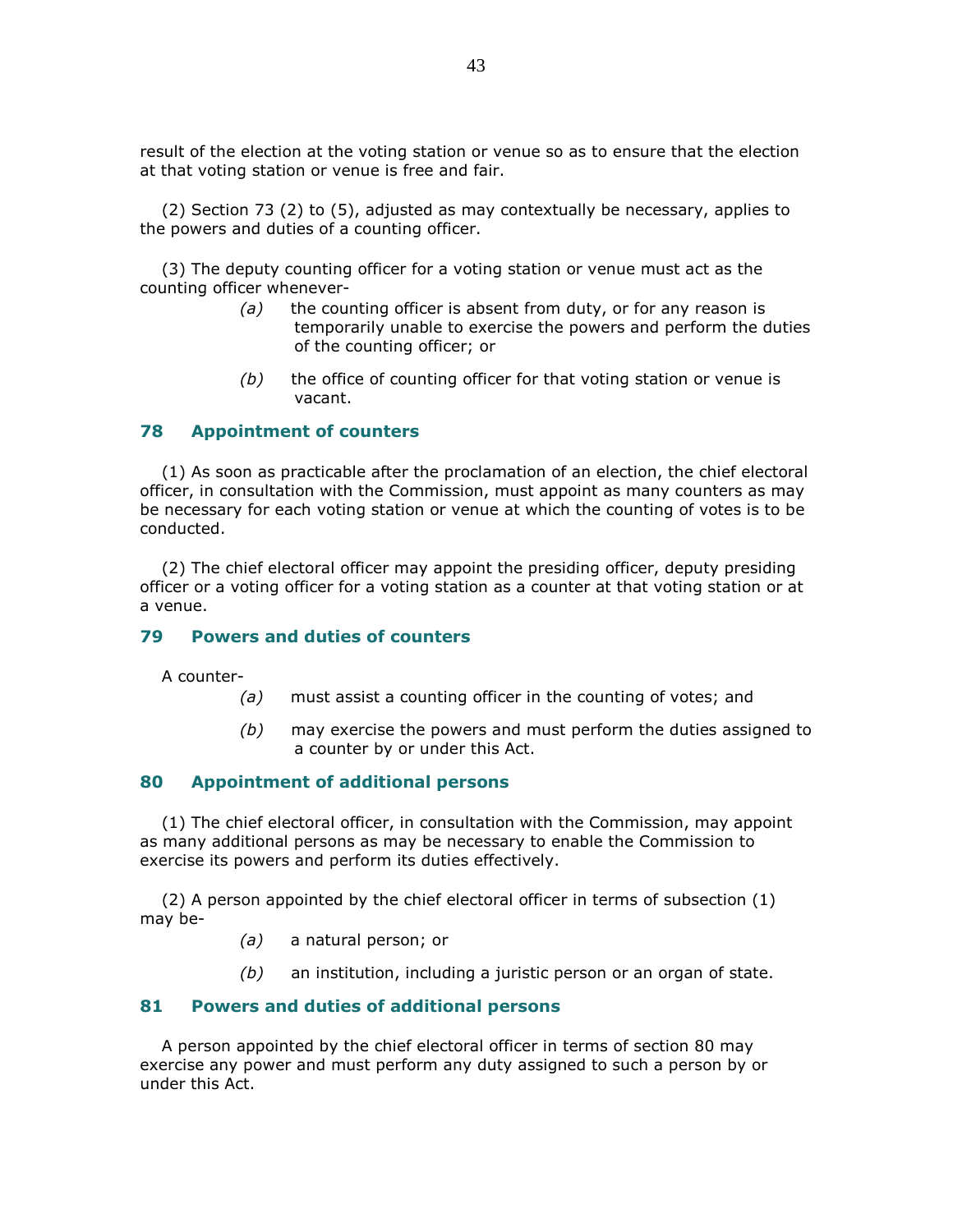# 82 General provisions concerning appointment of officers

 (1) A person may not be appointed as an officer in an election, or remain in that office, if that person-

- (a) is a candidate contesting that election;
- $(b)$  is an agent in that election; or
- (c) holds political office in a registered party.

(2) (a) An officer exercises the powers and performs the duties assigned to that officer subject to the directions, control and discipline of the chief electoral officer.

(b) The chief electoral officer must determine in writing the terms and conditions of appointment of an officer, including-

- (i) the powers and duties assigned to that officer; and
- (ii) any remuneration payable to that officer.

 (3) The assignment of a power or duty to an officer does not prevent the chief electoral officer from exercising that power or performing that duty.

 (4) A person may not be appointed as an officer unless that person has signed the prescribed undertaking, which must include an undertaking to be bound by-

- (a) the Code; and
- (b) a declaration of secrecy.

 (5) All officers must be impartial and exercise their powers and perform their duties independently and without fear, favour or prejudice.

 (6) An officer may not, whether directly or indirectly, in any manner give support to, or oppose, any registered party or candidate contesting an election, or any of the issues in contention between parties or candidates.

 (7) An officer may not place in jeopardy that officer's perceived independence, or harm the credibility, impartiality, independence or integrity of the Commission, by any membership, association, statement or conduct.

 (8) An officer is not liable for any loss suffered by a person as a result of an act performed or omitted in good faith in the exercise of a power or the performance of a duty in terms of this Act.

 (9) An officer may be removed from office by the chief electoral officer on account of-

- (a) misconduct, incompetence or incapacity;
- $(b)$  absence from duty without leave of the chief electoral officer;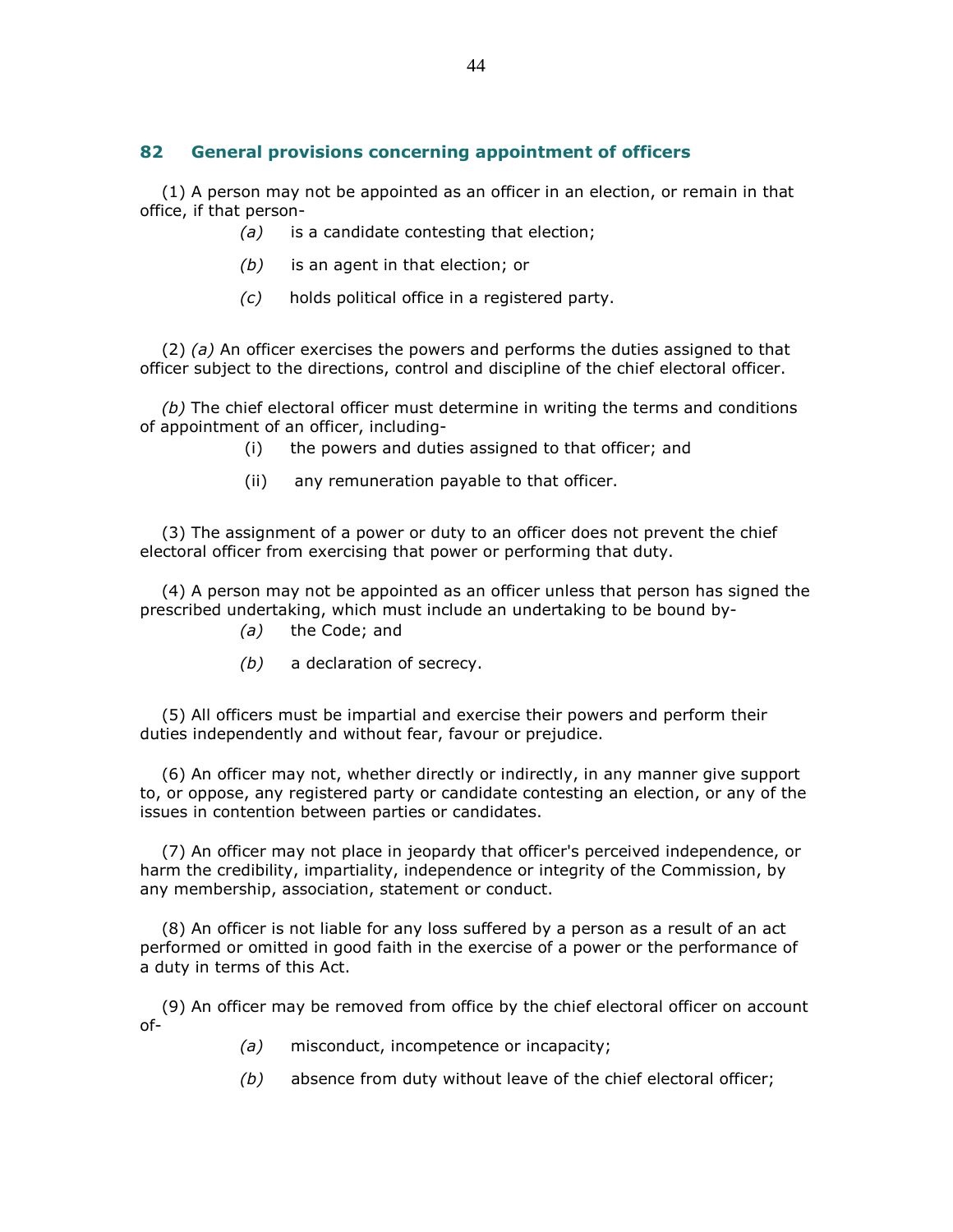- (c) bias;
- (d) a material contravention of this section;
- (e) a material contravention of the declaration of secrecy; or
- $(f)$  any other consideration related to free and fair elections.

 (10) No appeal may be brought against a decision by the chief electoral officer to appoint a person as an officer, or to remove an officer from office.

 (11) An officer may resign from office by giving one calendar month's notice in writing to the chief electoral officer.

 (12) The chief electoral officer may appoint, in accordance with this Part, a person to fill a vacancy caused by the death or the removal or resignation from office of an officer.

### 83 General provisions concerning appointment of institutions

 $(1)$  In this section, **'institution'** means an institution appointed by the chief electoral officer in terms of section 80.

 $(2)$  (a) An institution and its employees exercise the powers and perform the duties assigned to the institution subject to the directions, control and discipline of the chief electoral officer.

 $(b)$  The chief electoral officer must determine in writing the terms and conditions of appointment of an institution, including-

- (i) the services, facilities and employees to be made available to the Commission by that institution;
- (ii) the powers and duties assigned to that institution; and
- (iii) any remuneration payable to that institution.

 (3) The assignment of a power or duty to an institution does not prevent the chief electoral officer from exercising that power or performing that duty.

 (4) An institution must ensure that an employee of that institution who exercises a power or performs a duty in terms of this Act is not-

- (a) a candidate contesting that election;
- (b) an agent in that election; or
- (c) holds political office in a registered party.

 (5) An institution may not be appointed unless that institution, and each of its employees who will exercise powers and perform duties in terms of this Act, have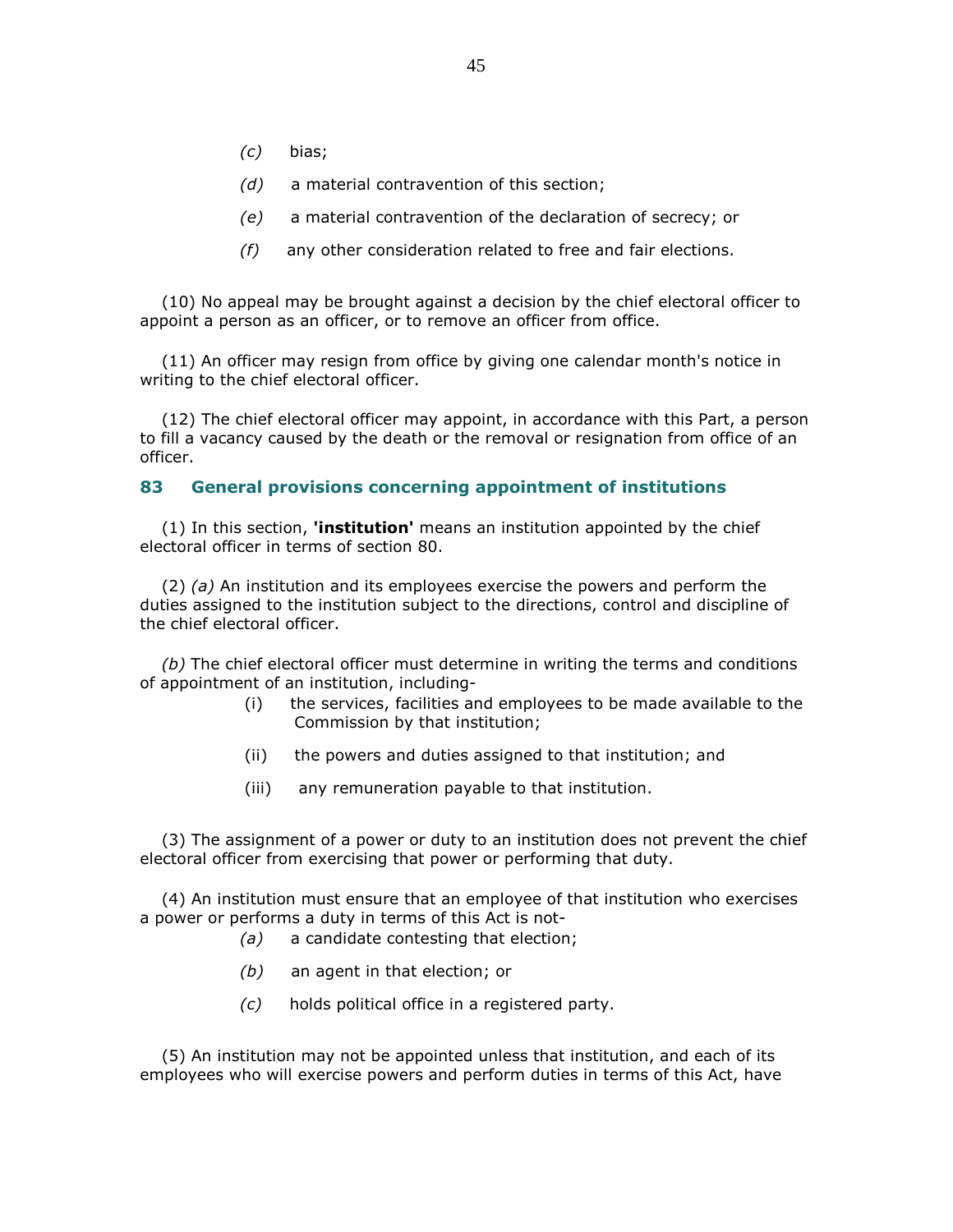signed the prescribed undertaking, which must include an undertaking to be bound by a declaration of secrecy.

 (6) Every institution must ensure that it, and its employees, exercise their powers and perform their duties impartially and independently and without fear, favour or prejudice.

 (7) An institution, and each of its employees who exercises powers and performs duties in terms of this Act, may not, whether directly or indirectly, in any manner give support to, or oppose, any registered party or candidate contesting an election, or any of the issues in contention between parties or candidates.

 (8) An institution, and each of its employees who exercises powers and performs duties in terms of this Act, may not place in jeopardy their perceived independence, or harm the credibility, impartiality, independence or integrity of the Commission, by any membership, association, statement or conduct.

 (9) An institution and its employees are not liable for any loss suffered by any person as a result of any act performed or omitted in good faith in the exercise of any power or the performance of a duty in terms of this Act.

 (10) The chief electoral officer may revoke the appointment of an institution on account of that institution's-

- (a) incapacity or incompetence;
- (b) bias; or
- (c) failure to adequately discipline and control its employees exercising any powers or performing any duties in terms of this Act.

 (11) An institution must immediately terminate an employee's exercise of any power or performance of any duty in terms of this Act on account of that employee's-

- (a) misconduct, incompetence or incapacity;
- $(b)$  absence from duty without leave of the chief electoral officer;
- (c) bias;
- (d) material contravention of this section;
- (e) material contravention of the declaration of secrecy; or
- $(f)$  conduct which is not conducive to free and fair elections.

 (12) No appeal may be brought against a decision by the chief electoral officer to appoint an institution, or to revoke the appointment of an institution.

 (13) An institution may terminate its appointment by giving two calendar months' notice in writing to the chief electoral officer.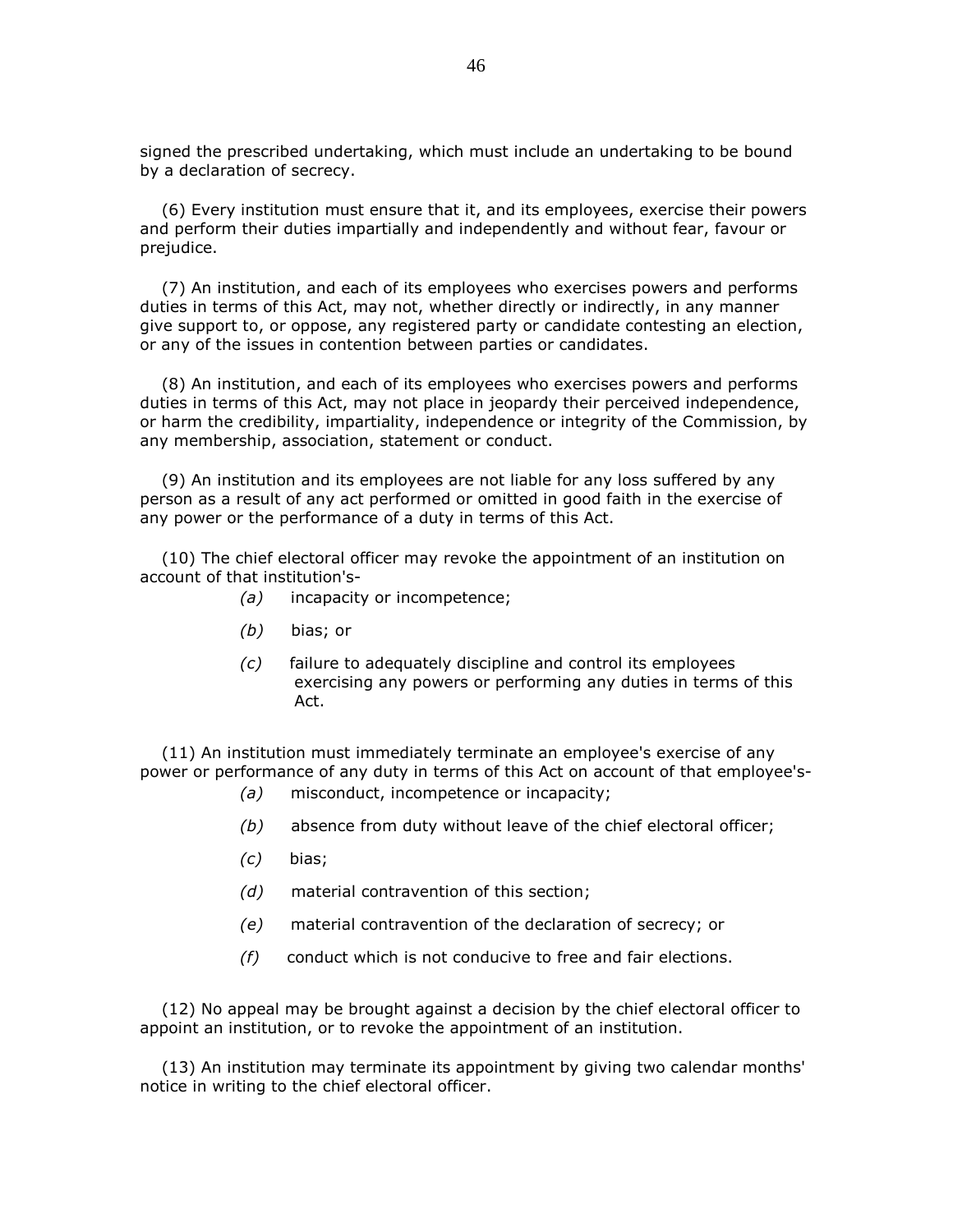(14) The chief electoral officer may appoint, in accordance with this Part, another institution in the place of an institution whose appointment has been revoked or terminated.

#### Part 5

#### Accreditation of observers and persons providing voter education (ss 84-86)

### 84 Accreditation of observers

 (1) Any juristic person may apply to the Commission in the prescribed manner for accreditation to observe an election.

(2) The Commission may require further information in support of an application.

 (3) The Commission may accredit an applicant to observe an election after considering the application, any further information provided by the applicant, and whether-

- $(a)$  the accreditation of the applicant will promote conditions conducive to a free and fair election; and
- $(b)$  the persons appointed by the applicant will-
	- (i) observe that election impartially and independently of any registered party or candidate contesting that election;
	- (ii) be competent and professional in observing that election; and
	- (iii) subscribe to a Code governing observers issued by the Commission in terms of section 99.
- (4) The Commission may decide-
	- $(a)$  to accredit the applicant, in which case, the Commission must-
		- (i) enter the applicant's name in the register of persons accredited as observers;
		- (ii) issue a certificate of accreditation in the applicant's name stating the period and other conditions of accreditation; and
		- (iii) send the certificate to the applicant; or
	- $(b)$  not to accredit the applicant, in which case the Commission must advise the unsuccessful applicant in writing of its decision.

 (5) If a person accredited as an observer fails to comply to a material extent with the conditions of the accreditation, the Commission may cancel that accreditation after having given reasonable notice of the cancellation to that person.

(6) Any person may inspect the register and copies of the certificates of persons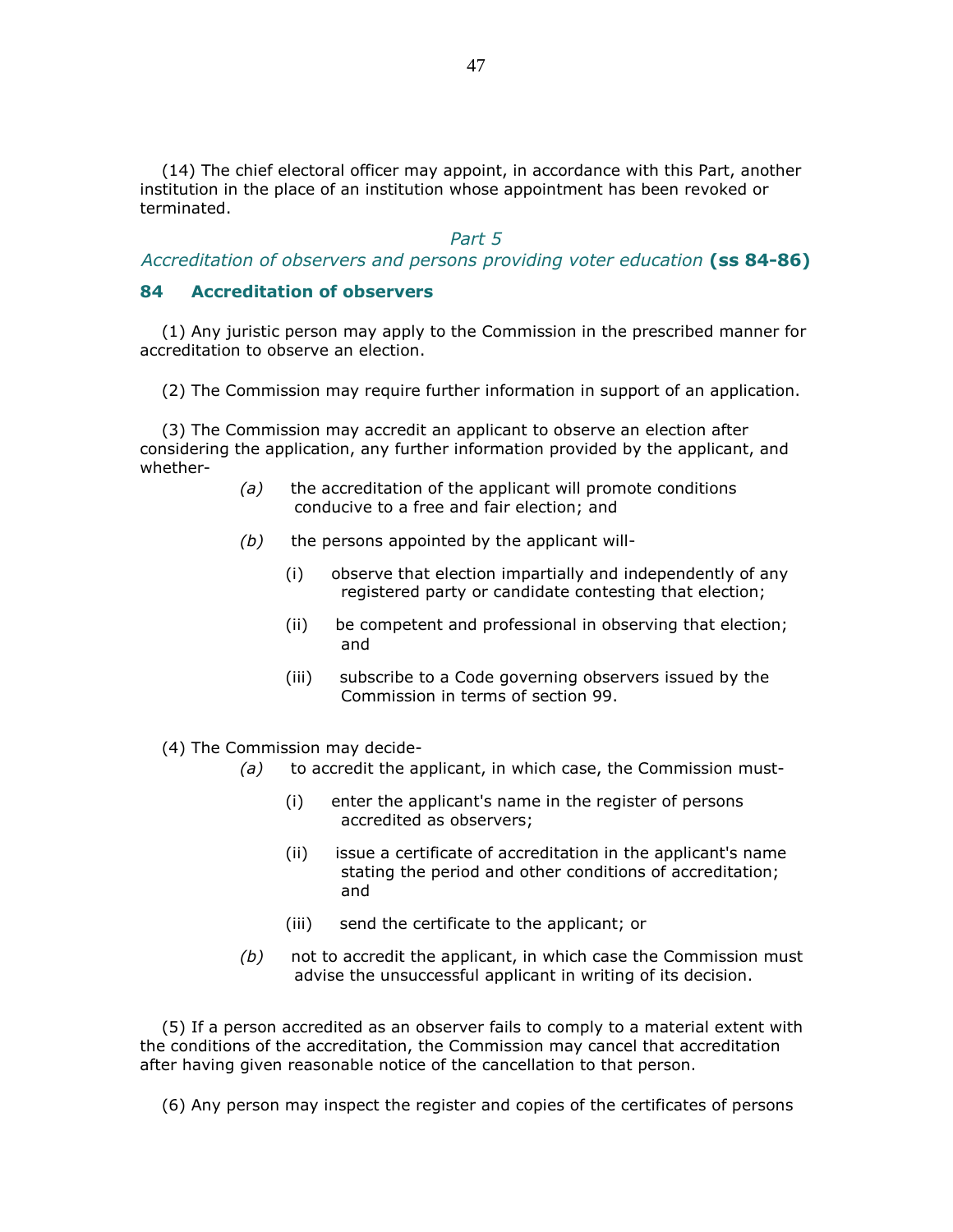accredited as observers. The register and copies of the certificates must be kept at the Commission's head office.

 (7) The chief electoral officer must provide a certified copy of, or extract from, that register or a certificate to any person who has paid the prescribed fee.

### 85 Powers and duties of accredited observers

 (1) A person appointed by an accredited observer may, in relation to the election for which that observer is accredited, observe the proceedings provided for in-

- (a) Part 1 of Chapter 4 concerning voting;
- (b) Parts 2 and 3 of Chapter 4 concerning the counting of votes; and
- (c) Part 5 of Chapter 4 concerning the determination and declaration of the election results.

 (2) Whilst observing an election, a person appointed by an accredited observer must wear the prescribed identification indicating that the person is representing an accredited observer.

 (3) A person appointed by an accredited observer must comply with any order issued by-

- (a) an officer; or
- $(b)$  a member of the security services acting on the instructions of an officer.

### 86 Accreditation of persons providing voter education

 (1) Any natural or juristic person may apply to the Commission in the prescribed manner for accreditation to provide voter education for an election.

(2) The Commission may require further information in support of an application.

 (3) The Commission may accredit an applicant to provide voter education for an election after considering the application, any further information provided by the applicant, and whether-

- $(a)$  the services provided by the applicant meet the Commission's standards;
- $(b)$  the applicant is able to conduct its activities effectively;
- $(c)$  the applicant or the persons appointed by the applicant to provide voter education will-
	- (i) do so in a manner that is impartial and independent of any registered party or candidate contesting that election;
	- (ii) be competent to do so; and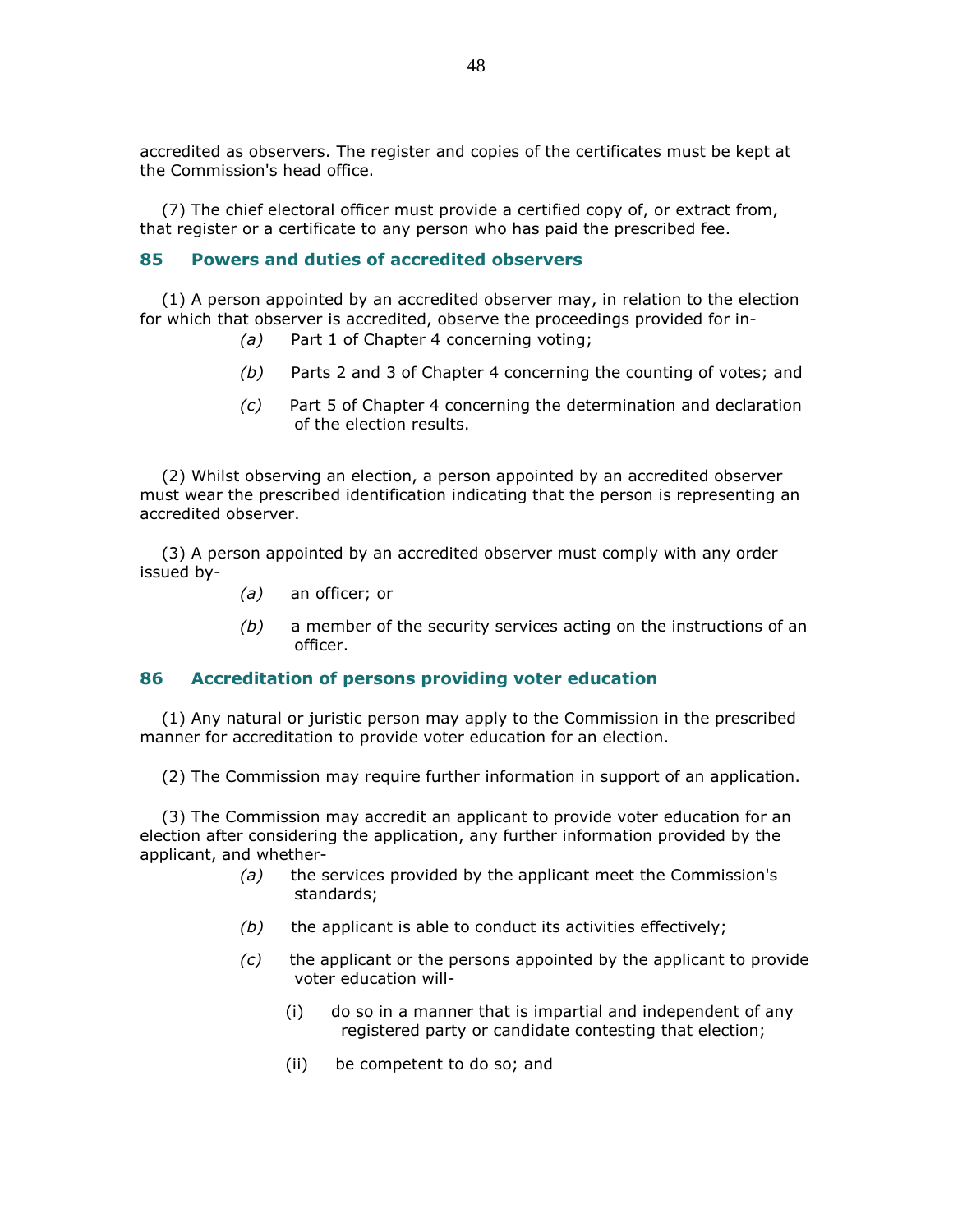(iii) subscribe to a Code issued by the Commission under section 99 governing persons accredited to provide voter education; and

[Sub-para. (iii) substituted by s. 21 of Act 34 of 2003.]

 $(d)$  the accreditation of the applicant will promote voter education and conditions conducive to free and fair elections.

 (4) Section 84 (4) to (7), adjusted as may contextually be necessary, applies to the accreditation of persons providing voter education.

# CHAPTER 7 GENERAL PROVISIONS (ss 87-118)

Part 1 Prohibited conduct (ss 87-94)

### 87 Undue influence

(1) No person may-

- (a) compel or unlawfully persuade any person-
	- (i) to register or not to register as a voter;
	- (ii) to vote or not to vote;
	- (iii) to vote or not to vote for any registered party or candidate;
	- (iv) to support or not to support any registered party or candidate; or
	- (v) to attend and participate in, or not to attend and participate in, any political meeting, march, demonstration or other political event;
- $(b)$  interfere with the independence or impartiality of the Commission, any member, employee or officer of the Commission, or the chief electoral officer;
- (c) prejudice any person because of any past, present or anticipated performance of a function in terms of this Act;
- (d) advantage, or promise to advantage, a person in exchange for that person not performing a function in terms of this Act;
- (e) prevent any of the following persons from gaining reasonable access to voters, whether in a public or private place:
	- (i) Any representative of a registered party or of a candidate;
	- (ii) any candidate in an election;
	- (iii) any member, employee or officer of the Commission;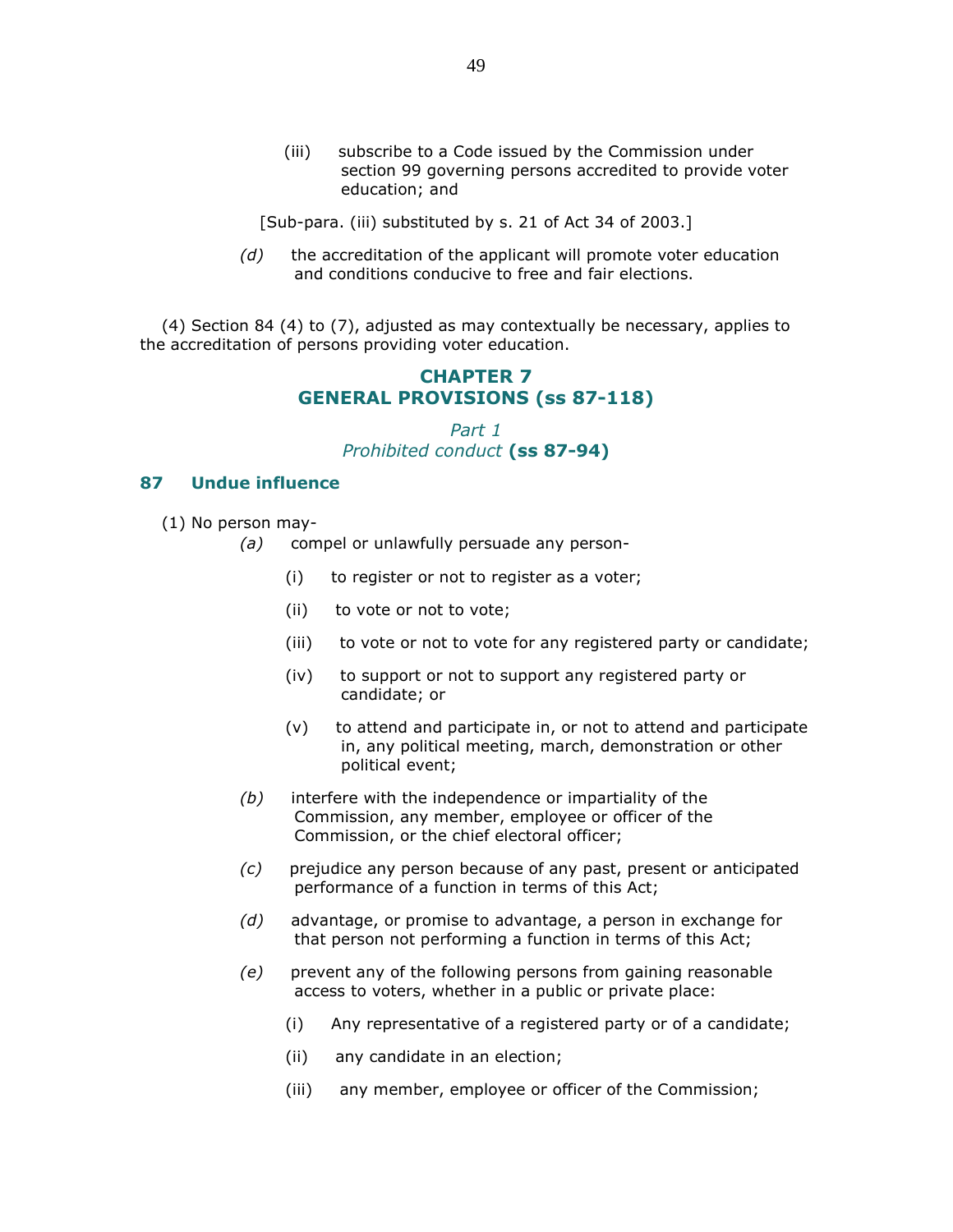- (iv) the chief electoral officer;
- (v) any person appointed by an accredited observer; or
- (vi) any person accredited to provide voter education; or
- $(f)$  unlawfully prevent the holding of any political meeting, march, demonstration or other political event.

 (2) Subject to this Act, no person may prevent anyone from exercising a right conferred by this Act.

 (3) No person, knowing that another person is not entitled to be registered as a voter, may-

- $(a)$  persuade that other person that that other person is entitled to be registered as a voter; or
- $(b)$  represent to anyone else that that other person is entitled to be registered as a voter.

(4) No person, knowing that another person is not entitled to vote, may-

- (a) assist, compel or persuade that other person to vote; or
- $(b)$  represent to anyone else that that other person is entitled to vote.

#### 88 Impersonation

No person-

- $(a)$  may apply to be registered as a voter in the name of any other person, whether living, dead or fictitious;
- $(b)$  may apply for a ballot paper at a voting station in the name of another person, whether living, dead or fictitious;
- (c) who is not entitled to vote in an election or at a voting station, may vote in that election or at that voting station;
- (d) may cast more votes than that person is entitled to; or
- (e) may impersonate-
	- (i) a representative of a registered party or of a candidate;
	- (ii) a candidate in an election;
	- (iii) a member, employee or officer of the Commission;
	- (iv) the chief electoral officer;
	- (v) a person appointed by an accredited observer; or
	- (vi) a person accredited to provide voter education.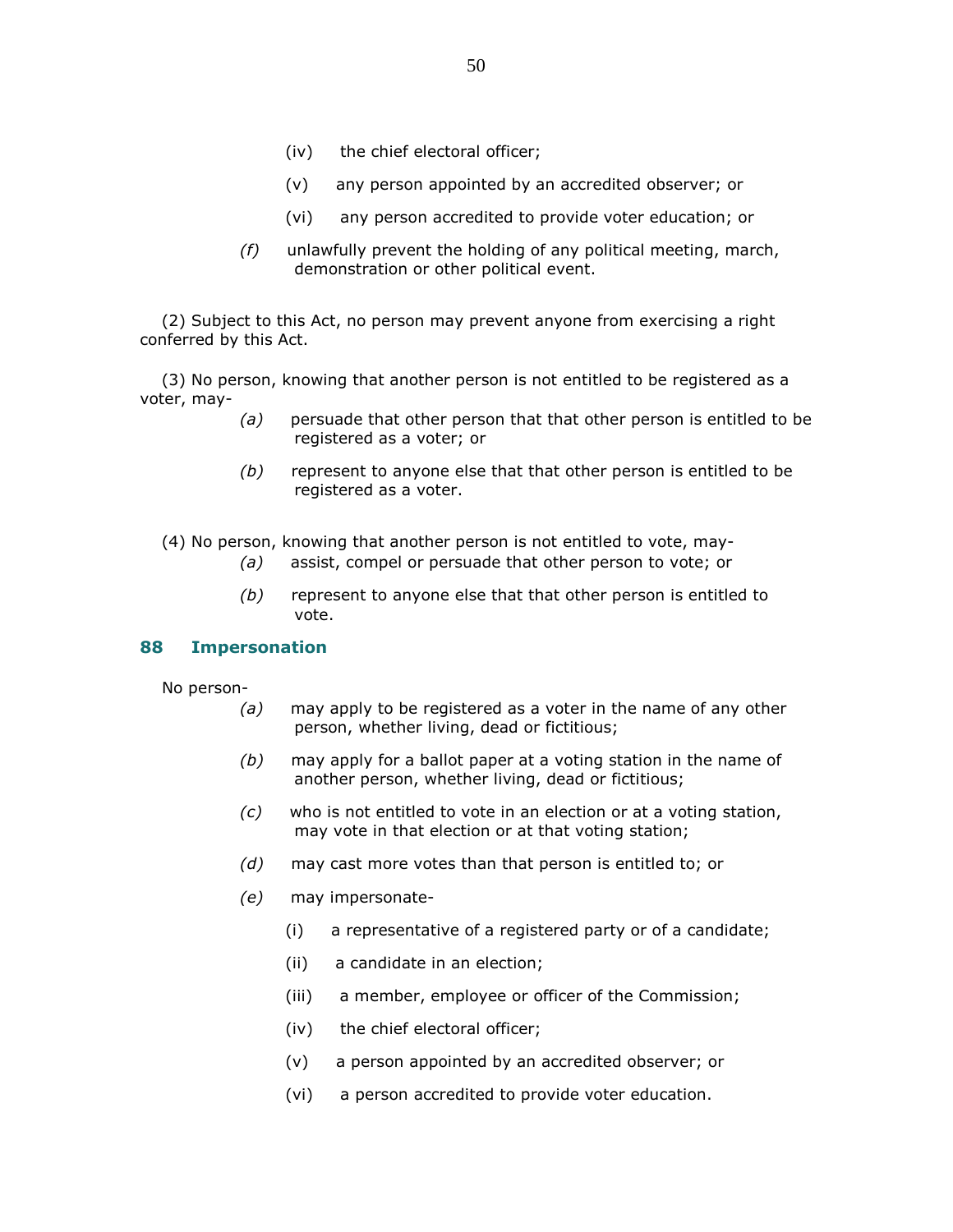# 89 Intentional false statements

 (1) No person, when required in terms of this Act to make a statement, may make the statement-

- (a) knowing that it is false; or
- (b) without believing on reasonable grounds that the statement is true.

(2) No person may publish any false information with the intention of-

- (a) disrupting or preventing an election;
- $(b)$  creating hostility or fear in order to influence the conduct or outcome of an election; or
- (c) influencing the conduct or outcome of an election.

# 90 Infringement of secrecy

- (1) No person may interfere with a voter's right to secrecy while casting a vote.
- (2) Except as permitted in terms of this Act, no person may-
	- (a) disclose any information about voting or the counting of votes; or
	- $(b)$  open any ballot box or container sealed in terms of this Act, or break its seal.

# 91 Prohibitions concerning voting and election materials

- (1) Except as permitted in terms of this Act, no person may-
	- (a) print, manufacture or supply any voting or election material;
	- (b) remove or conceal any voting or election material;
	- (c) damage or destroy any voting or election material; or
	- $(d)$  use the voters' roll or any voting or election material for a purpose other than an election purpose.
- (2) The chief electoral officer may authorise-
	- $(a)$  the printing, manufacture or supply of any voting or election material;
	- $(b)$  the use of the voters' roll or any voting or election material for a purpose other than an election purpose; and
	- $(c)$  the removal or destruction of any voting or election material.

# 92 Prohibitions concerning placards and billboards during election

 From the date on which an election is called to the date the result of the election is determined and declared in terms of section 57, no person may deface or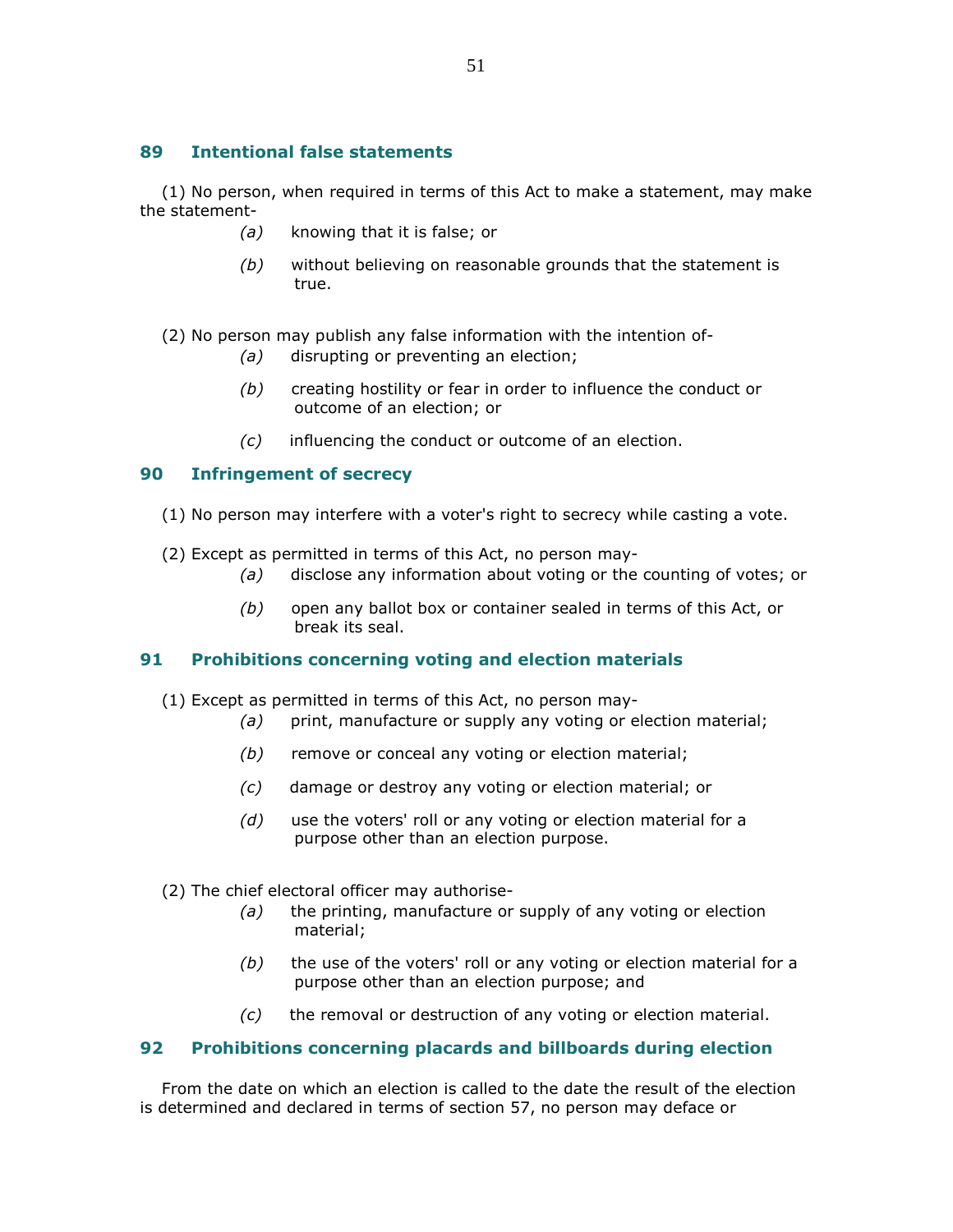unlawfully remove any billboard, placard or poster published by a registered party or candidate.

### 93 Obstruction of, or non-compliance with, directions of Commission, chief electoral officer and other officers

 (1) No person may refuse or fail to give effect to a lawful direction, instruction or order of the Commission, or a member, employee or officer of the Commission, or the chief electoral officer.

 (2) A person may not obstruct or hinder the Commission, or a person mentioned in subsection (1), or a person appointed by an accredited observer, in the exercise of their powers or the performance of their duties.

#### 94 Contravention of Code

 No person or registered party bound by the Code may contravene or fail to comply with a provision of that Code.

> Part 2 Enforcement (ss 95-96)

### 95 Institution of and intervention in civil proceedings by chief electoral officer

 (1) Subject to this Act and any other law, the chief electoral officer may institute civil proceedings before a court, including the Electoral Court, to enforce a provision of this Act or the Code.

 (2) The chief electoral officer may intervene in any civil proceedings if the Commission has a legal interest in the outcome of those proceedings.

### 96 Jurisdiction and powers of Electoral Court

 (1) The Electoral Court has final jurisdiction in respect of all electoral disputes and complaints about infringements of the Code, and no decision or order of the Electoral Court is subject to appeal or review.

(2) If a court having jurisdiction by virtue of section 20  $(4)$  (b) of the Electoral Commission Act finds that a person or registered party has contravened a provision of Part 1 of this Chapter it may in the interest of a free and fair election impose any appropriate penalty or sanction on that person or party, including-

- (a) a formal warning;
- (b) a fine not exceeding R200 000;
- $(c)$  the forfeiture of any deposit paid by that person or party in terms of section 27 (2) (e) ;
- $(d)$  an order prohibiting that person or party from-
	- (i) using any public media;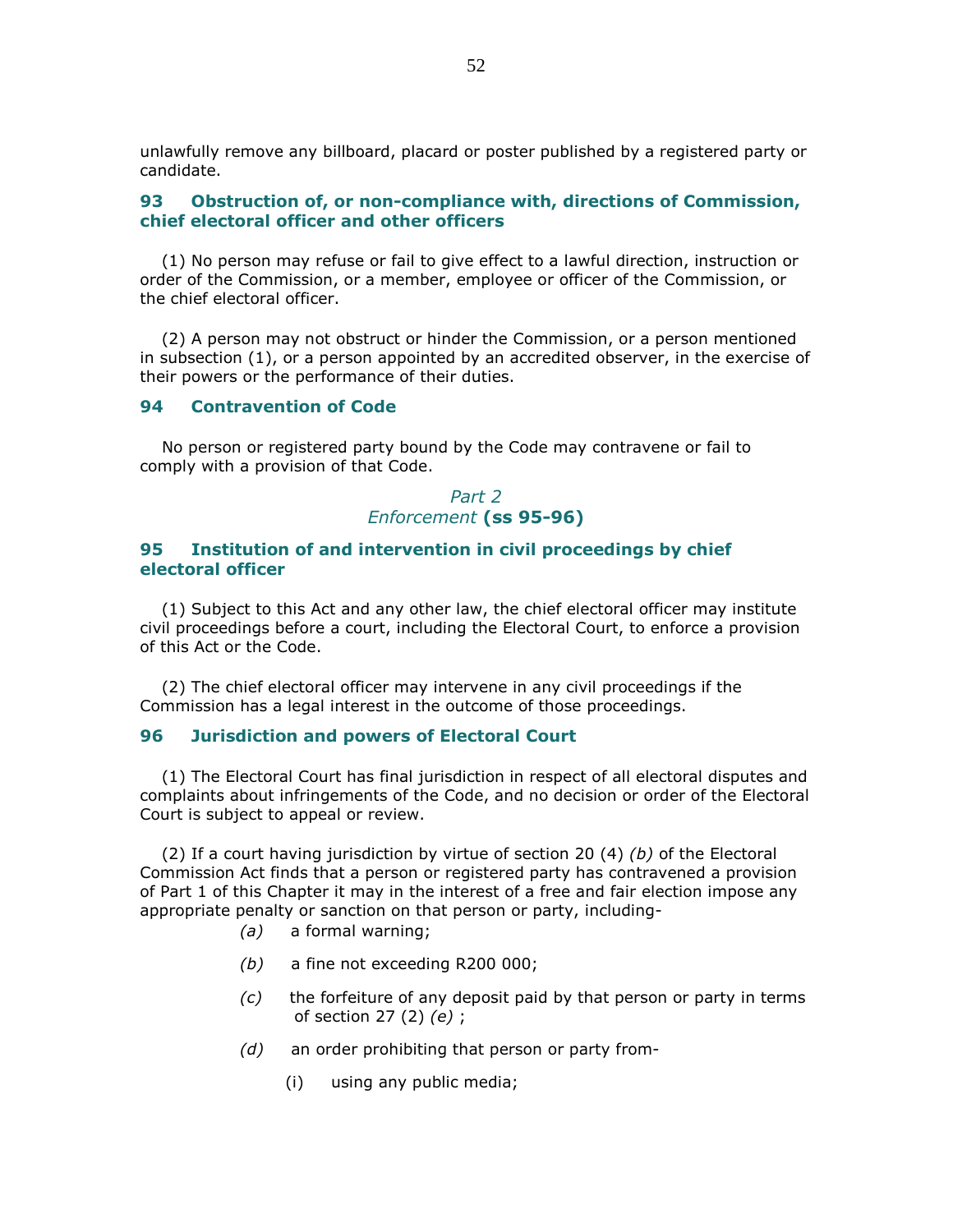- (ii) holding any public meeting, demonstration, march or other political event;
- (iii) entering any voting district for the purpose of canvassing voters or for any other election purpose;
- (iv) erecting or publishing billboards, placards or posters at or in any place;
- (v) publishing or distributing any campaign literature;
- (vi) electoral advertising; or
- (vii) receiving any funds from the State or from any foreign sources;
- (e) an order imposing limits on the right of that person or party to perform any of the activities mentioned in paragraph  $(d)$ ;
- $(f)$  an order excluding that person or any agents of that person or any candidates or agents of that party from entering a voting station;
- $(g)$  an order reducing the number of votes cast in favour of that person or party;
- $(h)$  an order disqualifying the candidature of that person or of any candidate of that party; or
- (i) an order cancelling the registration of that party.

 (3) Any penalty or sanction provided for in this section will be in addition to any penalty provided for in Part 3 of this Chapter.

### Part 3 Offences and penalties (ss 97-98)

### 97 Offences

 Any person who contravenes a provision of Part 1 of this Chapter or a provision of section 107, 108 or 109, is guilty of an offence.

#### 98 Penalties

Any person convicted of any offence in terms of-

- (a) section 87 (1) (b), (c) or (d), 89 (2), 90, 91, 93 or 94, is liable to a fine or to imprisonment for a period not exceeding 10 years;
- (b) section 87 (1) (a), (e) or (f), (2), (3) or (4), 88, 89 (1), 92, 107 (4), 108 or 109, is liable to a fine or to imprisonment for a period not exceeding five years,

Part 4 Additional powers and duties of Commission (ss 99-106)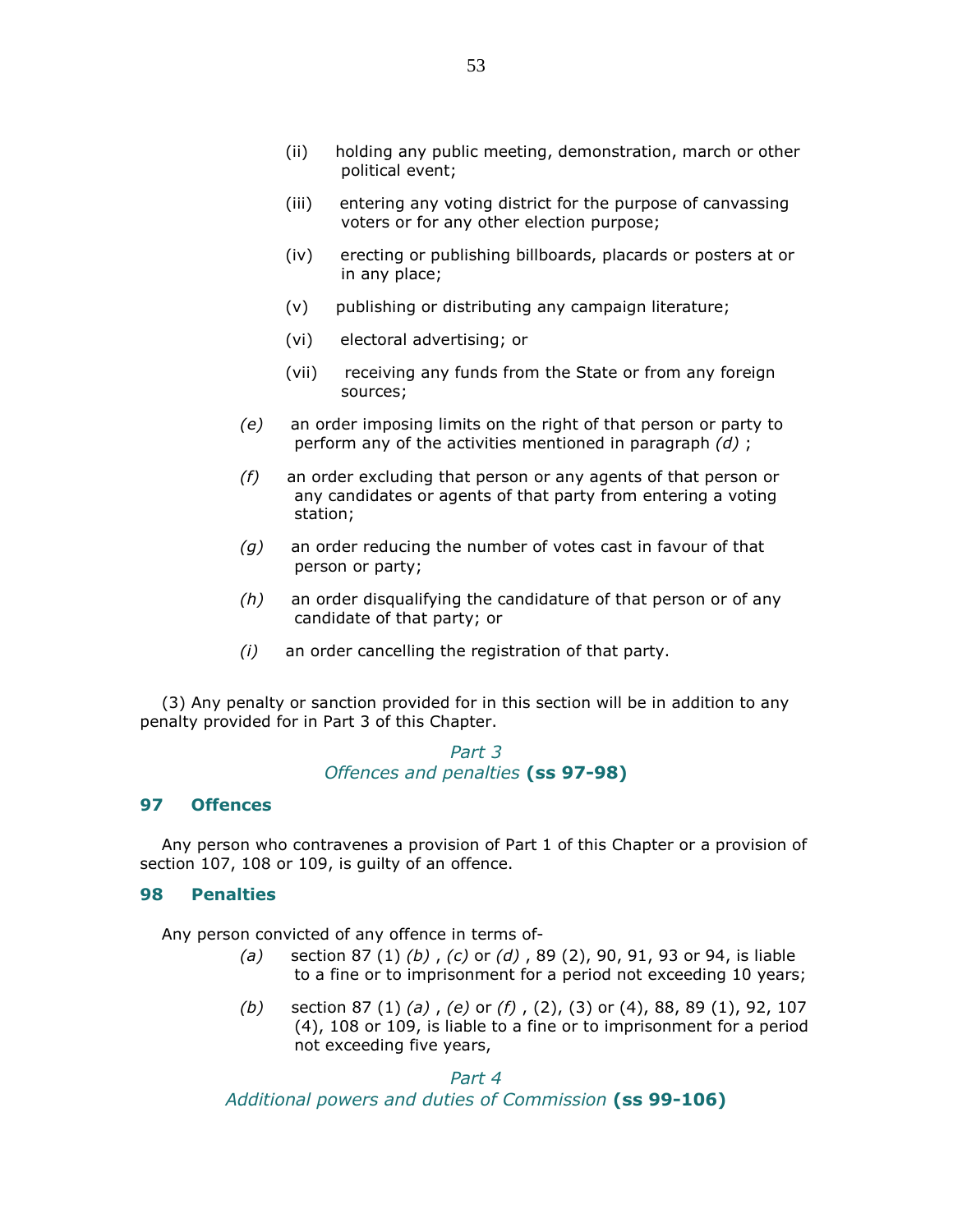# 99 Electoral Code of Conduct and other Codes

(1) The Electoral Code of Conduct must be subscribed to-

- $(a)$  by every registered party before that party is allowed to contest an election; and
- $(b)$  by every candidate before that candidate may be placed on a list of candidates in terms of section 31.

 (2) In order to promote free, fair and orderly elections, the Commission may compile and issue any other Code.

 (3) The Commission may change or replace a Code issued in terms of subsection (2).

 (4) A Code issued in terms of subsection (2), or a change to or replacement of such a Code, must be published in the Government Gazette.

### 100 Regulations

 (1) The Commission must make regulations regarding any matter that must be prescribed in terms of this Act.

 (2) The Commission may make regulations, after consultation with the party national liaison committee, regarding any matter-

- (a) that may be prescribed in terms of this Act; or
- $(b)$  that it considers necessary or expedient in order to achieve the objects of this Act.

 (3) Regulations made in terms of this section may prescribe a fine or a period of imprisonment not exceeding one year for a contravention of or a failure to comply with a provision of the regulations.

 (4) The Commission must publish any regulations made in terms of this section in the Government Gazette .

### 101 Assignment of powers and duties by Commission

(1) The Commission may-

- (a) delegate any of the Commission's powers in terms of this Act, excluding the powers referred to in section 32, 99 (2) or 100 or this section, or any other law, to a member, employee or officer of the Commission; or
- $(b)$  instruct a member, employee or officer of the Commission to perform any of the Commission's duties in terms of this Act or any other law.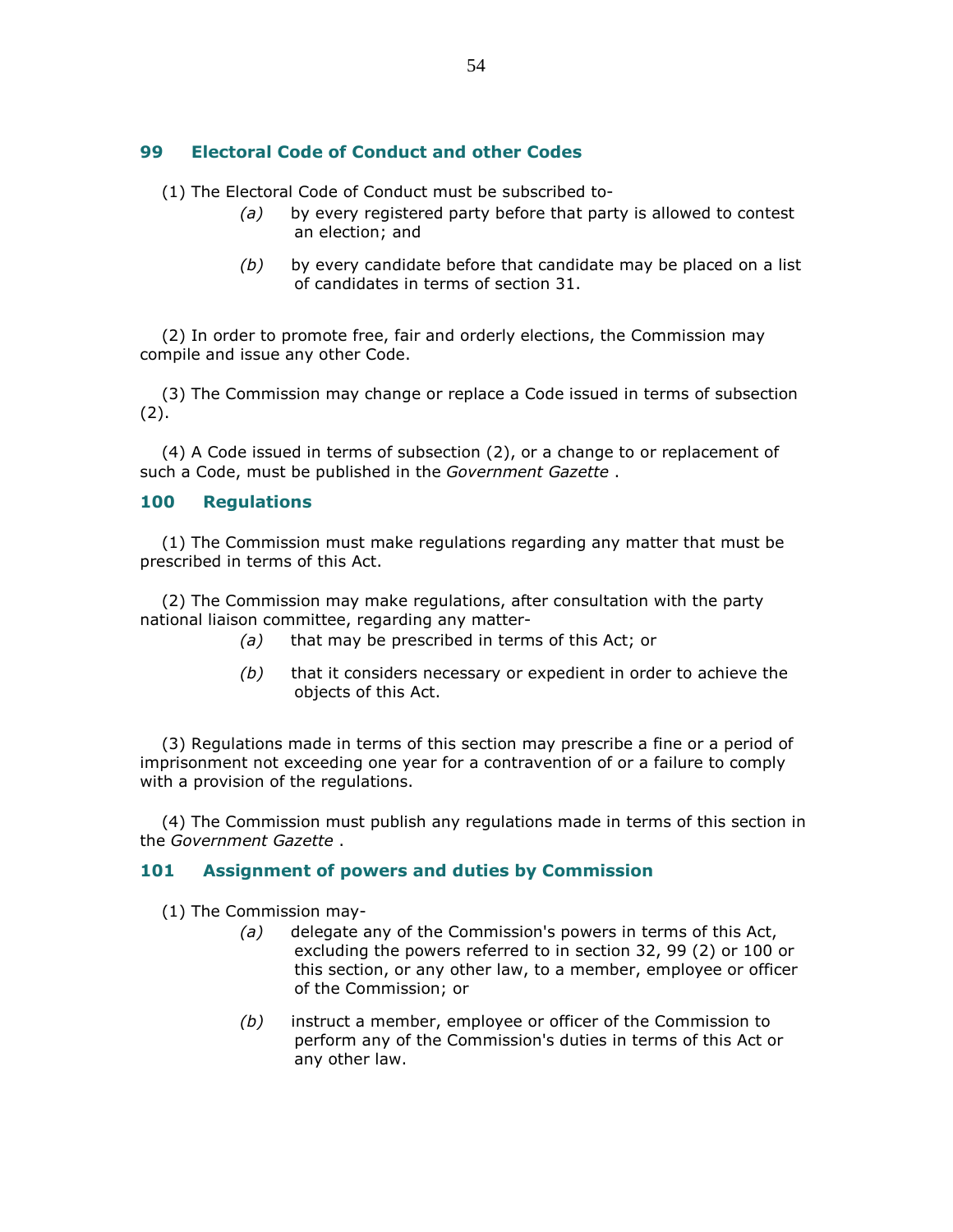(2) A delegation or instruction in terms of subsection (1)-

- $(a)$  is subject to any limitations and conditions the Commission may impose; and
- (b) does not prevent the Commission from exercising or performing the assigned power or duty.

### 102 Assignment of powers and duties by chief electoral officer

(1) The chief electoral officer may-

- (a) delegate any of the chief electoral officer's powers in terms of this Act or any other law, to an employee or officer of the Commission; or
- $(b)$  instruct an employee or officer of the Commission to perform any of the chief electoral officer's duties in terms of this Act or any other law.

 (2) Section 101 (2), adjusted as may contextually be necessary, applies to a delegation or instruction of the chief electoral officer in terms of subsection (1).

### 103 Powers to decide objections and appeals

 (1) Whenever the Commission, an officer or the chief electoral officer is required in terms of this Act to decide an objection or an appeal, the Commission or that person may attempt to resolve the issue that is the subject of the objection or appeal, through conciliation.

 (2) The Commission must prescribe the powers that may be exercised by it, any officer, or the chief electoral officer in deciding an objection or appeal in terms of this Act.

### 103A Conciliation in disputes and complaints

 The Commission may attempt to resolve through conciliation any electoral dispute or complaint about an infringement of the Code brought to its notice by anyone involved in the dispute or complaint.

[S. 103A inserted by s. 22 of Act 34 of 2003.]

### 104 Access to private places

 (1) Members, employees and officers of the Commission have access to private places when that access is necessary for the exercise of a power or the performance of a duty assigned to them by or under this Act.

 (2) A person mentioned in subsection (1) must ensure that reasonable attempts to notify the occupier of any such private place have been made. [S. 104 substituted by s. 23 of Act 34 of 2003.]

### 105 Ownership of voting and election materials, and disposal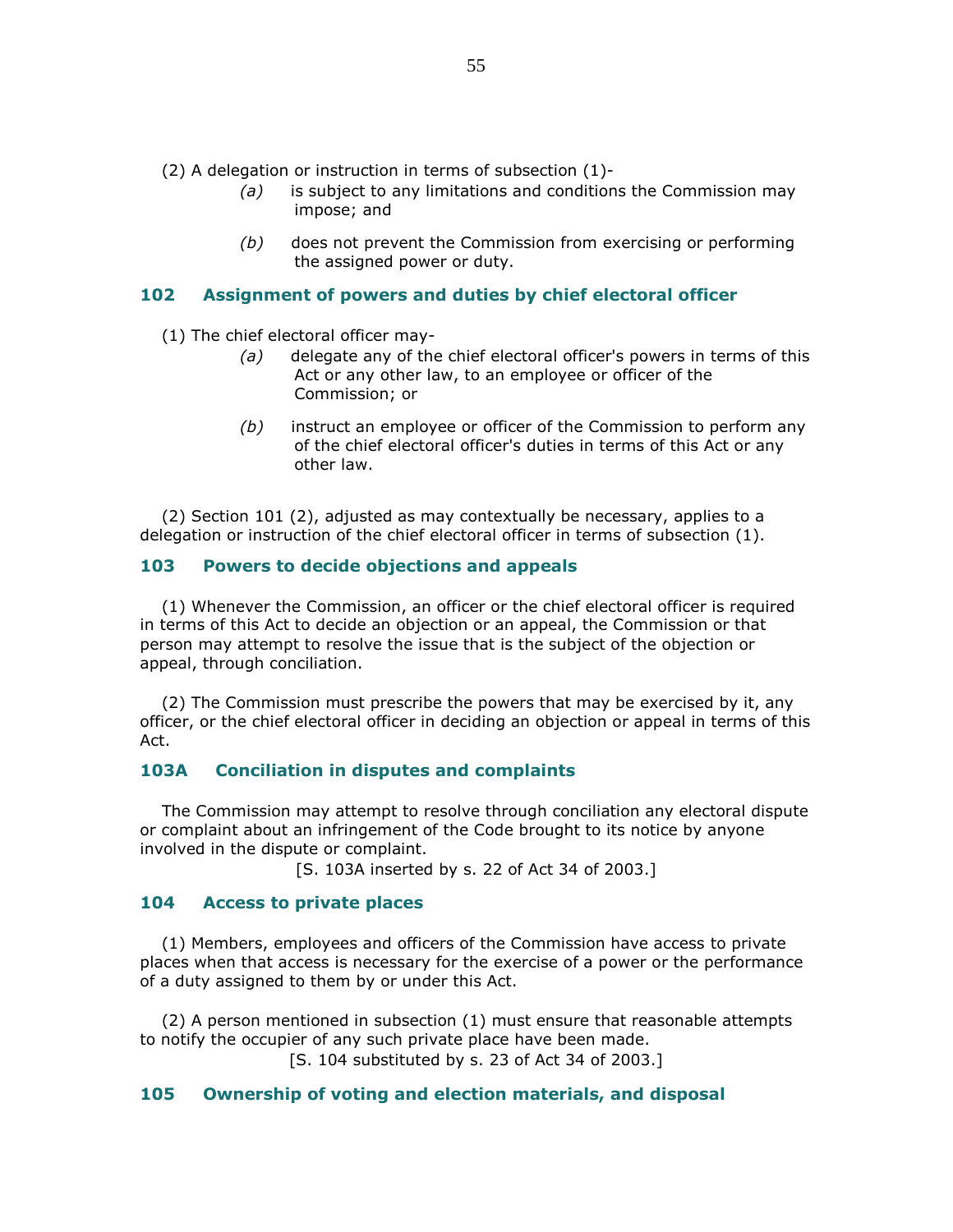(1) The Commission is regarded as owning all voting and election materials used or provided by it in an election.

 (2) Unless the Electoral Court orders otherwise, the Commission may dispose of the voting and election materials used in a particular election after six months after the date on which the final result of the election was declared, in the manner directed by the Commission.

#### 106 Return or forfeiture of deposit

(1) Subject to section 96 (2)  $(c)$ , the Commission must refund to a registered party any deposit paid by it in terms of section 27 (2) (e) if the party is allocated at least one seat in the legislature whose election that party contested.

 (2) A deposit that is not refundable in terms of subsection (1) is forfeited to the State.

> Part 5 Other general provisions (ss 107-118)

### 107 Temporary obligations

 $(1)$  (a) This section is applicable only from the date on which an election is called to the date the result of the election is determined and declared in terms of section 57.

 $(b)$  For the purposes of this section, **'printed matter'** means any billboard, placard, poster or pamphlet.

 (2) Any printed matter intending to affect the outcome of an election must state clearly the full name and address of the printer and publisher.

 (3) The publisher of any publication must head an article in that publication with the word 'advertisement' if that article-

- (a) originates from-
	- (i) a registered party, a person who holds political office in that party, or any member or supporter of that party; or
	- (ii) a candidate contesting an election or supporter of that candidate; and
- $(b)$  is inserted in the publication on the promise of payment to the publication.

 (4) No person may print, publish or distribute any printed matter or publication that does not comply with this section.

#### 108 Prohibition on certain political activities

On voting day no person may-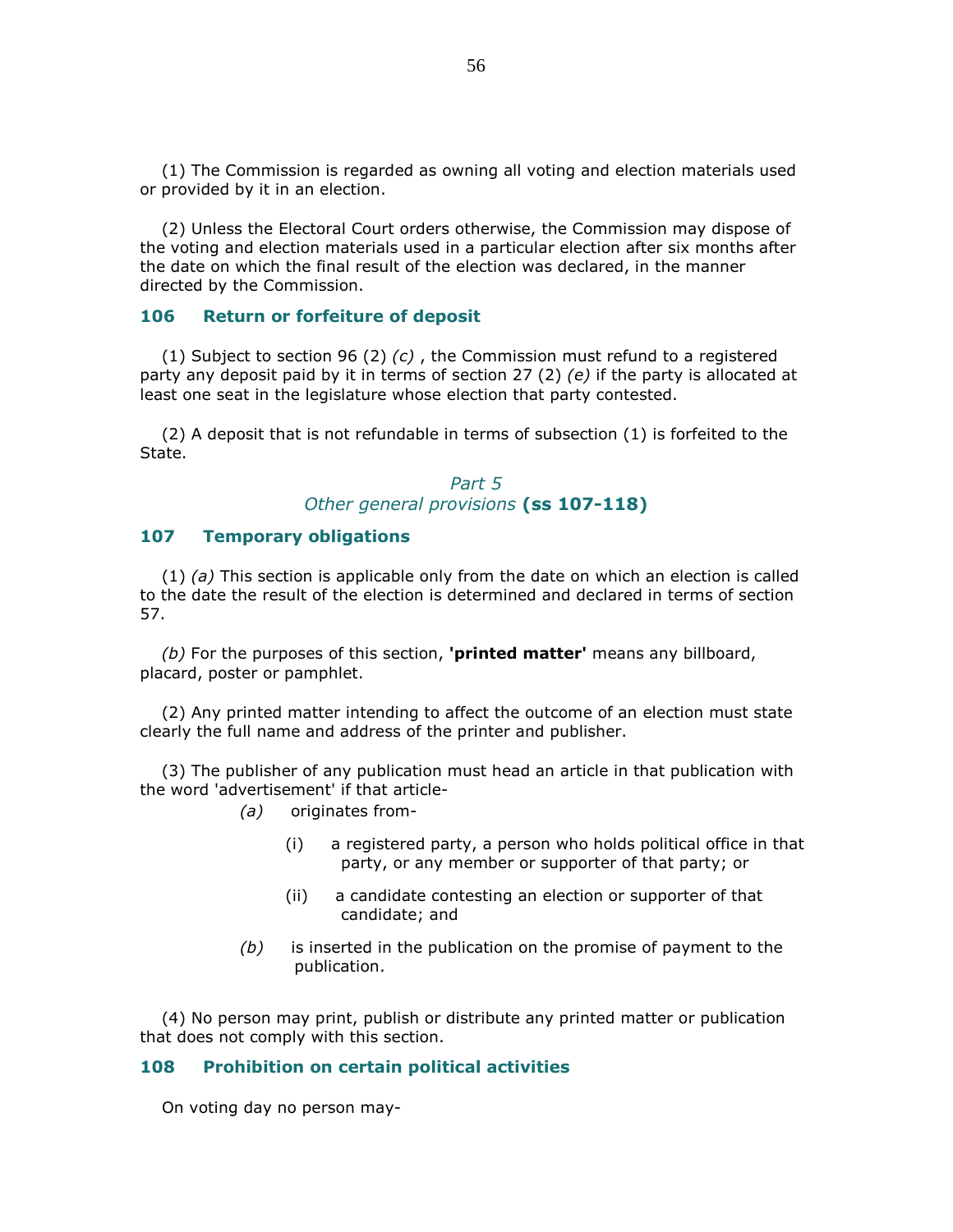- $(a)$  hold or take part in any political meeting, march, demonstration or other political event; or
- $(b)$  engage in any political activity, other than casting a vote, in the area within the boundary of a voting station.

### 109 Prohibition on publication of exit polls

 During the prescribed hours for an election, no person may print, publish or distribute the result of any exit poll taken in that election.

### 110 Effect of certain irregularities

 (1) Any mistake in the certified segment of the voters' roll referred to in section 24 or the final list of candidates referred to in section 31 does not invalidate that voters' roll or that list of candidates.

 (2) An election may not be set aside because of a mistake in the conduct of that election or a failure to comply with this Act, unless the mistake or failure materially affected the result of the election.

### 111 Inspection and copying of documents

 Where this Act requires that documents be publicised, or made available for inspection or copying, the Commission must endeavour to also publicise or make available those documents by way of electronic technology.

### 112 Prohibition on certain strikes and lockouts

 (1) The service provided by the Commission is an essential service for the purpose of the Labour Relations Act, 1995 ( Act 66 of 1995 ).

 (2) Strikes and lockouts on voting day by employees and employers in the public transport or telecommunication sector are prohibited and are not protected in terms of Chapter IV of the Labour Relations Act, 1995.

### 113 Limitation of liability

 The Commission, a member, employee and officer of the Commission, the chief electoral officer, an institution appointed in terms of section 80, and a person with whom the Commission has contracted to work for the Commission, is not liable for any loss suffered by any person as a result of any act performed or omitted in good faith in the course of exercising a power or performing a duty assigned by or under this Act.

### 114 Composition of National Assembly and provincial legislatures

 The formulas referred to in sections 46 (2) and 105 (2) of the Constitution are set out in Schedule 3.

### 115 Repeal of laws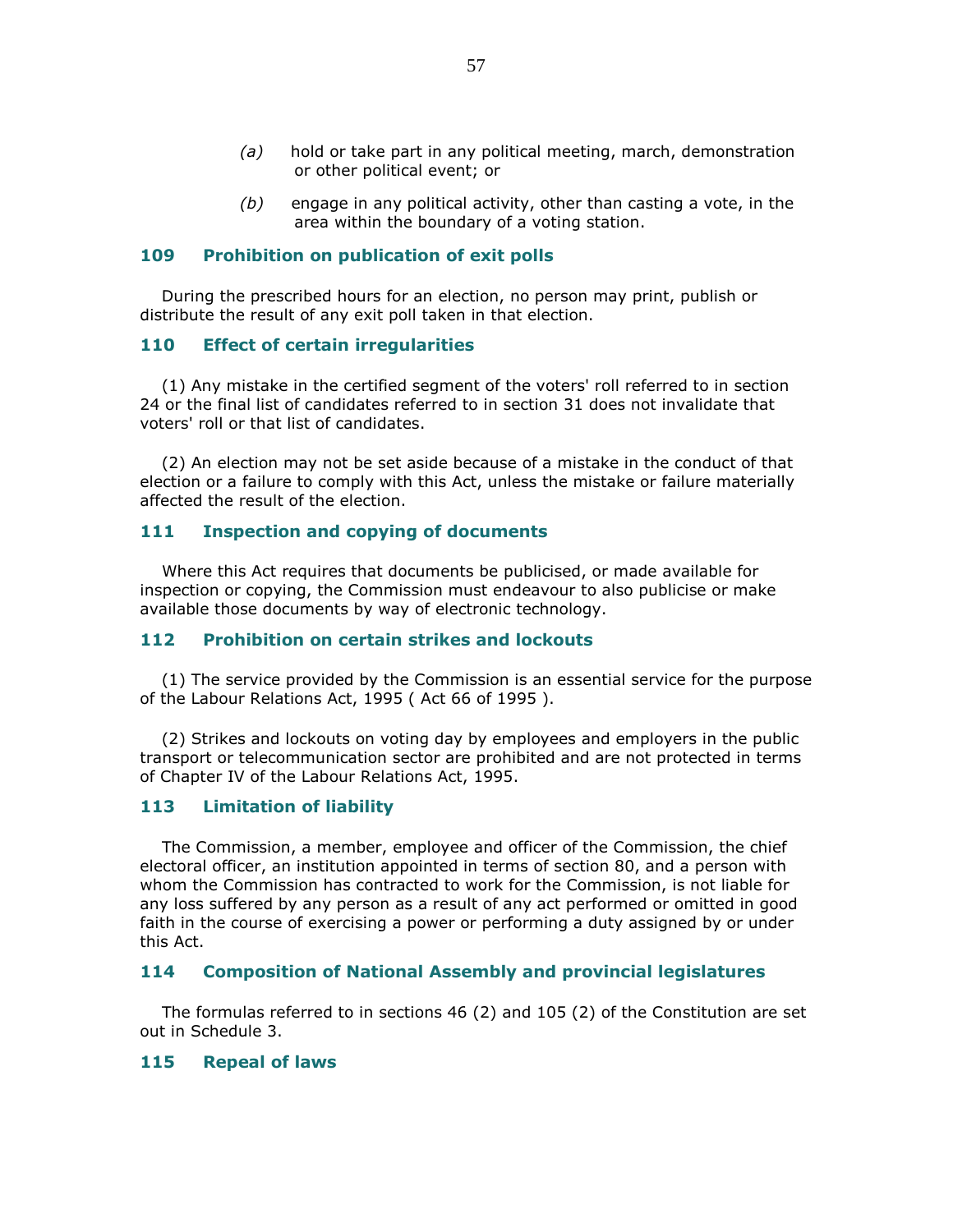(1) Subject to subsection (2), the laws mentioned in Schedule 4 are hereby repealed.

 (2) Anything done in terms of a provision of any law repealed by subsection (1) and which could be done in terms of a provision of this Act, must be regarded to have been done in terms of the last-mentioned provision.

### 116 Act binds State

This Act binds the State except in so far as criminal liability is concerned.

### 117 Application of Act when in conflict with other laws

 If any conflict arises between a provision of this Act and a provision of any other law, except the Constitution or an Act of Parliament expressly amending this Act, the provision of this Act prevails.

#### 118 Short title and commencement

(1) This Act is called the Electoral Act, 1998.

 (2) Subject to subsection (3), this Act takes effect on a date determined by the President by proclamation in the Government Gazette .

(3) Section 3  $(c)$  must take effect on a later date than the remainder of this Act.

# Schedule 1 ELECTION TIMETABLE

(Section 20)

[Schedule 1 amended by s. 24 of Act 34 of 2003.]

 The Electoral Commission hereby gives notice that it has in terms of section 20 of the Electoral Act, 1998, compiled the election timetable set out below to apply to the .................................... (particulars of relevant election) that will be held on .................. (date(s)). (A reference to section' in this election timetable is a reference to that section of the Electoral Act, 1998.)

[Introductory paragraph substituted by s. 24 (a) of Act 34 of 2003.]

#### 1 Cut-off time for act to be performed

 An act required in terms of this Act to be performed by not later than a date stated in the election timetable must be performed before 17:00 on that date.

### 2 Cut-off date for publication of voters' roll

 By ... [day/month/year], the chief electoral officer must publish the voters' roll or the segments of the voters' roll to be used in this election in terms of section 24 (2).

### 3 Notice that list of addresses of voting stations is available for inspection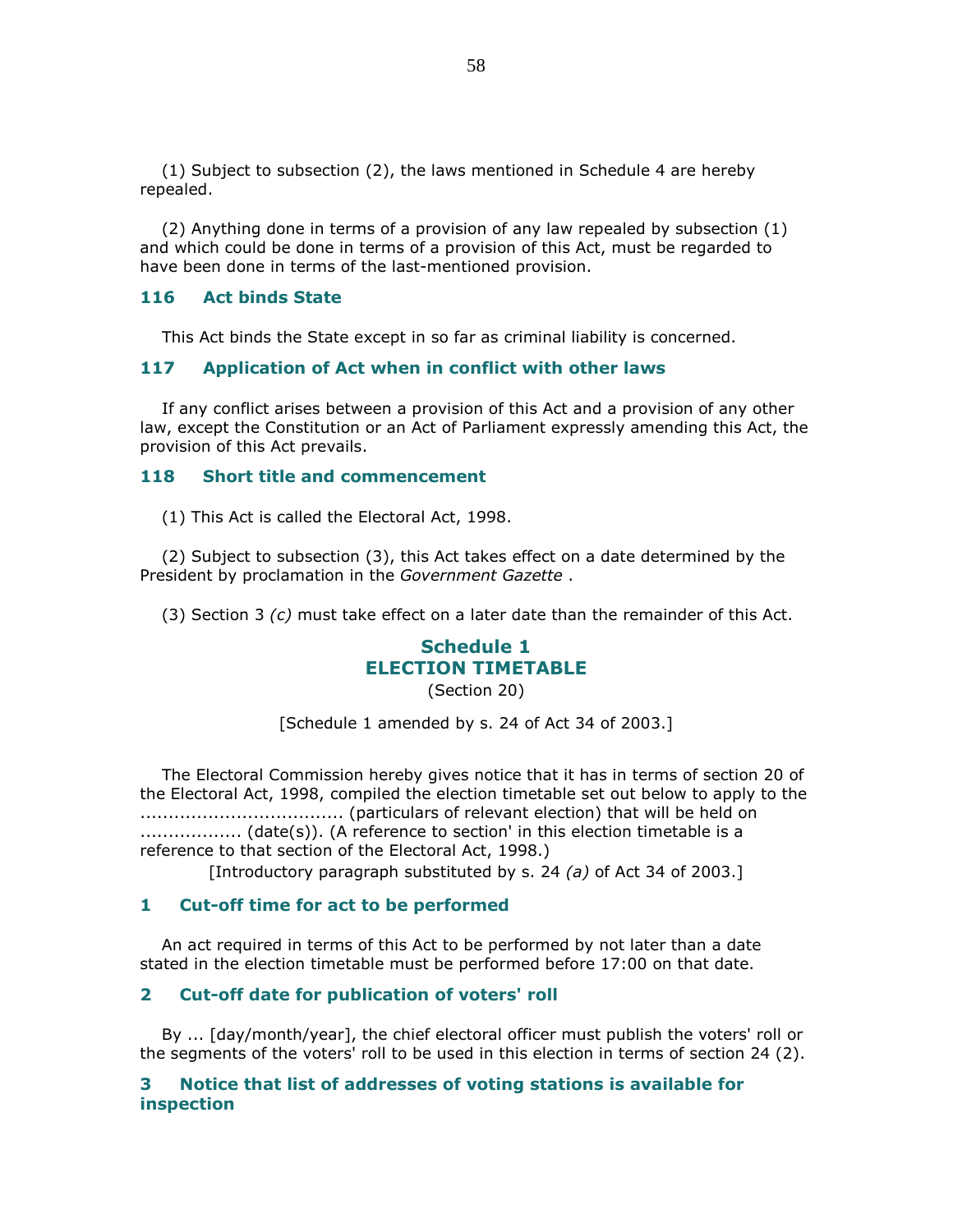The chief electoral officer must give notice by ... [day/month/year] that from the date of the notice until the voting day copies of a list containing the addresses of all voting stations will be available for inspection.

### 4 Cut-off date for submission of list of candidates

 Registered parties that intend to contest this election must nominate and submit a list of their candidates for the election to the chief electoral officer in the prescribed manner by ... [day/month/year].

#### 5 Notice of non-compliance

 (1) The chief electoral officer must notify a registered party that has submitted a list of candidates in terms of section 27 but has not fully complied with that section, of that non-compliance by ... [day/month/year].

 (2) If the notified party takes the opportunity to comply with section 27, that party must do so by ... [day/month/year].

### 6 Inspection of lists of candidates and accompanying documents

 The chief electoral officer must give notice by ... [day/month/year], that from the date of the notice until ... [day/month/year], copies of the following documents will be available for inspection: The lists of candidates and accompanying documents submitted by registered parties in terms of section 27, as amended and supplemented in terms of section 28.

#### 7 Cut-off date for objections

 Any person, including the chief electoral officer, may object to a candidate to the Commission in the prescribed manner by ... [day/month/year].

#### 8 Decision of objections

 The Commission must decide an objection under section 30, and must notify the objector and the registered party that nominated the candidate of the decision in the prescribed manner by ... [day/month/year].

#### 9 Cut-off date for appeals against decisions

 The objector or the registered party who nominated the candidate may appeal against a decision of the Commission in terms of section 30 (3) to the Electoral Court in the prescribed manner by ... [day/month/year].

### 10 Deciding appeals

 The Electoral Court must consider and decide an appeal brought under section 30 (4) and notify the parties to the appeal, and the chief electoral officer, of the decision in the prescribed manner by ... [day/month/year].

### 11 List of parties and candidates entitled to contest election and final list of candidates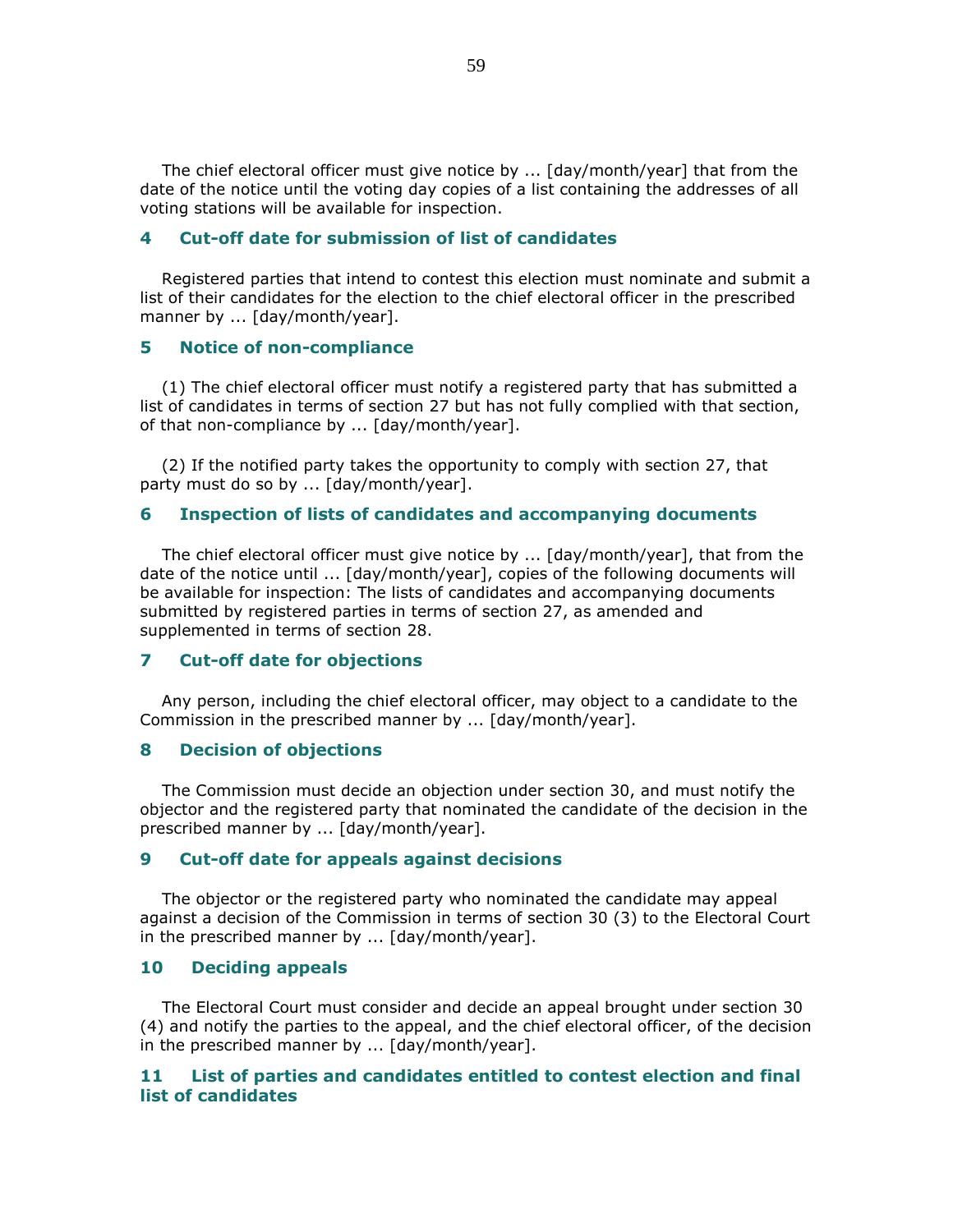By ... [day/month/year], the chief electoral officer-

- (a) must give effect to a decision of the Commission in terms of section 30 (3) or a decision of the Electoral Court in terms of section 30 (5); and
- $(b)$  must compile a list of the registered parties entitled to contest the election and the final list of candidates for each of those parties.

### 12 Issue of certificate to candidates

 By ... [day/month/year], the chief electoral officer must issue in the prescribed manner to each candidate on a final list of candidates a certificate stating that the person is a candidate in this election.

### 13 and 14 ......

[Items 13 and 14 deleted by s. 24  $(b)$  of Act 34 of 2003.]

### 15 Notice of route of mobile voting stations

 If the Commission decides to use mobile voting stations in the election, the chief electoral officer must give notice by ... [day/month/year] of the route, including the locations and estimated times of stopping of each mobile voting station.

# Schedule 1A SYSTEM OF REPRESENTATION IN NATIONAL ASSEMBLY AND PROVINCIAL LEGISLATURES

(Section 57A)

[Schedule 1A inserted by s. 25 of Act 34 of 2003 and amended by s. 8 of Act 55 of 2008.]

### National Assembly

1 Registered parties contesting an election of the National Assembly must nominate candidates for such election on lists of candidates prepared in accordance with this Act.

2 The seats in the National Assembly must be filled as follows:

- (a) One half of the seats from regional lists, submitted by the respective parties, with a fixed number of seats reserved for each region, as determined by the Commission, for every election of the Assembly, taking into account available scientifically based data in respect of voters and representations by interested parties.
- $(b)$  The other half of the seats from national lists submitted by the respective parties, or from regional lists where national lists were not submitted.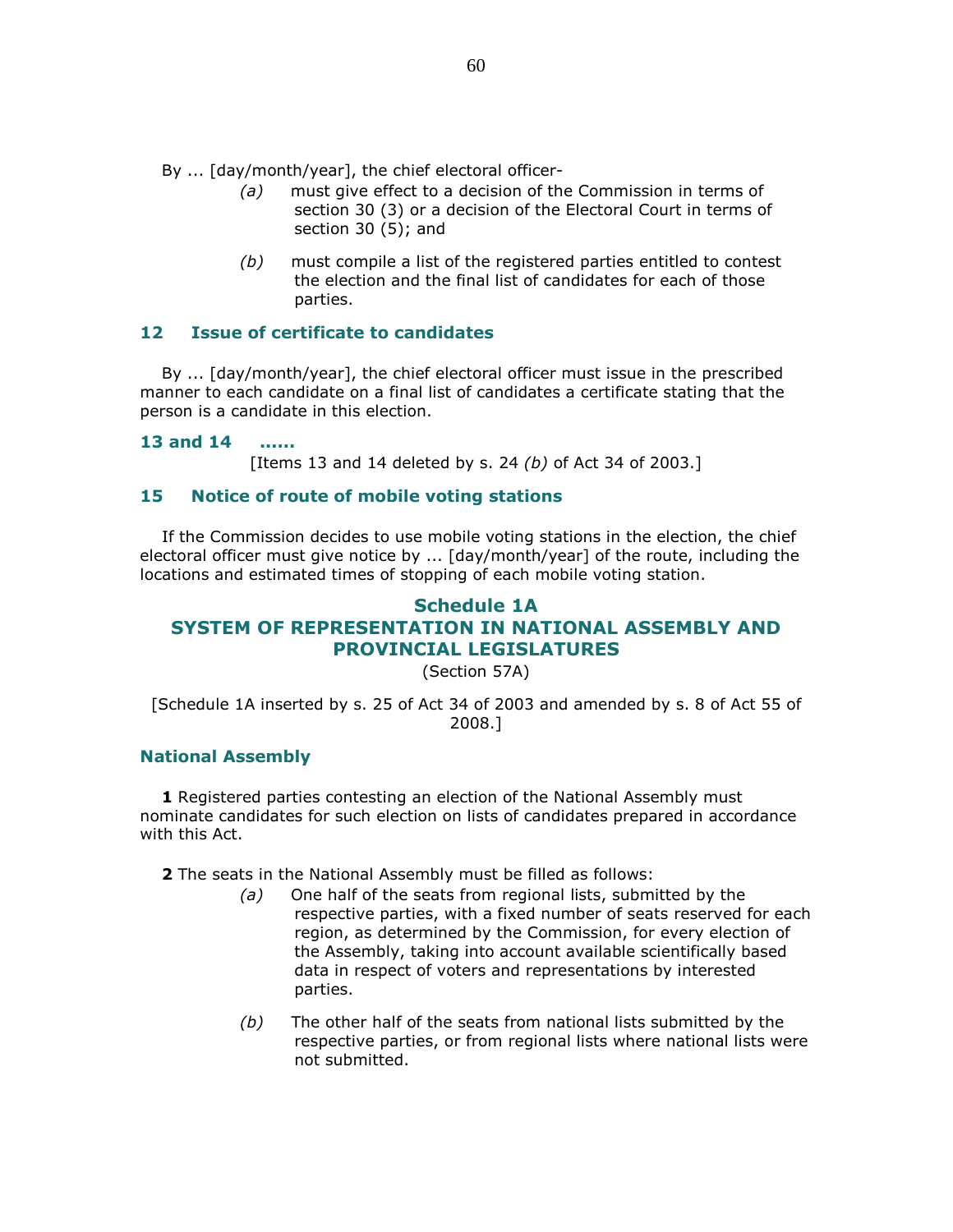3 The lists of candidates submitted by a party must together not contain more names than the number of seats in the National Assembly, and each such list must denote the fixed order of preference, of the names as the party may determine.

4 A party's lists of candidates must consist of-

- (a) both a national list and a list for each region; or
- (b) a list for each region,

with such number of names on each list as the party may determine, subject to item 3.

**5** The seats referred to in item 2 (a) must be allocated per region to the parties contesting an election, as follows:

- $(a)$  A quota of votes per seat must be determined in respect of each region by dividing the total number of votes cast in a region by the number of seats, plus one, reserved for such region under item  $2(a)$ .
- $(b)$  The result plus one, disregarding fractions, is the quota of votes per seat in respect of a particular region.
- $(c)$  The number of seats to be awarded for the purposes of paragraph (e) in respect of such region to a party, must, subject to paragraph  $(d)$ , be determined by dividing the total number of votes cast in favour of such party in a region by the quota of votes per seat indicated by paragraph (b) for that region.
- (d) Where the result of the calculation referred to in paragraph  $(c)$ yields a surplus of seats not absorbed by the number awarded to a party concerned, such surplus competes with other similar surpluses accruing to any other party or parties in respect of the relevant region, and any seat or seats in respect of that region not awarded in terms of paragraph  $(c)$ , must be awarded to the party or parties concerned in sequence of the highest surplus.
- (e) The aggregate of a party's awards in terms of paragraphs  $(c)$  and (d) in respect of a particular region indicates that party's provisional allocation of the seats reserved under item 2 (a) for that region.
- $(f)$  The aggregate of a party's provisional allocations for the various regions in terms of paragraph  $(e)$ , indicates its provisional allocation of the seats referred to in item  $2(a)$ .
- $(g)$  If no recalculation of provisional allocations is required in terms of item 7 in respect of the seats referred to in item 2  $(a)$ , the provisional allocation of such seats in terms of paragraphs (e) and (f) becomes the final allocation of such seats to the various parties, and if such a recalculation is required the provisional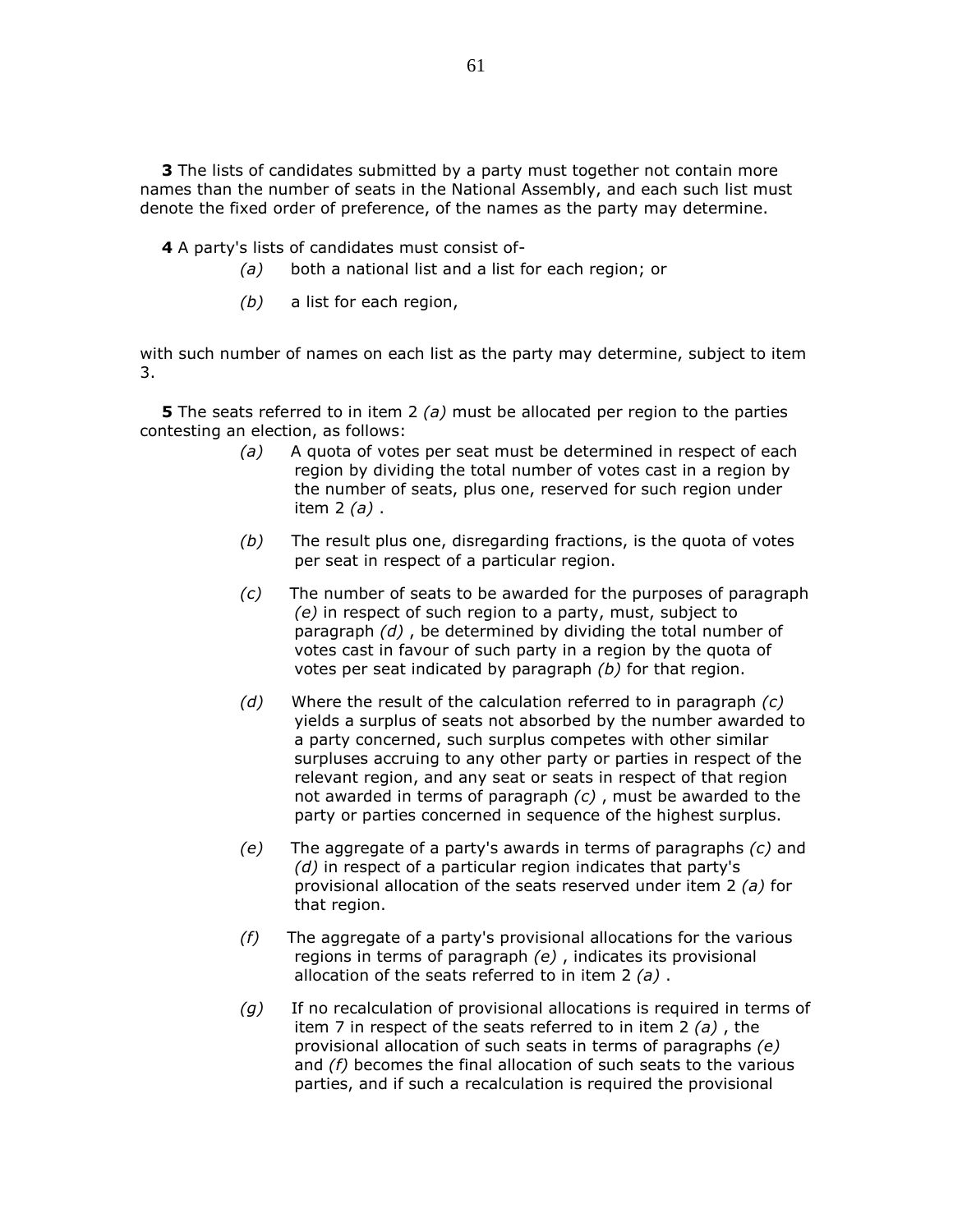allocation of such seats, as adjusted in terms of item 7, becomes the final allocation of such seats to the various parties.

6 The seats referred to in item 2 (b) must be allocated to the parties contesting an election, as follows:

- $(a)$  A quota of votes per seat must be determined by dividing the total number of votes cast nationally by the number of seats in the National Assembly, plus one, and the result plus one, disregarding fractions, is the quota of votes per seat.
- $(b)$  The number of seats to be awarded to a party for the purposes of paragraph  $(d)$  must, subject to paragraph  $(c)$ , be determined by dividing the total number of votes cast nationally in favour of such party by the quota of votes per seat determined in terms of paragraph  $(a)$ .
- $(c)$  Where (the result of) the calculation in terms of paragraph  $(b)$ yields a surplus not absorbed by the number of seats awarded to a party concerned, such surplus competes with other similar surpluses accruing to any other party or parties, and any seat or seats not awarded in terms of paragraph  $(b)$ , must be awarded to the party or parties concerned in sequence of the highest surplus, up to a maximum of five seats so awarded: Provided that subsequent awards of seats still remaining unawarded must be made in sequence to those parties having the highest average number of votes per seat already awarded in terms of paragraph (b) and this paragraph.
- (d) The aggregate of a party's awards in terms of paragraphs  $(b)$  and (c) must be reduced by the number of seats provisionally allocated to it in terms of item  $5(f)$  and the result indicates that party's provisional allocation of the seats referred to in item 2 (b) .
- (e) If no recalculation of provisional allocations is required in terms of item 7 in respect of the seats referred to in item 2  $(b)$ , the provisional allocation of such seats in terms of paragraph (d) becomes the final allocation of such seats to the various parties, and if such a recalculation is required, the provisional allocation of such seats, as adjusted in terms of item 7, becomes the final allocation of such seats to the various parties.

**7** (1) If a party has submitted a national or a regional list containing fewer names than the number of its provisional allocation of seats which would have been filled from such list in terms of item 8 or 9 had such provisional allocation been the final allocation, it forfeits a number of seats equal to the deficit.

 (2) In the event of any forfeiture of seats in terms of subitem (1) affecting the provisional allocation of seats in respect of any particular region in terms of item 5 (e) , such allocation must be recalculated as follows: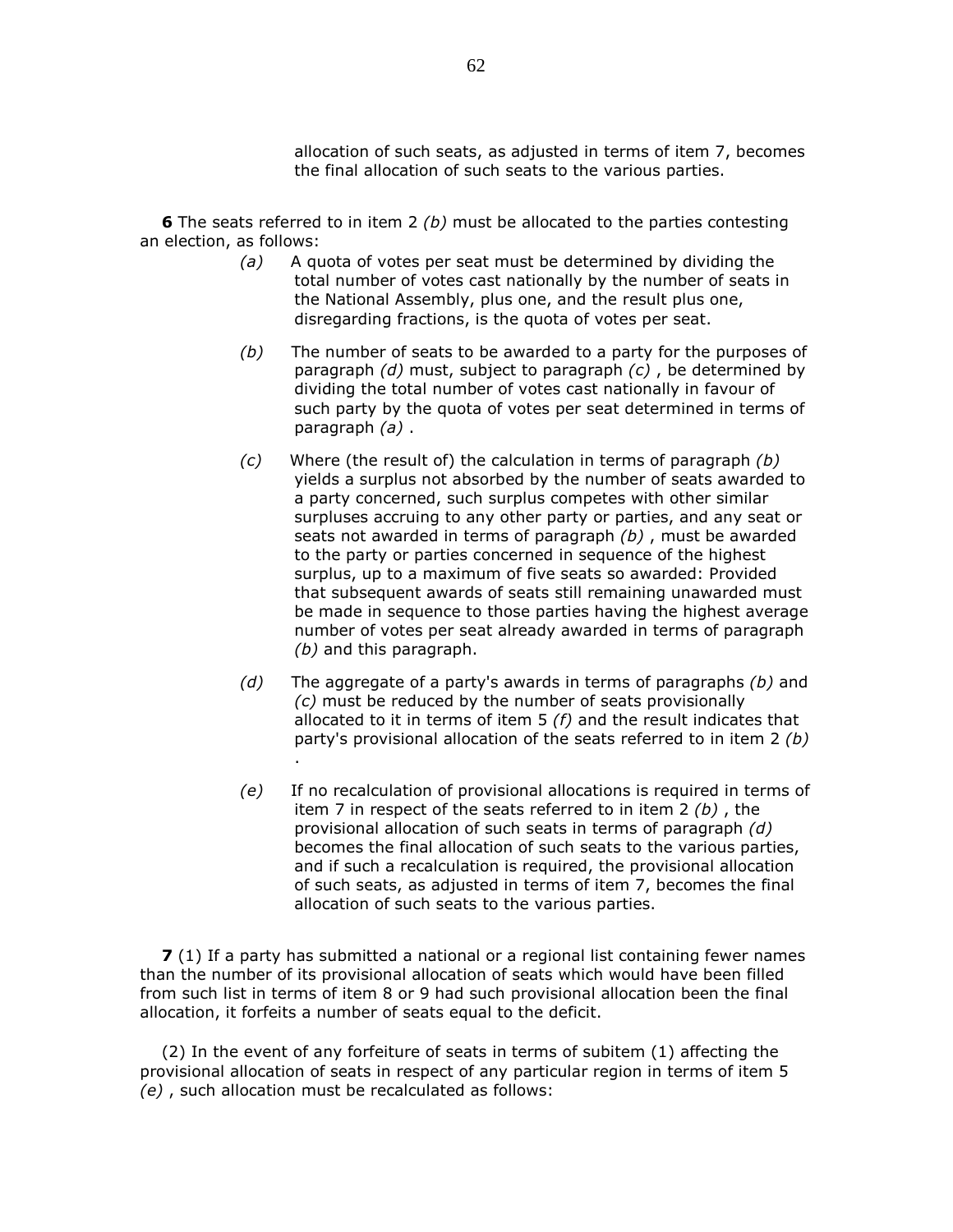- (a) The party forfeiting seats must be disregarded in such recalculation, and its provisional allocation of seats in terms of item 5 (e) for the region in question, minus the number of seats forfeited by it in respect of its list for such region, becomes its final allocation in respect of the seats reserved for such region in terms of item  $2(a)$ .
- (b) An amended quota of votes per seat must be determined in respect of such region by dividing the total number of votes cast in the region, minus the number of votes cast in such region in favour of the party referred to in paragraph (a) , by the number of seats, plus one, reserved for such region under item 2  $(a)$ , minus the number of seats finally allocated to the said party in terms of paragraph  $(a)$ .
- (c) The result plus one, disregarding fractions, is the amended quota of votes per seat in respect of such region for purposes of the said recalculation.
- $(d)$  The number of seats to be awarded for the purposes of paragraph  $(f)$  in respect of such region to a party participating in the recalculation, must, subject to paragraph (e) , be determined by dividing the total number of votes cast in favour of such party in such region by the amended quota of votes per seat indicated by paragraph (c) for such region.
- (e) Where the result of the recalculation in terms of paragraph  $(d)$ yields a surplus not absorbed by the number of seats awarded to a party concerned, such surplus competes with other similar surpluses accruing to any other party or parties participating in the recalculation in respect of the said region, and any seat or seats in respect of such region not awarded in terms of paragraph  $(d)$ , must be awarded to the party or parties concerned in sequence of the highest surplus.
- (f) The aggregate of a party's awards in terms of paragraphs  $(d)$  and (e) in respect of such region, subject to subitem (4), indicates that party's final allocation of the seats reserved under item 2  $(a)$ for that region.

 (3) In the event of any forfeiture of seats in terms of subitem (1) affecting the provisional allocation of seats in terms of item  $6$  (d), such allocation must be recalculated as follows:

- (a) The party forfeiting seats must be disregarded in such recalculation, and its provisional allocation of seats in terms of item  $6$  (d), minus the number of such seats forfeited by it, becomes its final allocation of the seats referred to in item  $2$  (b).
- $(b)$  An amended quota of votes per seat must be determined by dividing the total number of votes cast nationally, minus the number of votes cast nationally in favour of the party referred to in paragraph  $(a)$ , by the number of seats in the Assembly, plus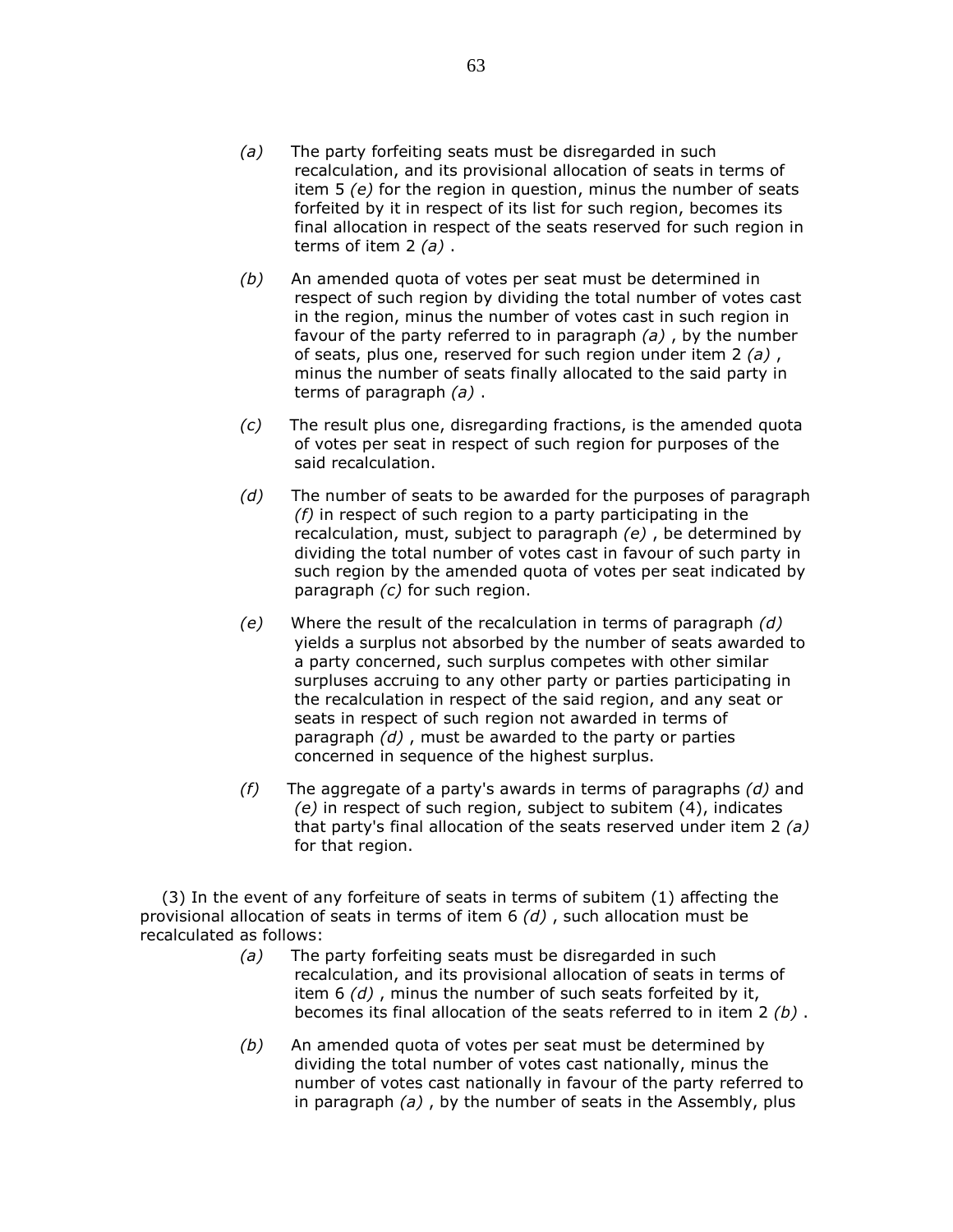one, minus the number of seats finally allocated to the said party in terms of paragraph  $(a)$ .

- $(c)$  The result plus one, disregarding fractions, is the amended quota of votes per seat for the purposes of the said recalculation.
- $(d)$  The number of seats to be awarded for the purposes of paragraph  $(f)$  to a party participating in the recalculation must, subject to paragraph (e) , be determined by dividing the total number of votes cast nationally in favour of such party by the amended quota of votes per seat indicated by paragraph (c) .
- $(e)$  Where the result of the recalculation in terms of paragraph  $(d)$ yields a surplus not absorbed by the number of seats awarded to a party concerned, such surplus competes with other similar surpluses accruing to any other party or parties participating in the recalculation, and any seat or seats not awarded in terms of paragraph  $(d)$ , must be awarded to the party or parties concerned in sequence of the highest surplus, up to a maximum of five seats so awarded: Provided that subsequent awards of seats still remaining unawarded must be made in sequence to those parties having the highest average number of votes per seat already awarded in terms of paragraph  $(d)$  and this paragraph.
- (f) The aggregate of such a party's awards in terms of paragraphs  $(d)$ and (e) must be reduced by the number of seats finally allocated to it in terms of item  $5(g)$ , and the result, subject to subitem (4), indicates that party's final allocation of the seats referred to in item  $2(b)$ .

 (4) In the event of a party being allocated an additional number of seats in terms of this item, and if its list in question then does not contain the names of a sufficient number of candidates as set out in subitem (1), the procedure provided for in this item must be repeated with the changes required by the context until all seats have been allocated.

**8** (1) Where a party submitted both a national and regional lists, the seats finally allocated to it-

- (a) in terms of item 5 (q) must be filled from its regional lists in accordance with its final allocation of seats in respect of the various regions; and
- (b) in terms of item  $6$  (e), must be filled from its national list in accordance with its final allocation of seats in terms of that item.

 (2) A seat finally allocated to a party in respect of a region, must, for the purposes of subitem  $(1)$  (a), be filled only from such party's list for that particular region.

9 (1) Where a party submitted regional lists only, the seats finally allocated to it-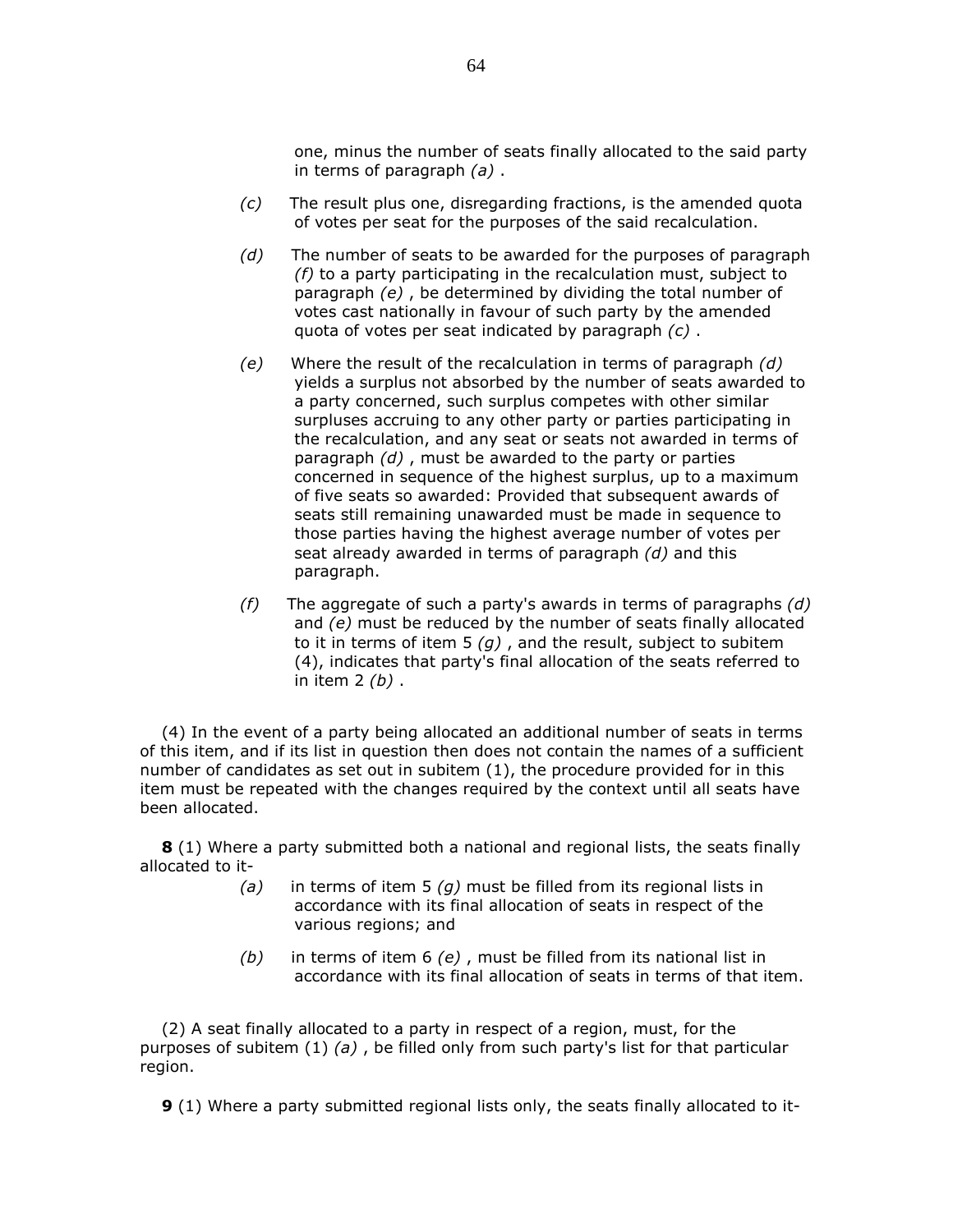- (a) in terms of item 5  $(g)$ , must be filled from such lists in accordance with its final allocation of seats in respect of the various regions; and
- $(b)$  in terms of item 6 (e), must be filled from the said lists in the same proportions as the proportions in which the seats referred to in paragraph (a) are to be filled in respect of the various regions for which the party was finally allocated seats in terms of item 5  $(g)$  : Provided that if a party was not allocated any seats in terms of item 5  $(q)$ , the seats allocated to it in terms of item 6 (e) must be filled from its regional lists in proportion to the number of votes received by that party in each of the regions: Provided further that surplus fractions must be disregarded, save that any remaining seats must be awarded to regions in sequence of the highest surplus fractions.

 (2) A seat finally allocated to a party in respect of a region, must, for the purposes of subitem  $1(a)$ , be filled only from such party's list for that particular region.

**9A** (1) If a party gained no allocation of seats in terms of items 6 (b) and (c), but the party gained a provisional seat in respect of the seats referred to in item 2  $(a)$ , or if a party gained less seats in terms of items  $6$  (b) and (c) than the number of provisional seats in respect of item 2  $(a)$ , then the provisional allocation of seats in terms of item 2 (a) becomes the final allocation of seats for such party, and if a recalculation is required in terms of item 7, the adjusted allocation becomes the final allocation.

 (2) If a seat is allocated to a party in terms of subitem (1), then the determination of seats in terms of item  $2$  (b) must be recalculated as follows:

- (a) An amended quota of votes per seat must be determined by dividing the total number of votes cast nationally on national ballot papers, minus the votes cast for a party referred to in subitem (1), by the total number of seats in the National Assembly plus one, minus the seats awarded in terms of subitem (1), and the result plus one, disregarding fractions, is the quota of votes per seat.
- $(b)$  The number of seats to be awarded to a party for the purposes of paragraph  $(d)$  must, subject to paragraph  $(c)$ , be determined by dividing the total number of votes cast nationally in favour of each party, excluding those awarded seats in terms of subitem (1), by the quota of votes per seat determined in terms of paragraph  $(a)$ .
- $(c)$  Where the result of the recalculation in terms of paragraph  $(b)$ yields a surplus not absorbed by the number of seats awarded to a party concerned, such surplus competes with other similar surpluses accruing to any other party or parties participating in the recalculation, and any seat or seats not awarded in terms of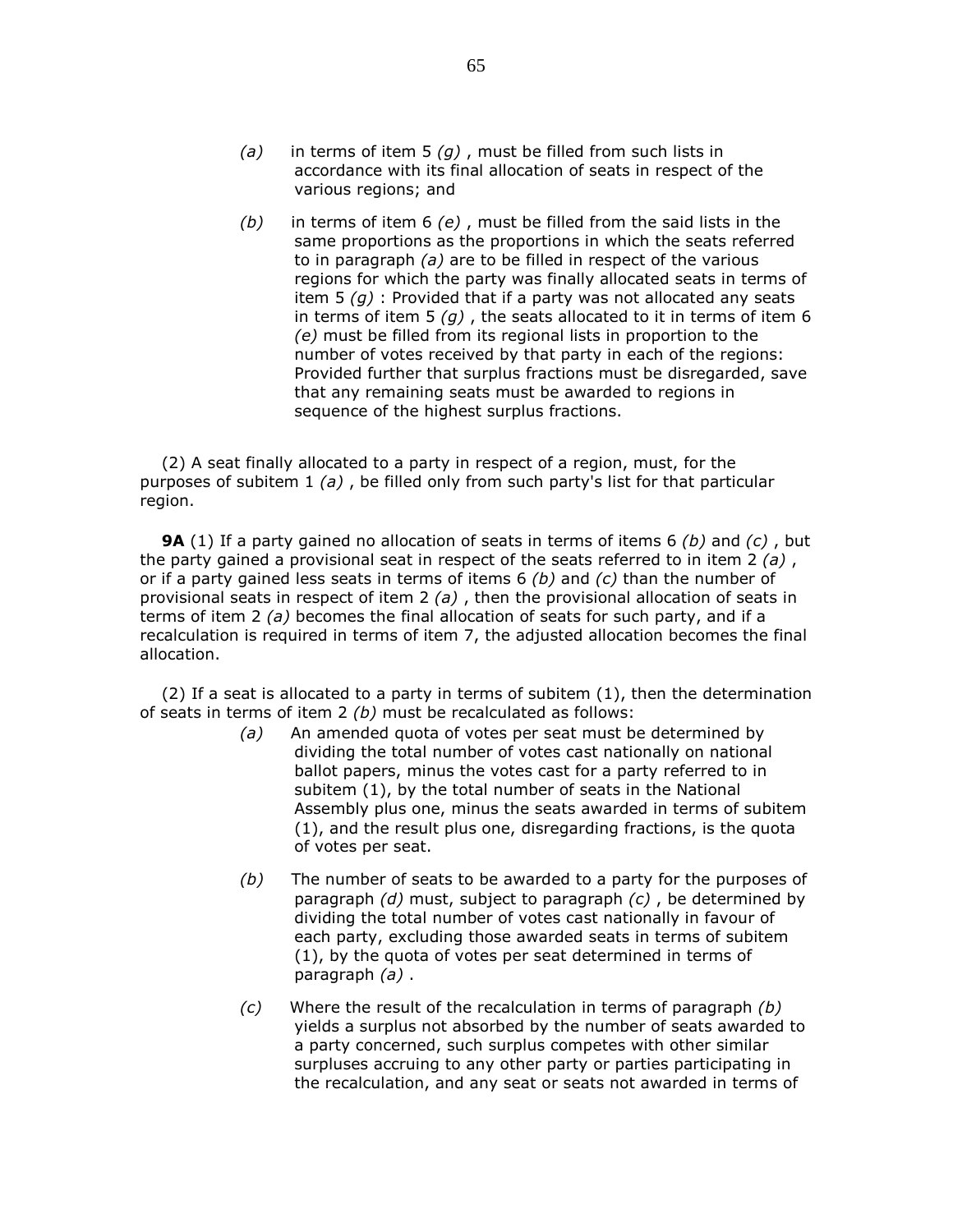paragraph (b) must be awarded to the party or parties concerned in sequence of the highest surplus.

 $(d)$  The aggregate of a participating party's awards in terms of paragraphs  $(b)$  and  $(c)$  must be reduced by the number of seats provisionally allocated to it in terms of item 5 (f) and the results indicate that party's provisional allocation of the seats in terms of item  $2(b)$ .

 (3) If no recalculation of provisional allocations is required in terms of item 7 in respect of the seats referred to in item  $2(b)$ , the provisional allocation of such seats in terms of paragraph  $(d)$  becomes the final allocation of such seats to the various parties, and if such a recalculation is required, the provisional allocation of such seats, as adjusted in terms of item 7, becomes the final allocation of such seats to the various parties.

 (4) If a party forfeits a seat in terms of item 7 (1) which was allocated to it in terms of subitem (1), then the seats provisionally allocated to other parties in terms of item 2 (b) must be recalculated in terms of item 7 (2) and (3), taking such forfeiture into account.

#### Provincial legislatures

**10** The number of seats in each provincial legislature are as determined in terms of section 105 of the Constitution.

**11** Registered parties contesting an election of a provincial legislature, must nominate candidates for election to such provincial legislature on provincial lists prepared in accordance with this Act.

12 Each party is entitled to submit only one list per province, which must contain the names of not more than the number of seats determined under item 10 for the relevant provincial legislature and in such fixed order of preference as the party may determine.

13 The seats determined for a provincial legislature must be allocated to parties contesting an election, as follows-

- (a) A quota of votes per seat must be determined by dividing the total number of votes cast in the province concerned by the number of seats, plus one, determined under item 10 for such province and the result plus one, disregarding fractions, is the quota of votes per seat for such province.
- $(b)$  The number of seats to be awarded to a party for the purposes of paragraph  $(d)$  must, subject to paragraph  $(c)$ , be determined by dividing the total number of votes cast in the province in favour of such party by the quota of votes per seat determined in terms of paragraph  $(a)$ .
- $(c)$  Where the result of the calculation in terms of paragraph  $(b)$ yields a surplus not absorbed by the number of seats awarded to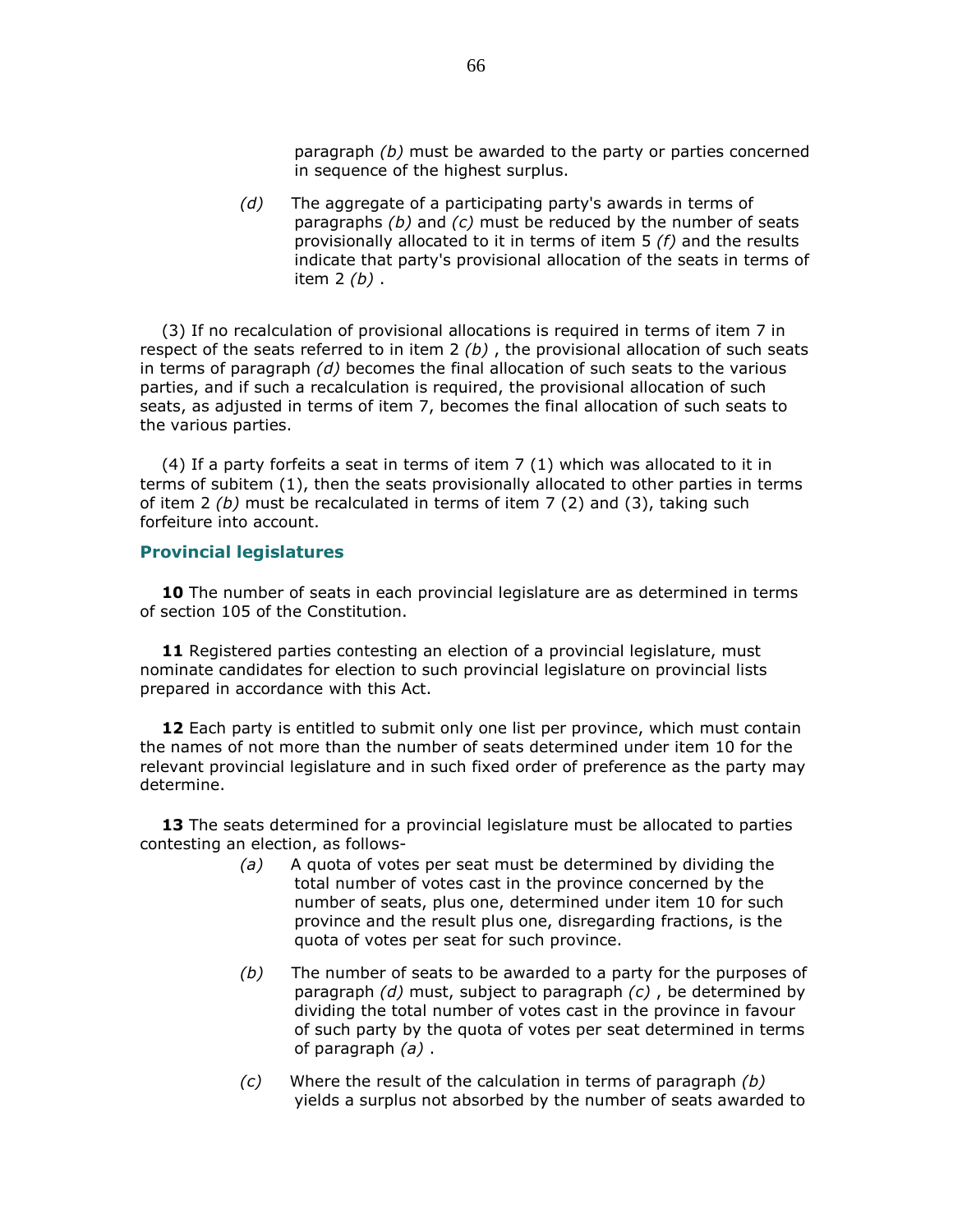a party concerned, such surplus competes with other similar surpluses accruing to any other party or parties in respect of the province concerned, and any seat or seats not awarded in terms of paragraph  $(b)$ , must be awarded to the party or parties concerned in sequence of the highest surplus.

- (d) The aggregate of a party's awards in terms of paragraphs  $(b)$  and (c) , indicates that party's provisional allocation of seats in the provincial legislature in question.
- (e) If no recalculation of provisional allocations for a province concerned is required in terms of item 14, the provisional allocation of seats in respect of that province in terms of paragraph (d) , becomes the final allocation of such seats to the various parties, and if such a recalculation is required the provisional allocation of such seats as adjusted in terms of item 14 becomes the final allocation of such seats to the various parties.

14 (1) If a party has submitted a provincial list containing fewer names than the number of seats provisionally allocated to it in terms of item 13  $(d)$ , it must forfeit a number of seats equal to the deficit.

 (2) In the event of any forfeiture of seats in terms of subitem (1), the allocation of seats in respect of the province concerned must be recalculated as follows:

- (a) The party forfeiting seats must be disregarded in such recalculation, and its provisional allocation of seats in terms of item 13 (d) , minus the number of seats forfeited by it in respect of its list for such province, becomes its final allocation of seats in the provincial legislature concerned.
- (b) An amended quota of votes per seat must be determined in respect of such province by dividing the total number of votes cast in the province, minus the number of votes cast in the province in favour of the party referred to in paragraph  $(a)$ , by the number of seats, plus one, determined in terms of item 10 in respect of the province concerned, minus the number of seats finally allocated to the said party in terms of paragraph  $(a)$ .
- $(c)$  The result plus one, disregarding fractions, is the amended quota of votes per seat in respect of such province for purposes of the said recalculation.
- $(d)$  The number of seats to be awarded for the purposes of paragraph  $(f)$  in respect of such province to a party participating in the recalculation, must, subject to paragraph (e) , be determined by dividing the total number of votes cast in favour of such party in such province by the amended quota of votes per seat indicated by paragraph  $(c)$  for such province.
- $(e)$  Where the result of the recalculation in terms of paragraph  $(d)$ yields a surplus not absorbed by the number of seats awarded to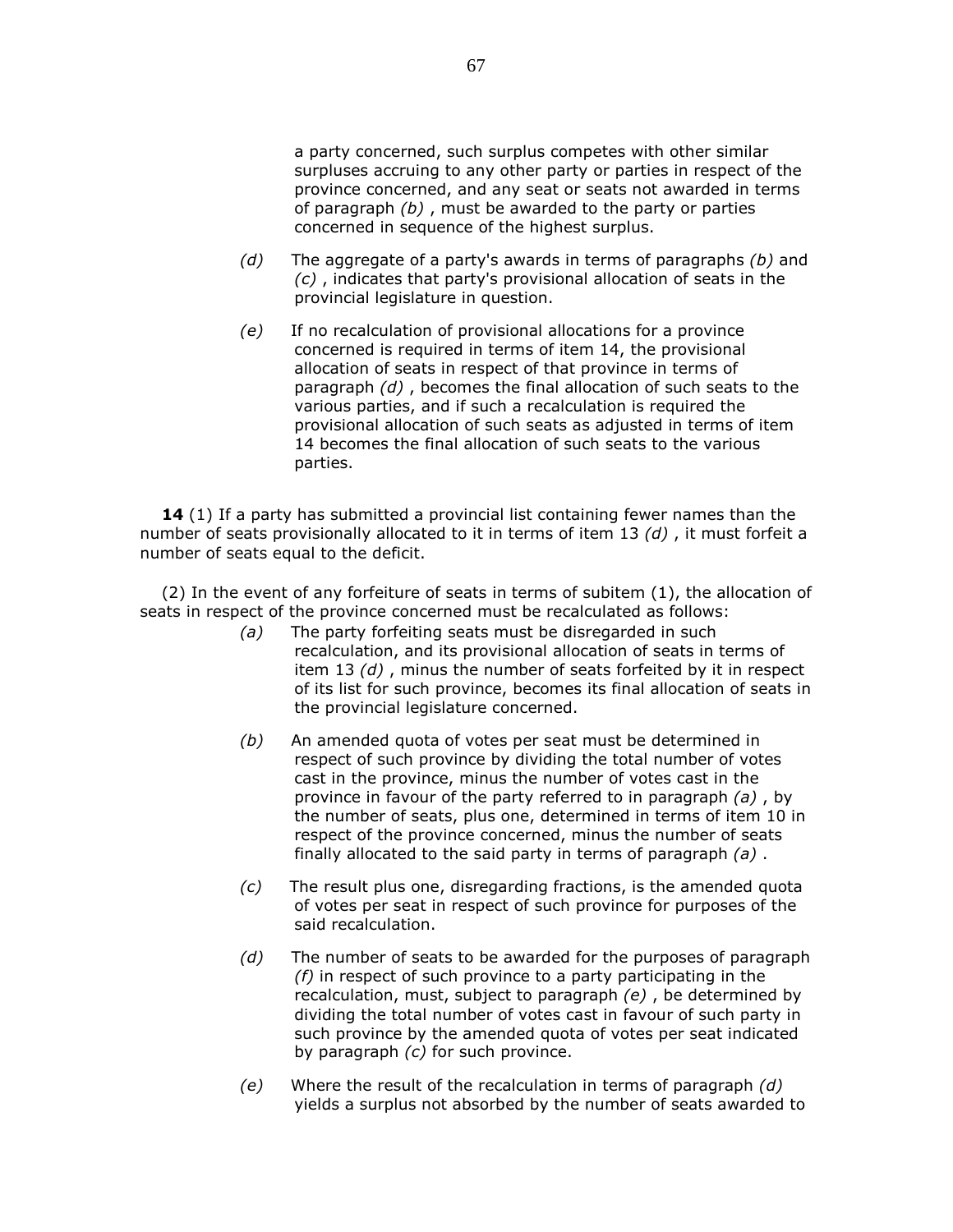a party concerned, such surplus competes with other similar surpluses accruing to any other party or parties participating in the recalculation, and any seat or seats in respect of such province not awarded in terms of paragraph (d) , must be awarded to the party or parties concerned in sequence of the highest surplus.

(f) The aggregate of such a party's awards in terms of paragraphs  $(d)$ and (e) in respect of such province, subject to subitem (3), indicates that party's final allocation of the seats determined under item 10 in respect of that province.

 (3) In the event of a party being allocated an additional number of seats in terms of this item and if its list in question then does not contain the names of a sufficient number of candidates as set out in subitem (1), the process provided for in this item must be repeated with the changes required by the context until all seats have been allocated.

#### Ballot papers

**15** There must be separate ballot papers for the election of members of the National Assembly and of members of the provincial legislatures.

#### Designation of representatives

**16** (1) After the counting of votes has been concluded, the number of representatives of each party has been determined and the election result has been declared in terms of section 190 of the Constitution, the Commission must, within two days after such declaration, designate from each list of candidates, the representatives of each party in the legislature.

 (2) Following the designation in terms of subitem (1), if a candidate's name appears on more than one list for the National Assembly or on lists for both the National Assembly and a provincial legislature (if an election of the Assembly and a provincial legislature is held at the same time), and such candidate is due for designation as a representative in more than one case, the party which submitted such lists must, within two days after the said declaration, indicate to the Commission from which list such candidate will be designated or in which legislature the candidate will serve, as the case may be, in which event the candidate's name must be deleted from the other lists.

 (3) If a party fails to indicate to the Commission from which list a candidate will be designated or in which legislature a candidate will serve, such candidate's name must be deleted from all the lists.

 (4) The Commission must forthwith publish the list of names of representatives in the legislature or legislatures.

#### Supplementation of lists of candidates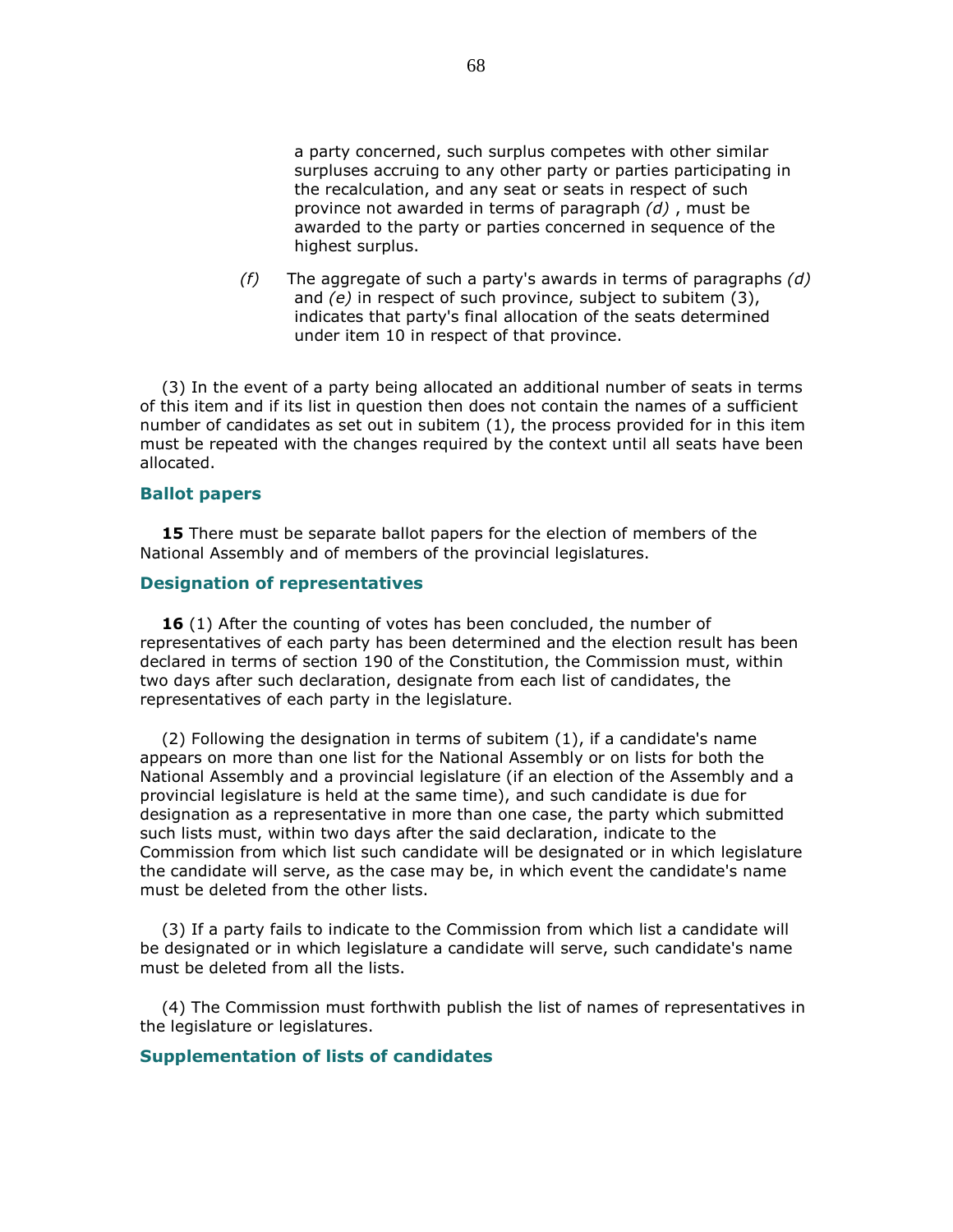17 No lists of candidates of a party for any legislature may be supplemented prior to the designation of representatives in terms of item 16.

18 Lists of candidates may, after the designation of representatives in terms of item 16 has been concluded, be supplemented by the addition of an equal number of names at the end of the applicable list, if-

- (a) a representative is elected as the President or to any other executive office as a result of which he or she resigns as a representative of a legislature;
- $(b)$  a representative is appointed as a permanent delegate to the National Council of Provinces;
- (c) a name is deleted from a list in terms of item 16 (2); or
- $(d)$  a vacancy has occurred and the appropriate list of candidates of the party concerned is depleted.

19 Lists of candidates of a party referred to in item 16 (1) may be supplemented on one occasion only at any time during the first 12 months following the date on which the designation of representatives in terms of item 16 has been concluded, in order to fill casual vacancies: Provided that any such supplementation must be made at the end of the list.

**20** The number of names on lists of candidates as supplemented in terms of item 18 may not exceed the difference between the number of seats in the National Assembly or a provincial legislature, as the case may be, and the number of representatives of a party in any such legislature.

#### Review of lists of candidates by party

21 A party may review its undepleted lists as supplemented in terms of items 18, 19 and 20, within seven days after the expiry of the period referred to in item 19, and annually thereafter, until the date on which a party has to submit lists of candidates for an ensuing election, in the following manner:

- (a) all vacancies may be supplemented;
- $(b)$  no more than 25 per cent of candidates may be replaced; and
- $(c)$  the fixed order of lists may be changed.

#### Publication of supplemented and reviewed lists of candidates

22 Candidates' lists supplemented in terms of items 18 and 19 or reviewed in terms of item 21 must be published by the Secretary to Parliament and the Secretaries of the provincial legislatures within 10 days after the receipt of such lists from the parties concerned.

#### **Vacancies**

**23** (1) In the event of a vacancy in a legislature to which this Schedule applies,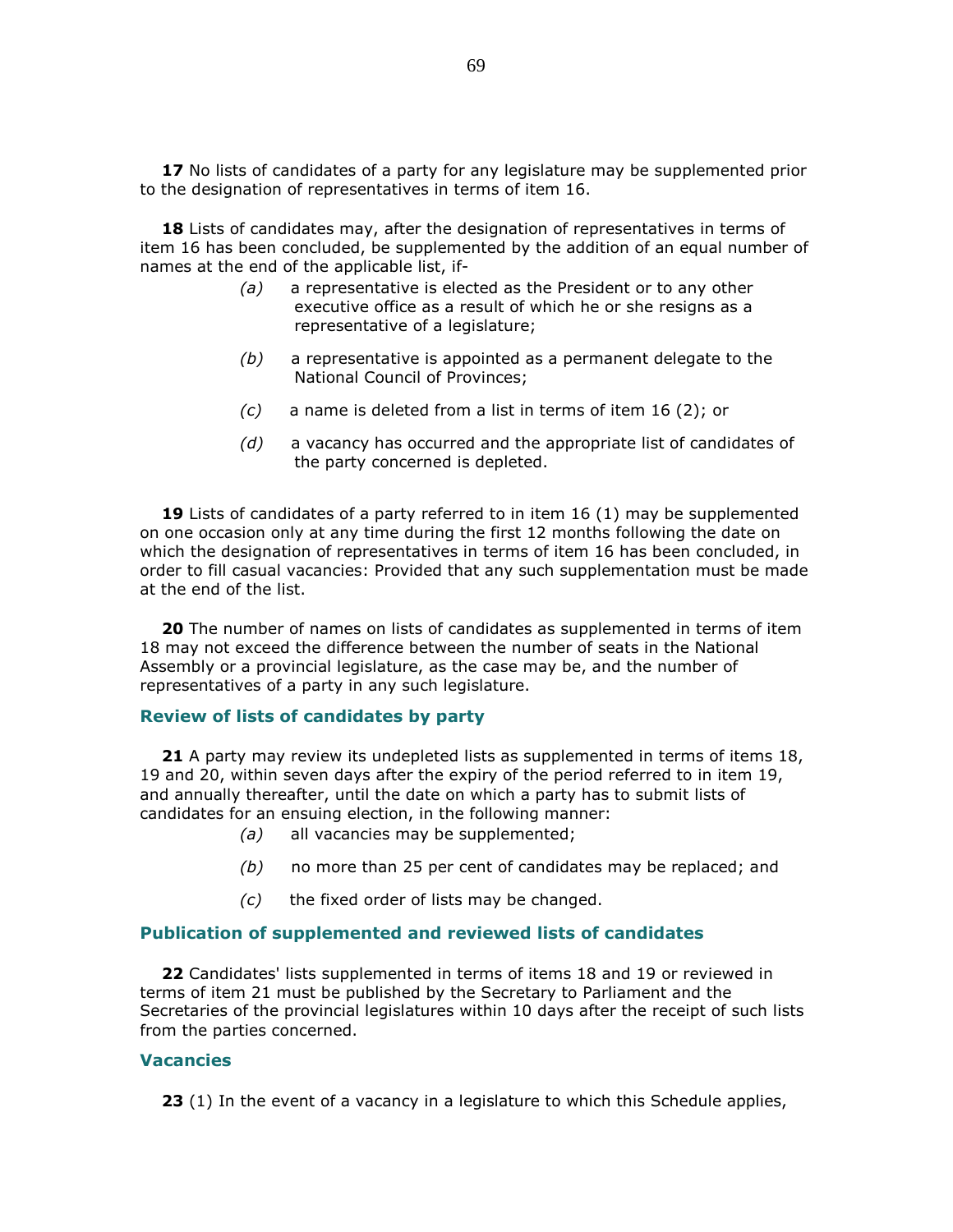the party which the vacating member represented must fill the vacancy by nominating a person-

- (a) whose name appears on the list of candidates-
	- (i) from which that party's members were originally nominated; and
	- (ii) ......

[Sub-para. (ii) omitted by s. 8 of Act 55 of 2008.]

 $(b)$  who is the next qualified and available person on the list.

[Subitem (1) substituted by s. 8 of Act 55 of 2008.]

(2) A nomination to fill a vacancy must be submitted to the Speaker in writing.

 (3) If a party represented in a legislature dissolves or ceases to exist and the members in question vacate their seats in consequence of section 47 (3)  $(c)$  or 106  $(3)$  (c) of the Constitution, the seats in question must be allocated to the remaining parties with the changes required by the context as if such seats were forfeited seats in terms of item 7 or 14, as the case may be.

#### **Definitions**

24 In this Schedule-

**'Constitution'** means the Constitution of the Republic of South Africa, 1996, (Act 108 of 1996 );

**'national list'** means a list of candidates prepared by a party for an election of the National Assembly to reflect that party's order of preference of candidates in respect of the allocation of seats on a national basis;

 'provincial list' means a list of candidates prepared by a party for an election of a provincial legislature;

**'region'** means the territorial area of a province;

**'regional list'** means a list of candidates in respect of a region prepared by a party for an election of the National Assembly to reflect that party's order of preference of candidates in respect of the allocation of seats in respect of such region;

#### 'votes' means-

- $(a)$  where it occurs in items 5, 6, 7 and 9, votes cast in an election for the National Assembly;
- $(b)$  where it occurs in items 13 and 14, votes cast in the election for the provincial legislature of a province concerned; and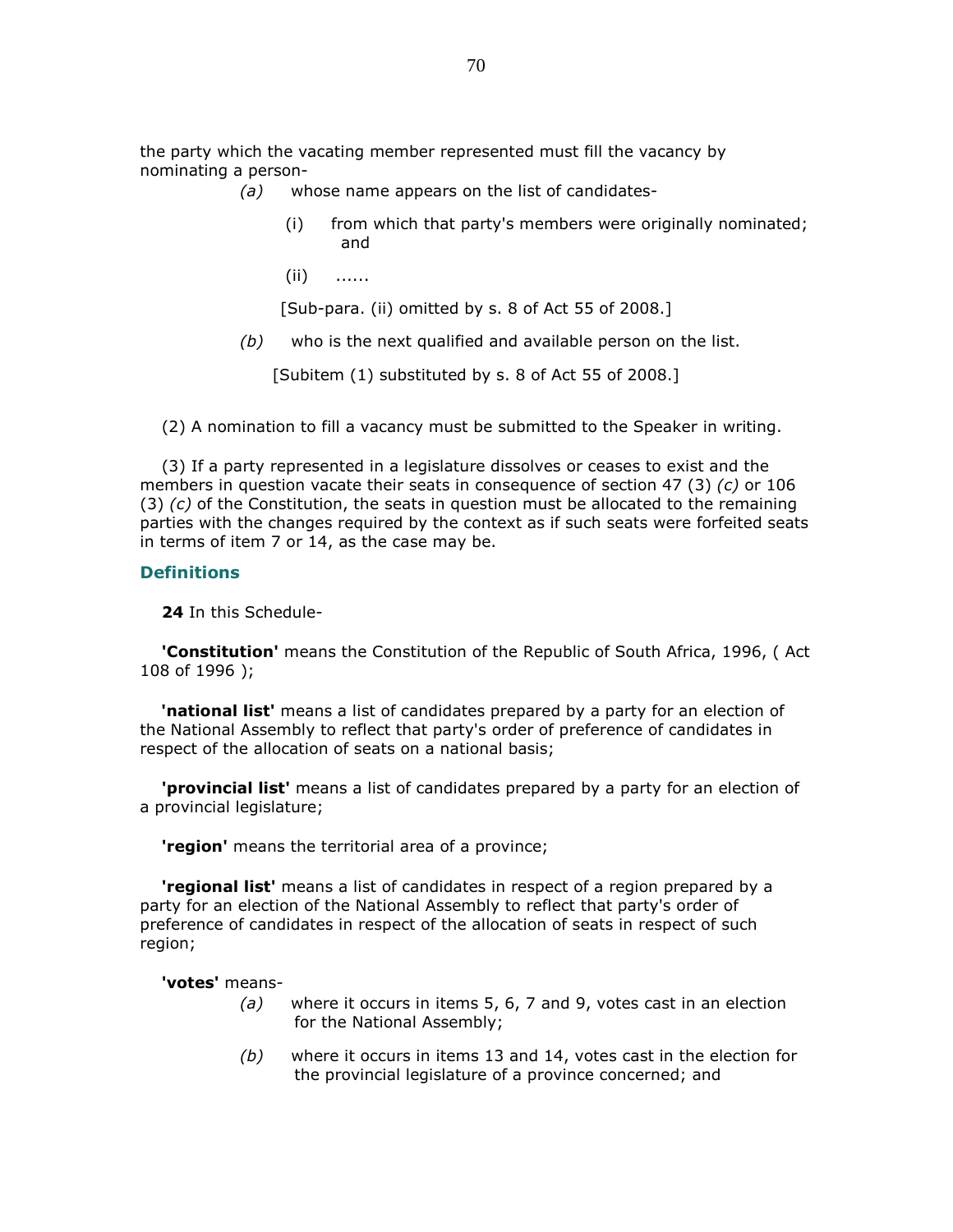(c) where it occurs in item 16, votes cast in the election for the National Assembly and the provincial legislatures.

# Schedule 2 ELECTORAL CODE OF CONDUCT

(Section 99)

### 1 Purpose of Code

 The purpose of this Code is to promote conditions that are conducive to free and fair elections, including-

- (a) tolerance of democratic political activity; and
- $(b)$  free political campaigning and open public debate.

# 2 Promotion of Code

Every registered party and every candidate bound by this Code must-

- (a) promote the purpose of the Code when conducting an election;
- (b) publicise the Code widely in any election campaigns; and
- (c) promote and support efforts in terms of this Act to educate voters.

# 3 Compliance with Code and electoral laws

Every registered party and every candidate must-

- (a) comply with this Code;
- (b) instruct-
	- (i) in the case of a party, its candidates, persons who hold political office in the party, and its representatives, members and supporters, to comply with this Code and any applicable electoral laws; or
	- (ii) in the case of a candidate, the representatives and supporters of the candidate to comply with this Code and any applicable electoral laws;
- (c) take all reasonable steps to ensure-
	- (i) in the case of a party, that its candidates, persons who hold political office in the party, and its representatives, members and supporters, comply with this Code and any applicable electoral laws; or
	- (ii) in the case of a candidate, that the representatives and supporters of the candidate comply with this Code and any applicable electoral laws.

### 4 Public commitment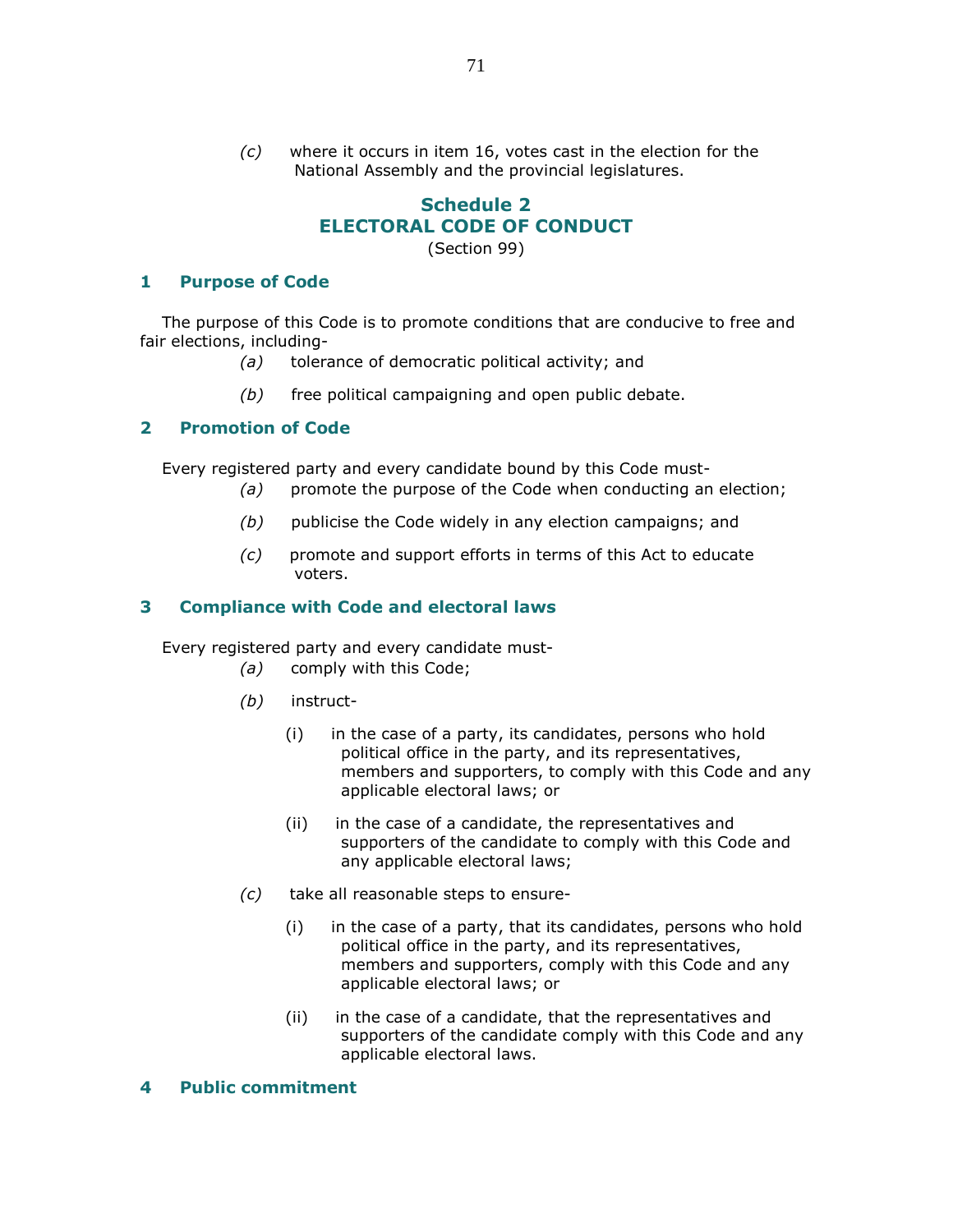(1) Every registered party and every candidate must-

- $(a)$  publicly state that everyone has the right-
	- (i) to freely express their political beliefs and opinions;
	- (ii) to challenge and debate the political beliefs and opinions of others;
	- (iii) to publish and distribute election and campaign materials, including notices and advertisements;
	- (iv) to lawfully erect banners, billboards, placards and posters;
	- (v) to canvass support for a party or candidate;
	- (vi) to recruit members for a party;
	- (vii) to hold public meetings; and
	- (viii) to travel to and attend public meetings; and
- $(b)$  publicly condemn any action that may undermine the free and fair conduct of elections.

 (2) Every registered party and every candidate must accept the result of an election or challenge the result in a court.

#### 5 Duty to co-operate

 Every registered party and every candidate must liaise with other parties contesting an election and endeavour to ensure that they do not call a public meeting, march, demonstration, rally or any other public political event at the same time and place as that called by another party contesting the election.

### 6 Role of women

Every registered party and every candidate must-

- $(a)$  respect the right of women to communicate freely with parties and candidates;
- $(b)$  facilitate the full and equal participation of women in political activities;
- $(c)$  ensure the free access of women to all public political meetings, marches, demonstrations, rallies and other public political events; and
- $(d)$  take all reasonable steps to ensure that women are free to engage in any political activities.

# 7 Role of Commission

Every registered party and every candidate must-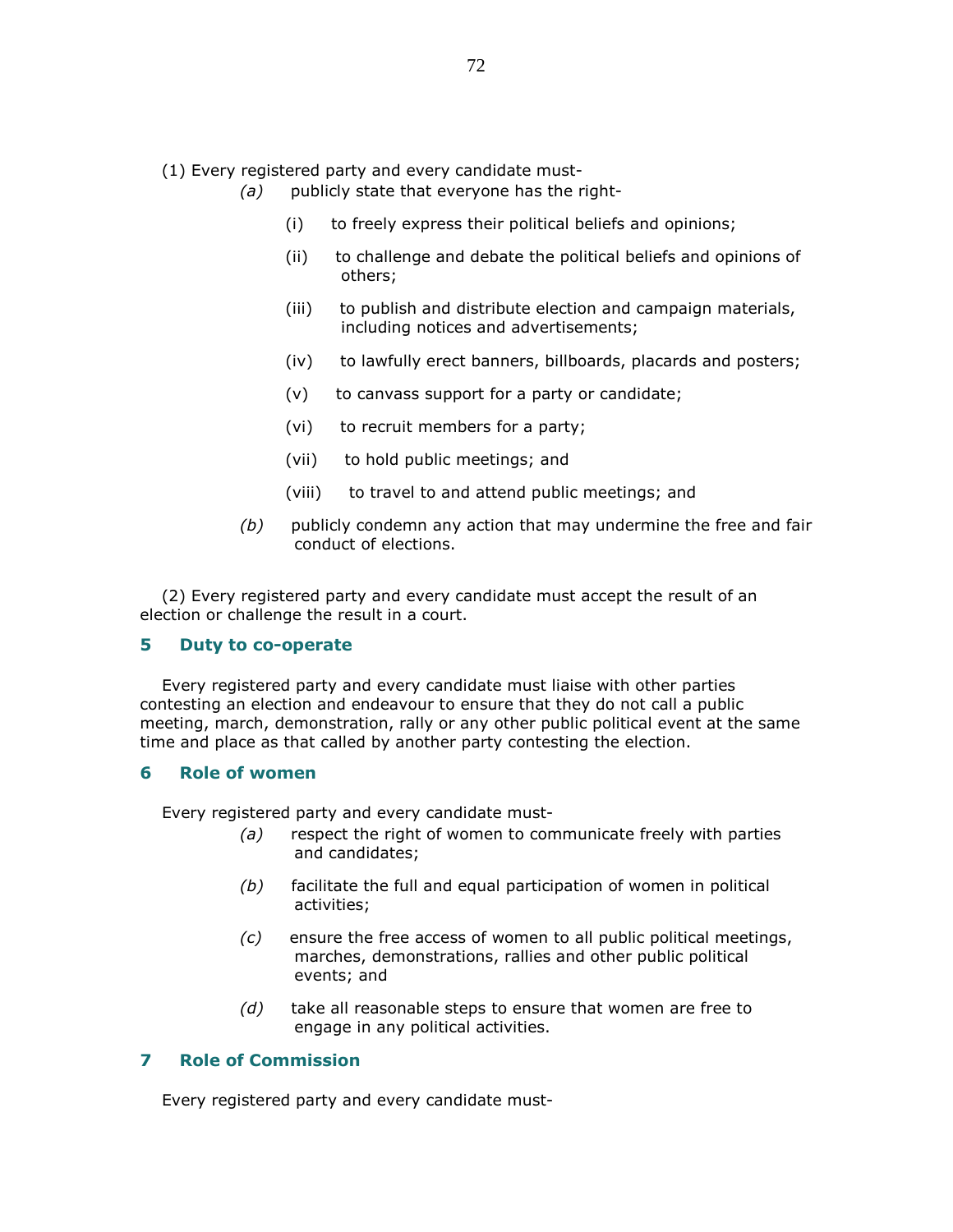- (b) assure voters of the Commission's impartiality;
- (c) give effect to any lawful direction, instruction or order of the Commission, or a member, employee or officer of the Commission, or the chief electoral officer;
- (d) establish and maintain effective lines of communication with-
	- (i) the Commission; and
	- (ii) other registered parties contesting the election;
- (e) facilitate the access of members, employees and officers of the Commission, and the chief electoral officer, to public meetings, marches, demonstrations, rallies and other public political events of that party or candidate;
- (f) co-operate in any investigation of the Commission;
- $(g)$  take all reasonable steps to ensure-
	- (i) the safety of members, employees and officers of the Commission, and the chief electoral officer, in the exercise of any power or the performance of any duty assigned by or under this Act;
	- (ii) that persons referred to in subparagraph (i) are not subjected to insult, hazard or threat by any representatives or supporters of that party or candidate; and
	- (iii) that representatives of that party or candidate attend meetings of any party liaison committee or other forum convened by the Commission.

### 8 Role of media

Every registered party and every candidate-

- $(a)$  must respect the role of the media before, during and after an election conducted in terms of this Act;
- $(b)$  may not prevent access by members of the media to public political meetings, marches, demonstrations and rallies; and
- (c) must take all reasonable steps to ensure that journalists are not subjected to harassment, intimidation, hazard, threat or physical assault by any of their representatives or supporters.

# 9 Prohibited conduct

(1) No registered party or candidate may-

 $(a)$  use language or act in a way that may provoke-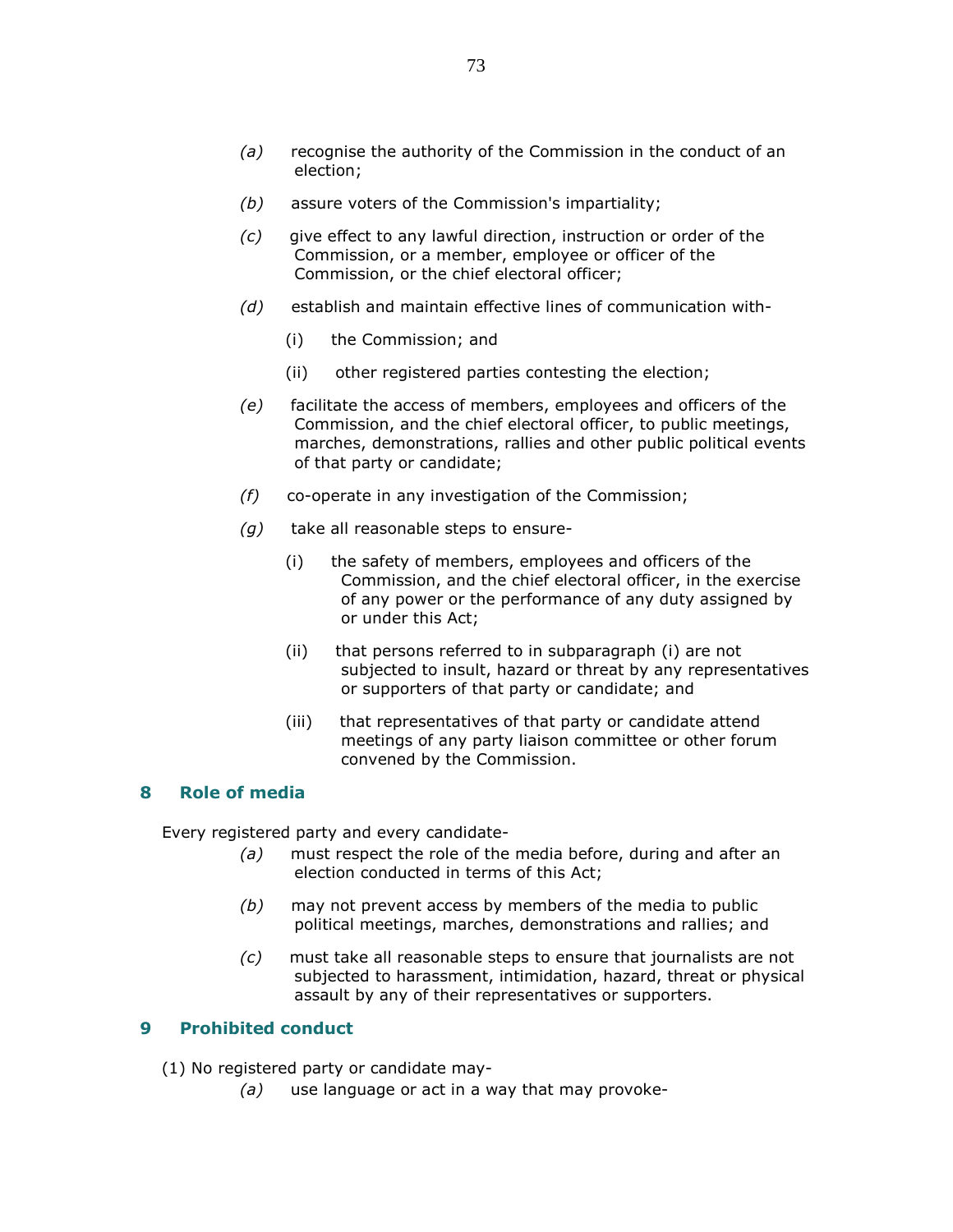- (i) violence during an election; or
- (ii) the intimidation of candidates, members of parties, representatives or supporters of parties or candidates, or voters;
- $(b)$  publish false or defamatory allegations in connection with an election in respect of-
	- (i) a party, its candidates, representatives or members; or
	- (ii) a candidate or that candidate's representatives;
- (c) plagiarise the symbols, colours or acronyms of other registered parties; or
- $(d)$  discriminate on the grounds of race, ethnicity, sex, gender, class or religion in connection with an election or political activity.
- (2) No person may-
	- (a) offer any inducement or reward to another person-
		- (i) to join or not to join a party;
		- (ii) to attend or not to attend a public meeting, march, demonstration, rally or other public political event;
		- (iii) to vote or not to vote, or to vote or not to vote in any particular way; or
		- (iv) to refuse a nomination as a candidate or to withdraw as a candidate; or
	- (b) carry or display arms or weapons-
		- (i) at a political meeting; or
		- (ii) in any march, demonstration, rally or other public political event;
	- (c) unreasonably prevent any other person access to voters for the purpose of voter education, collecting signatures, recruiting members, raising funds or canvassing support for a party or candidate;
	- $(d)$  deface or unlawfully remove or destroy the billboards, placards, posters or any other election materials of a party or candidate; or
	- (e) abuse a position of power, privilege or influence, including parental, patriarchal, traditional or employment authority to influence the conduct or outcome of an election.

#### 10 Additions to Code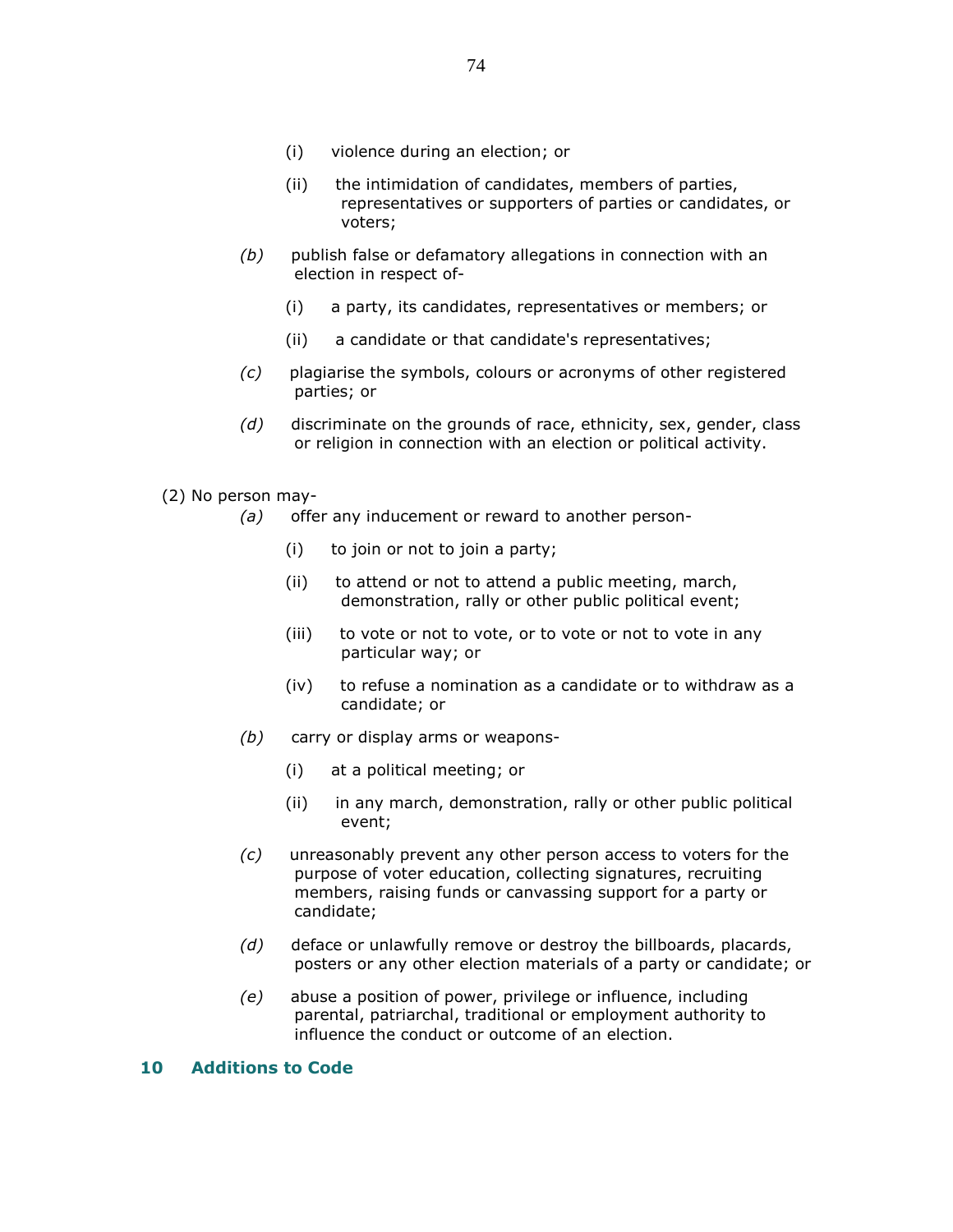The Commission may by regulations made in terms of section 100 add provisions to this Code.

# Schedule 3 COMPOSITION OF NATIONAL ASSEMBLY AND PROVINCIAL LEGISLATURES

(Section 114)

## 1 Formula for determining number of members of National Assembly

 (1) By taking into account available scientifically based data and representations by interested parties, the number of seats of the National Assembly must be determined by awarding one seat for every 100 000 of the population with a minimum of 350 and a maximum of 400 seats.

 (2) If the total number of seats for all provincial legislatures determined in terms of item 2 exceeds 400, the number of seats for the National Assembly may not be less than 400.

### 2 Formula for determining number of members of provincial legislatures

 By taking into account available scientifically based data and representations by interested parties, the number of seats of a provincial legislature must be determined by awarding one seat for every 100 000 of the population whose ordinary place of residence is within that province, with a minimum of 30 and a maximum of 80 seats.

#### 3 Commission responsible for determination of seats

 (1) The determination of seats contemplated in items 1 and 2 must be completed by the Commission not later than 31 March 1999.

 (2) The Commission must give notice in the Government Gazette of the time and date on which, and the venue where, the determination is to take place, and must afford interested parties an opportunity to make representations before the determination is made.

#### 4 Determination to be published in Government Gazette

 A determination made in terms of this Schedule must be published in the Government Gazette within 14 days of the determination, and takes effect on the date it is published.

> Schedule 4 REPEAL OF LAWS (Section 115)

| No and year of law | Title |
|--------------------|-------|
|                    |       |